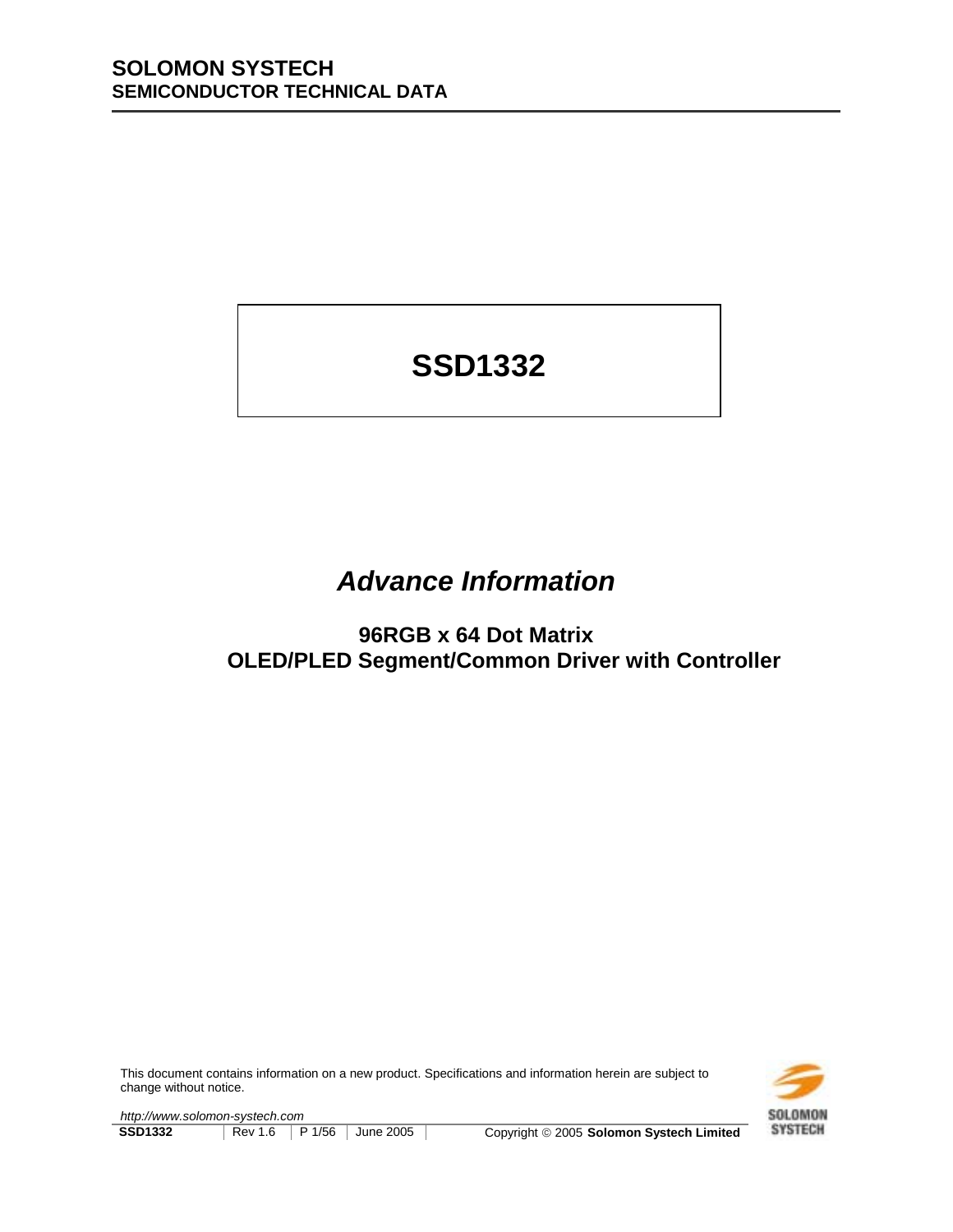### **TABLE OF CONTENTS**

| 1                |  |
|------------------|--|
| $\boldsymbol{2}$ |  |
| 3                |  |
| 4                |  |
| 5                |  |
| 6                |  |
|                  |  |
|                  |  |
|                  |  |
|                  |  |
|                  |  |
|                  |  |
|                  |  |
|                  |  |
|                  |  |
|                  |  |
|                  |  |
|                  |  |
|                  |  |
|                  |  |
| 7                |  |
|                  |  |
|                  |  |
|                  |  |
|                  |  |
|                  |  |
|                  |  |
|                  |  |
|                  |  |
|                  |  |
|                  |  |
| 8                |  |
|                  |  |
| 9                |  |
| 10               |  |
| 11               |  |
| 12               |  |
|                  |  |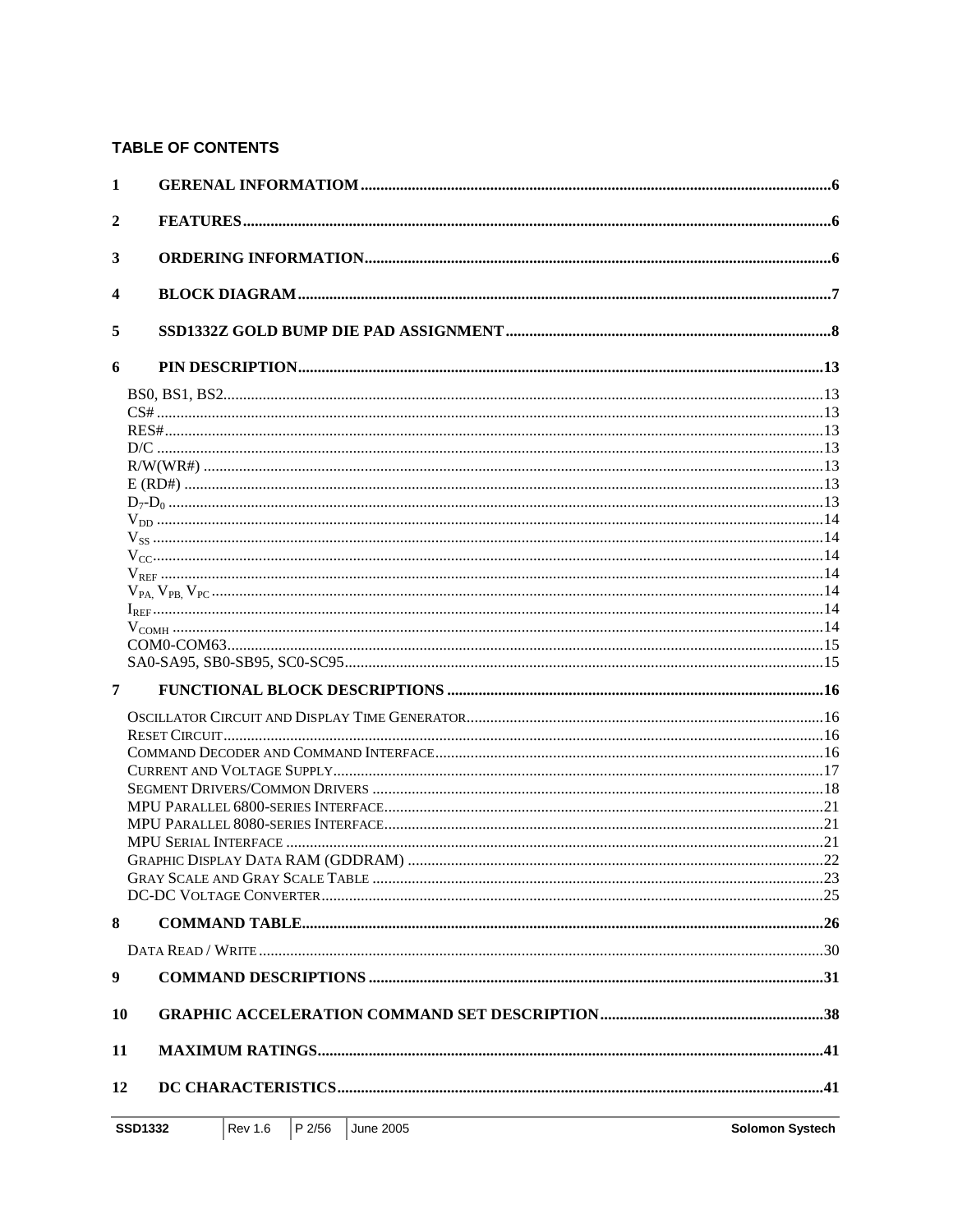| 14 |  |
|----|--|
| 15 |  |
| 16 |  |
| 17 |  |
| 18 |  |
| 19 |  |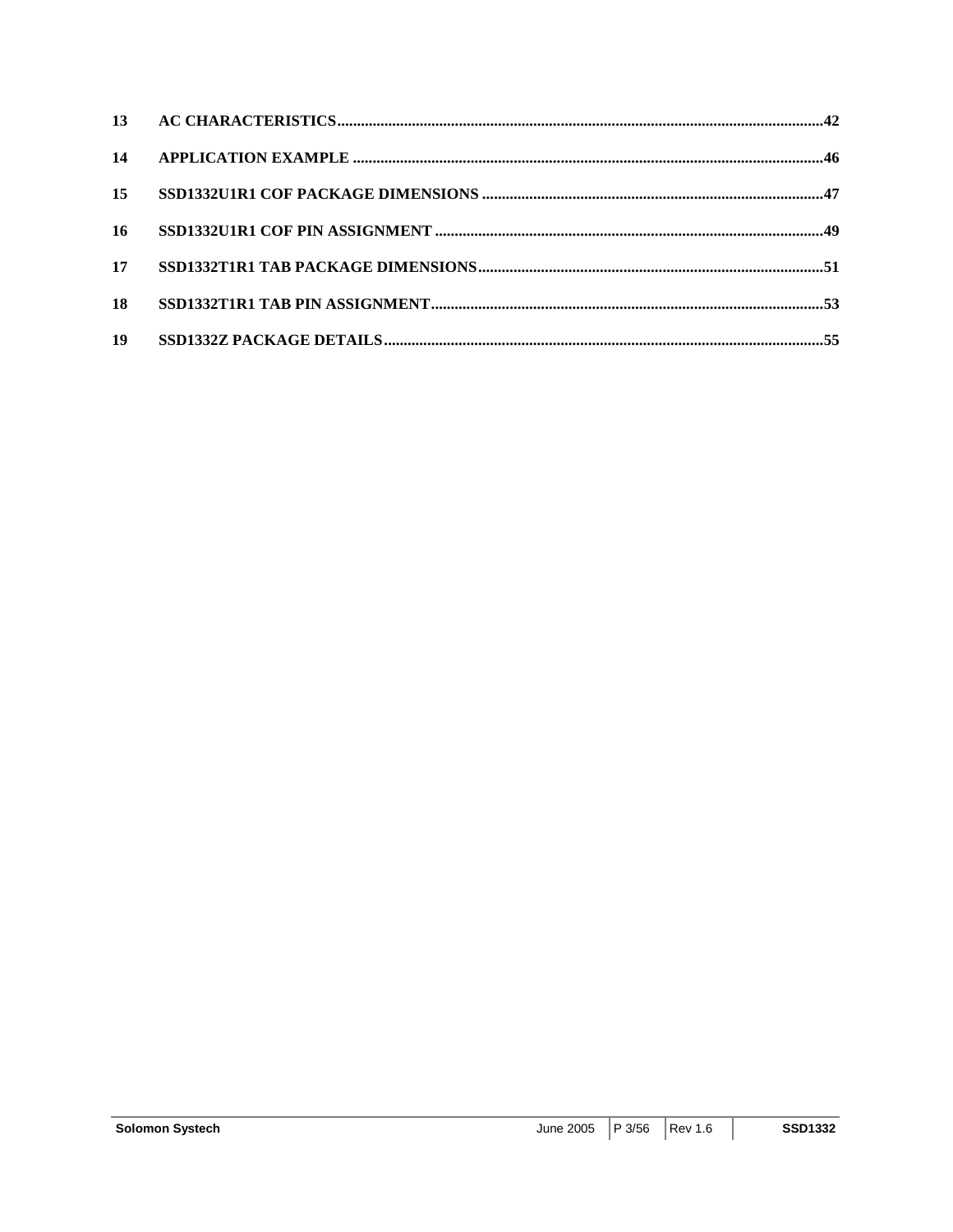### **TABLE OF FIGURES**

| Figure 12 - 256 Color Depth Graphic Display Data RAM Structure for One Pixel23                         |  |
|--------------------------------------------------------------------------------------------------------|--|
| Figure 13 - Relation between graphic data RAM value and gray scale table entry for three colors in 65K |  |
|                                                                                                        |  |
| Figure 14 - illustration of relation between graphic display RAM value and gray scale control24        |  |
|                                                                                                        |  |
|                                                                                                        |  |
| Figure 17 - Segment Output Current for Different Contrast Control and Master Current Setting 32        |  |
| Figure 18 - Address Pointer Movement of Horizontal Address Increment Mode33                            |  |
|                                                                                                        |  |
|                                                                                                        |  |
|                                                                                                        |  |
|                                                                                                        |  |
|                                                                                                        |  |
|                                                                                                        |  |
|                                                                                                        |  |
|                                                                                                        |  |
|                                                                                                        |  |
|                                                                                                        |  |
|                                                                                                        |  |
|                                                                                                        |  |
|                                                                                                        |  |
|                                                                                                        |  |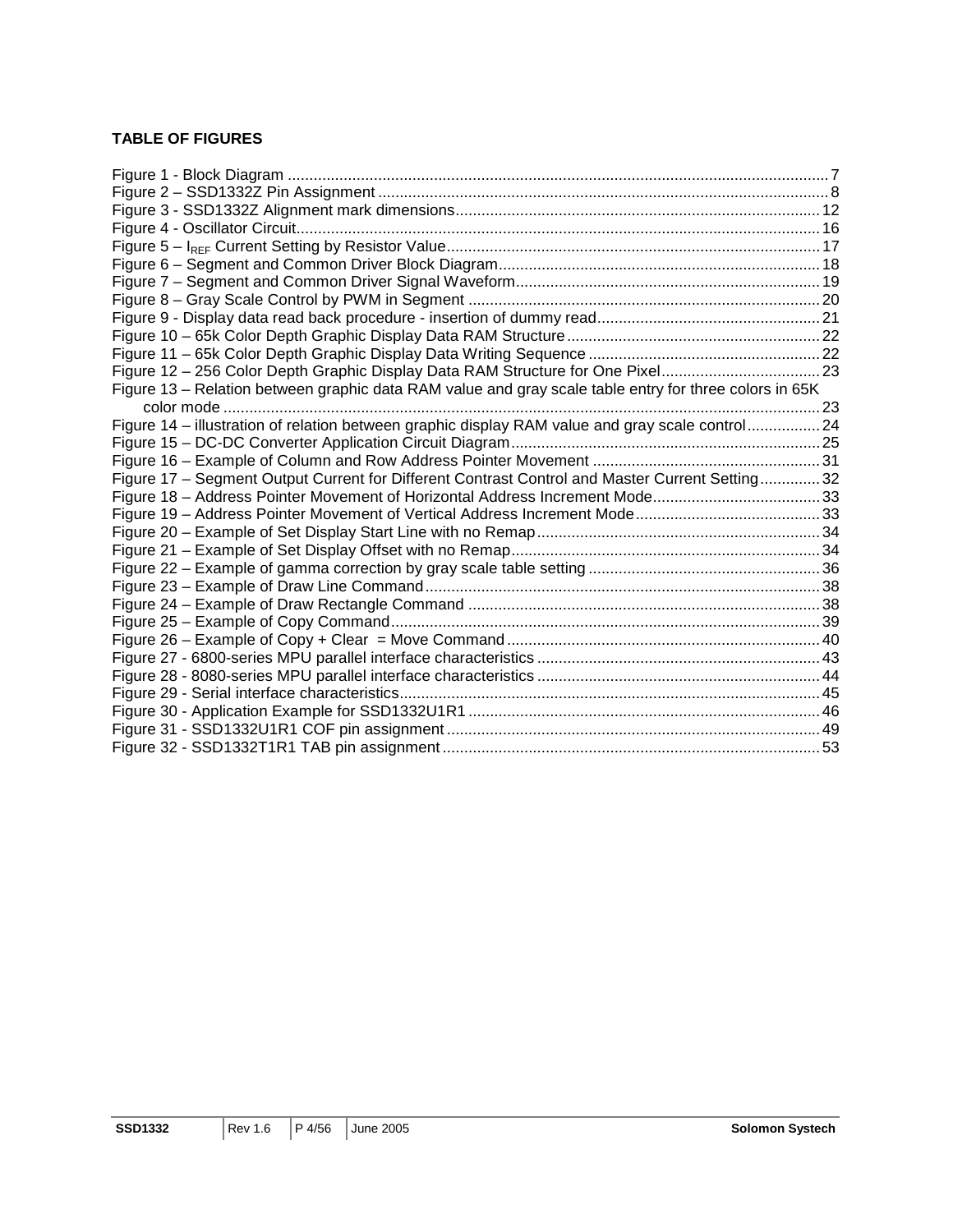### **LIST OF TABLES**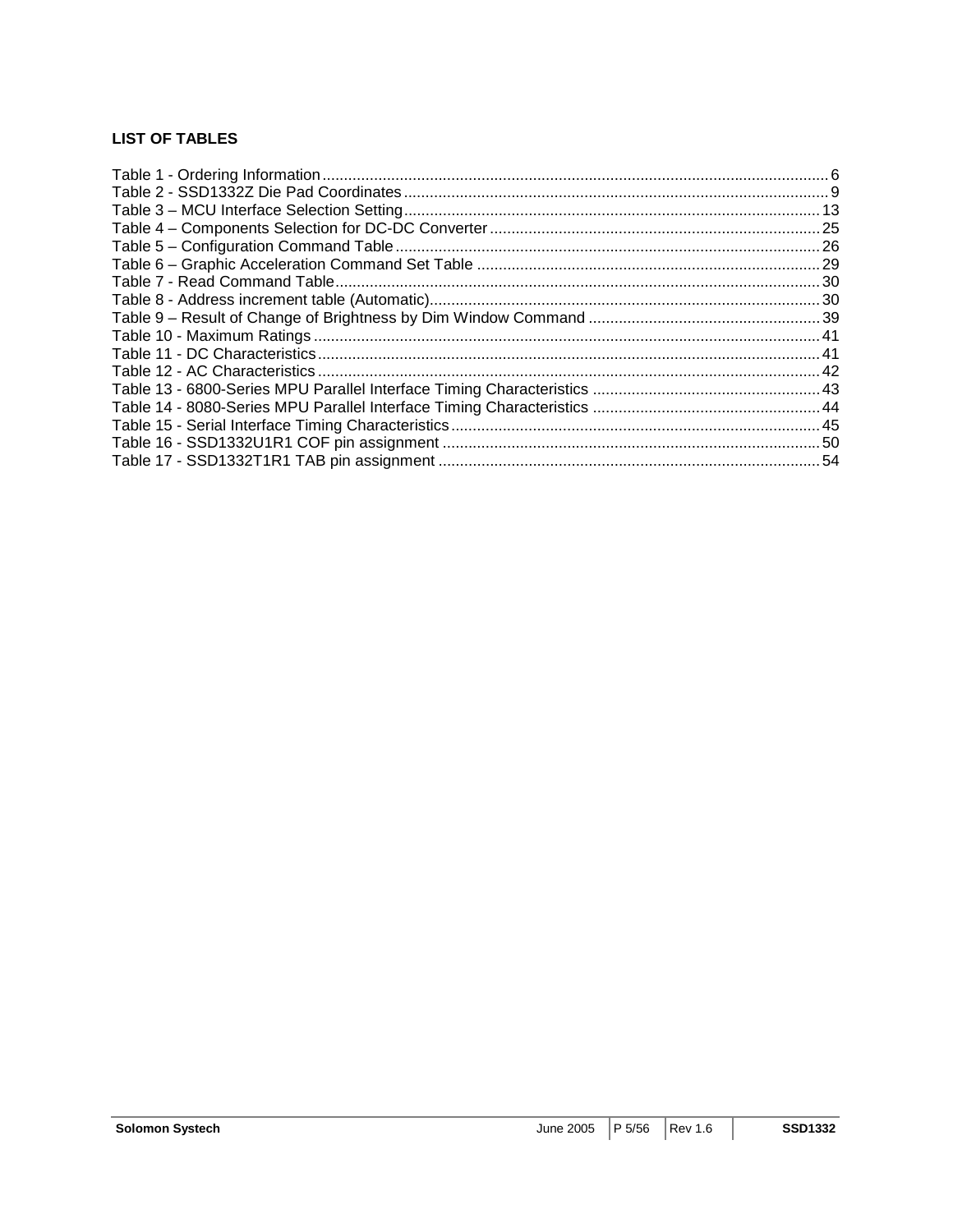### **1 GERENAL INFORMATIOM**

The SSD1332 is a single-chip CMOS OLED/PLED driver with controller for organic/polymer light emitting diode dot-matrix graphic display system. It consists of 288 segments (96RGB) and 64 commons. This IC is designed for Common Cathode type OLED panel.

The SSD1332 displays data directly from its internal 96x64x16 bits Graphic Data RAM (GDDRAM). Data/Commands are sent from general MCU through the hardware selectable 6800/8000 series compatible Parallel Interface or Serial Peripheral Interface. It has a 256 steps contrast control and 65K color control.

### **2 FEATURES**

- **EXECUTE:** Support max. 96RGB x 64 matrix panel
	- Power supply:  $V_{DD} = 2.4V 3.5V$
	- $V_{\text{CC}} = 7.0V 18.0V$
- **.** OLED driving output voltage, 16V maximum
- ! DC-DC voltage converter
- **EXECUTE:** Segment maximum source current: 200uA
- ! Common maximum sink current: 50mA
- **Embedded 96x64x16 bit SRAM display buffer**
- **16 step master current control, and 256 step current control for the three color components**
- ! Programmable Frame Rate
- **EXECO** Graphic Acceleration Command Set (GAC)
- ! 8-bit 6800-series Parallel Interface, 8-bit 8080-series Parallel Interface, Serial Peripheral Interface.
- **.** Wide range of operating temperature: -40 to 85  $^{\circ}$ C

### **3 ORDERING INFORMATION**

|  |  |  | <b>Table 1 - Ordering Information</b> |
|--|--|--|---------------------------------------|
|--|--|--|---------------------------------------|

| <b>Ordering Part Number</b> | <b>SEG</b> | <b>COM</b> | <b>Package Form</b> | <b>Reference</b> | Remark                                                                                                                        |
|-----------------------------|------------|------------|---------------------|------------------|-------------------------------------------------------------------------------------------------------------------------------|
| SSD1332U1R1                 | 96RGB      | 64         | <b>COF</b>          | Page 47          | 35mm film<br>٠<br>5 sprocket hole<br>80 / 68 / SPI interface<br>SEG lead pitch 0.06mm<br>٠<br>COM lead pitch 0.09mm<br>٠      |
| SSD1332T1R1                 | 96RGB      | 64         | TAB.                | Page 52          | 35mm film<br>٠<br>5 sprocket hole<br>Folding TAB<br>80 / 68 / SPI interface<br>SEG lead pitch 0.06mm<br>COM lead pitch 0.09mm |
| SSD1332Z                    | 96RGB      | 64         | COG                 | Page 8           | Min SEG pad pitch: 41.2 µm<br>Min COM pad pitch: 41.2 µm<br>٠                                                                 |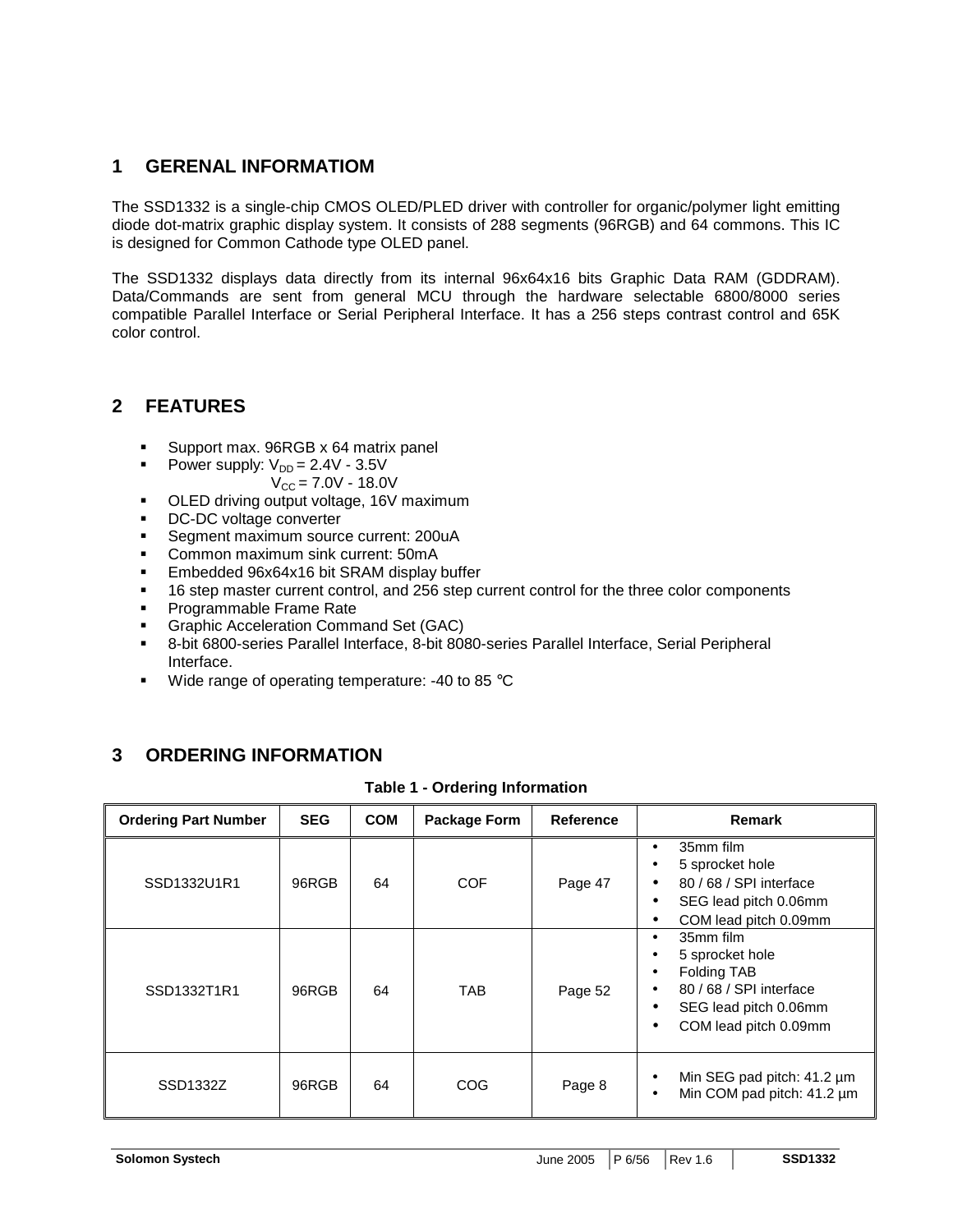### **4 BLOCK DIAGRAM**



**Figure 1 - Block Diagram**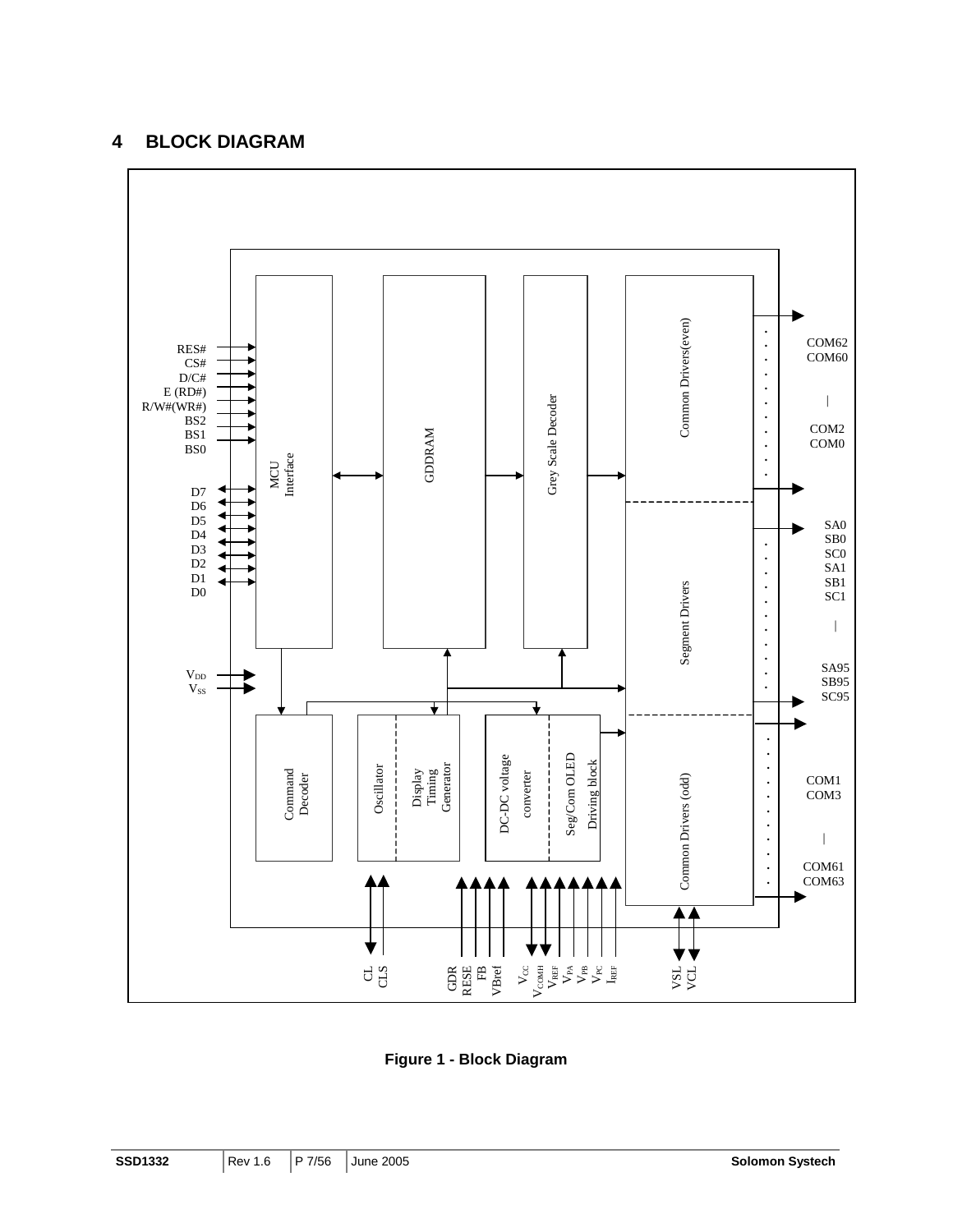### 5 **SSD1332Z GOLD BUMP DIE PAD ASSIGNMENT**

### **Figure 2 – SSD1332Z Pin Assignment**





**<sup>+</sup>** represents the centre of the alignment mark

|   | $X-pos$ ( $\mu$ m) | $Y-pos$ ( $µm$ ) |
|---|--------------------|------------------|
|   | $-7433.6$          | $-90.5$          |
|   | 7433.6             | $-90.5$          |
| ⊕ | $-7465.9$          | $-437.4$         |
|   | 7465.9             | -437.4           |

All alignment keys have size 75 µm x 75 µm

Die Size: 15.4mm x 1.9mm Die Thickness: 457 +/- 25 µm Min I/O pad pitch: 76.2 µm Min SEG pad pitch: 41.2 µm Min COM pad pitch: 41.2 µm Bump Height: Nominal 15 µm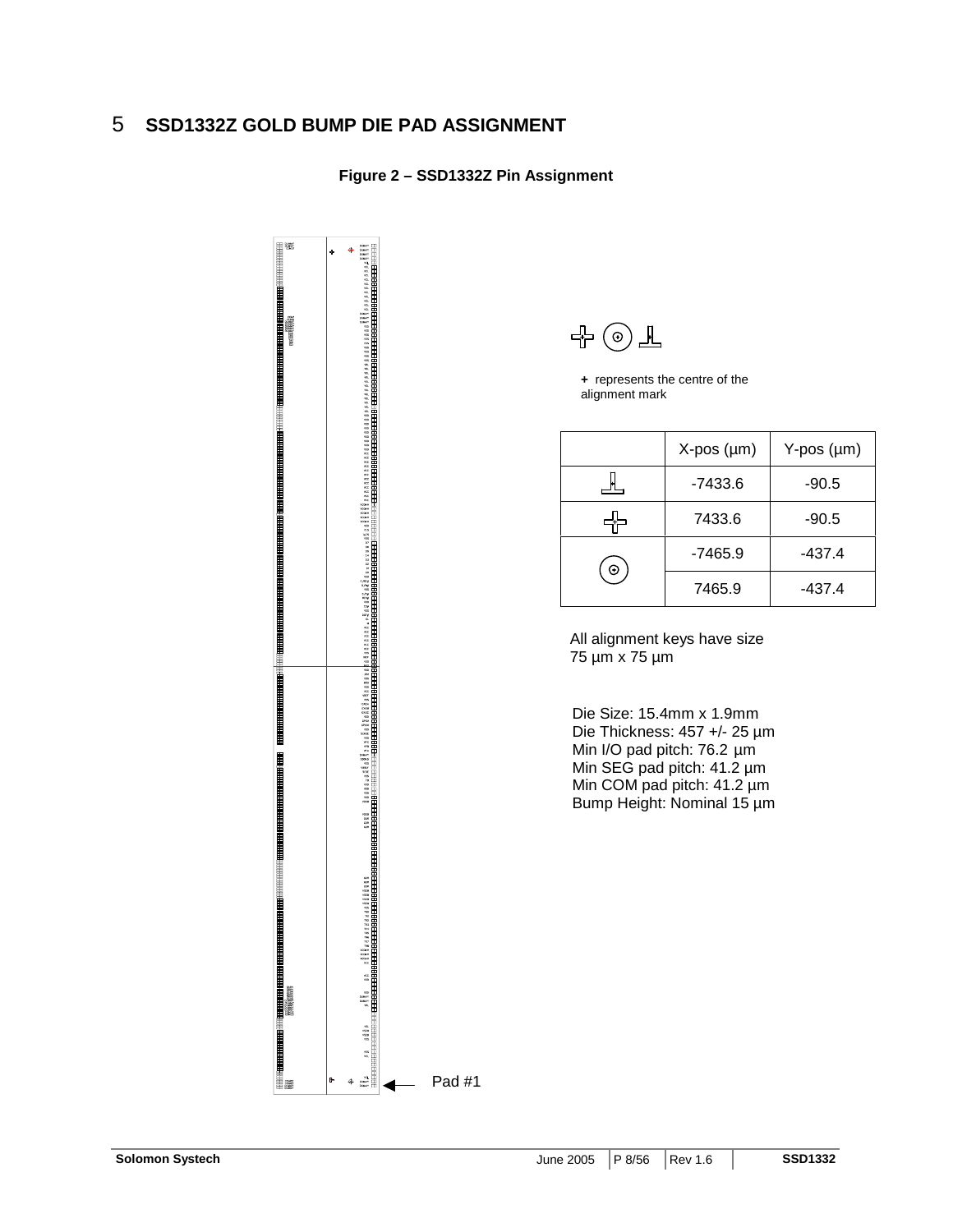### **Table 2 - SSD1332Z Die Pad Coordinates**

| Pad #          | Pad Name        | X-Axis    | Y-Axis | Pad # | Pad Name        | X-Axis    | Y-Axis | Pad # | Pad Name       | X-Axis | Y-Axis | Pad # | Pad Name          | X-Axis | Y-Axis |
|----------------|-----------------|-----------|--------|-------|-----------------|-----------|--------|-------|----------------|--------|--------|-------|-------------------|--------|--------|
| 1              | <b>DUMMY</b>    | $-7543.8$ | $-853$ | 61    | GDR             | $-2971.8$ | $-853$ | 121   | VDD            | 1600.2 | $-853$ | 181   | <b>DUMMY</b>      | 6172.2 | $-853$ |
| $\overline{c}$ | <b>DUMMY</b>    | $-7467.6$ | $-853$ | 62    | GDR             | $-2895.6$ | $-853$ | 122   | D <sub>0</sub> | 1676.4 | $-853$ | 182   | <b>DUMMY</b>      | 6248.4 | -853   |
| 3              | <b>VCL</b>      | $-7391.4$ | $-853$ | 63    | GDR             | $-2819.4$ | $-853$ | 123   | D <sub>1</sub> | 1752.6 | $-853$ | 183   | <b>DUMMY</b>      | 6324.6 | $-853$ |
| $\overline{4}$ | <b>VCL</b>      | $-7315.2$ | $-853$ | 64    | GDR             | $-2743.2$ | $-853$ | 124   | D <sub>2</sub> | 1828.8 | $-853$ | 184   | <b>VCL</b>        | 6400.8 | $-853$ |
| 5              | VCL             | $-7239$   | $-853$ | 65    | VDDB            | $-2667$   | $-853$ | 125   | D <sub>3</sub> | 1905   | $-853$ | 185   | VCL               | 6477   | $-853$ |
| 6              | <b>VCL</b>      | $-7162.8$ | $-853$ | 66    | VDDB            | $-2590.8$ | $-853$ | 126   | D <sub>4</sub> | 1981.2 | $-853$ | 186   | <b>VCL</b>        | 6553.2 | $-853$ |
| $\overline{7}$ | VCL             | $-7086.6$ | $-853$ | 67    | <b>VDDB</b>     | $-2514.6$ | $-853$ | 127   | D <sub>5</sub> | 2057.4 | $-853$ | 187   | <b>VCL</b>        | 6629.4 | $-853$ |
| 8              | <b>VCL</b>      | $-7010.4$ | $-853$ | 68    | <b>VDDB</b>     | $-2438.4$ | $-853$ | 128   | D <sub>6</sub> | 2133.6 | -853   | 188   | <b>VCL</b>        | 6705.6 | $-853$ |
| 9              | VSS             | $-6934.2$ | $-853$ | 69    | VDD             | $-2362.2$ | $-853$ | 129   | D7             | 2209.8 | 853    | 189   | <b>VCL</b>        | 6781.8 | $-853$ |
| 10             | VSS             | $-6858$   | $-853$ | 70    | VDD             | $-2286$   | $-853$ | 130   | VSS            | 2286   | $-853$ | 190   | VCL               | 6858   | $-853$ |
| 11             | <b>VSS</b>      | $-6781.8$ | $-853$ | 71    | VDD             | $-2209.8$ | $-853$ | 131   | M/S            | 2362.2 | $-853$ | 191   | VCL               | 6934.2 | $-853$ |
| 12             | <b>VSS</b>      | $-6705.6$ | $-853$ | 72    | VDD             | $-2133.6$ | $-853$ | 132   | CLS            | 2438.4 | $-853$ | 192   | <b>VCL</b>        | 7010.4 | $-853$ |
| 13             | <b>VSSB</b>     | $-6629.4$ | $-853$ | 73    | FB              | $-2057.4$ | $-853$ | 133   | VDD            | 2514.6 | $-853$ | 193   | VCL               | 7086.6 | $-853$ |
| 14             | <b>VSSB</b>     | $-6553.2$ | $-853$ | 74    | <b>VSS</b>      | $-1981.2$ | $-853$ | 134   | <b>VCOMH</b>   | 2590.8 | $-853$ | 194   | <b>VCL</b>        | 7162.8 | $-853$ |
| 15             | <b>VSL</b>      | $-6477$   | $-853$ | 75    | <b>RESE</b>     | $-1905$   | $-853$ | 135   | <b>VCOMH</b>   | 2667   | $-853$ | 195   | <b>VCL</b>        | 7239   | $-853$ |
| 16             | <b>VSL</b>      | $-6400.8$ | $-853$ | 76    | VBREF           | $-1828.8$ | $-853$ | 136   | <b>VCOMH</b>   | 2743.2 | $-853$ | 196   | <b>DUMMY</b>      | 7315.2 | $-853$ |
| 17             | VSL             | $-6324.6$ | $-853$ | 77    | VSS             | $-1752.6$ | $-853$ | 137   | <b>VCOMH</b>   | 2819.4 | $-853$ | 197   | <b>DUMMY</b>      | 7391.4 | $-853$ |
| 18             | VSL             | $-6248.4$ | $-853$ | 78    | <b>BGGND</b>    | $-1676.4$ | $-853$ | 138   | <b>VCOMH</b>   | 2895.6 | $-853$ | 198   | <b>DUMMY</b>      | 7467.6 | $-853$ |
| 19             | VSL             | $-6172.2$ | $-853$ | 79    | <b>DUMMY</b>    | $-1600.2$ | $-853$ | 139   | <b>VCC</b>     | 2971.8 | $-853$ | 199   | <b>DUMMY</b>      | 7543.8 | $-853$ |
| 20             | VSL             | $-6096$   | $-853$ | 80    | VPA             | $-1524$   | $-853$ | 140   | <b>VCC</b>     | 3048   | 853    | 200   | <b>DUMMY</b>      | 7580.8 | 840    |
| 21             | <b>DUMMY</b>    | $-6019.8$ | $-853$ | 81    | <b>VPB</b>      | $-1447.8$ | $-853$ | 141   | <b>VCC</b>     | 3124.2 | $-853$ | 201   | <b>DUMMY</b>      | 7539.6 | 840    |
| 22             | <b>DUMMY</b>    | $-5943.6$ | $-853$ | 82    | <b>VPC</b>      | $-1371.6$ | $-853$ | 142   | VCC            | 3200.4 | $-853$ | 202   | COM31             | 7498.4 | 840    |
| 23             | VDD             | $-5867.4$ | $-853$ | 83    | <b>VSS</b>      | $-1295.4$ | $-853$ | 143   | <b>VCC</b>     | 3276.6 | $-853$ | 203   | COM30             | 7457.2 | 840    |
| 24             | VDD             | $-5791.2$ | $-853$ | 84    | SENSE           | $-1219.2$ | $-853$ | 144   | VCC            | 3352.8 | $-853$ | 204   | COM29             | 7416   | 840    |
| 25             | VDD             | $-5715$   | $-853$ | 85    | <b>VSS</b>      | $-1143$   | $-853$ | 145   | <b>VCC</b>     | 3429   | $-853$ | 205   | COM28             | 7374.8 | 840    |
| 26             | VDD             | $-5638.8$ | $-853$ | 86    | GPIO0           | $-1066.8$ | $-853$ | 146   | VCC            | 3505.2 | $-853$ | 206   | COM27             | 7333.6 | 840    |
| 27             | VCC             | $-5562.6$ | $-853$ | 87    | GPIO1           | $-990.6$  | $-853$ | 147   | <b>VCC</b>     | 3581.4 | $-853$ | 207   | COM26             | 7292.4 | 840    |
| 28             | <b>VCC</b>      | $-5486.4$ | $-853$ | 88    | VDD             | $-914.4$  | $-853$ | 148   | <b>VCC</b>     | 3657.6 | $-853$ | 208   | COM25             | 7251.2 | 840    |
| 29             | VCC             | $-5410.2$ | $-853$ | 89    | <b>ICASC</b>    | $-838.2$  | $-853$ | 149   | <b>VCC</b>     | 3733.8 | $-853$ | 209   | COM24             | 7210   | 840    |
| 30             | <b>VCC</b>      | $-5334$   | $-853$ | 90    | <b>ICASB</b>    | $-762$    | $-853$ | 150   | <b>VCC</b>     | 3810   | $-853$ | 210   | COM23             | 7168.8 | 840    |
| 31             | <b>VCOMH</b>    | $-5257.8$ | $-853$ | 91    | <b>ICASA</b>    | $-685.8$  | $-853$ | 151   | VDD            | 3886.2 | $-853$ | 211   | COM22             | 7127.6 | 840    |
| 32             | <b>VCOMH</b>    | $-5181.6$ | $-853$ | 92    | <b>VSS</b>      | $-609.6$  | $-853$ | 152   | VDD            | 3962.4 | $-853$ | 212   | COM21             | 7086.4 | 840    |
| 33             | <b>VCOMH</b>    | $-5105.4$ | $-853$ | 93    | <b>VREF</b>     | $-533.4$  | $-853$ | 153   | VDD            | 4038.6 | $-853$ | 213   | COM20             | 7045.2 | 840    |
| 34             | TR <sub>8</sub> | $-5029.2$ | $-853$ | 94    | VCC             | $-457.2$  | $-853$ | 154   | VDD            | 4114.8 | $-853$ | 214   | COM19             | 7004   | 840    |
| 35             | TR7             | $-4953$   | $-853$ | 95    | VDD             | $-381$    | $-853$ | 155   | VDD            | 4191   | $-853$ | 215   | COM18             | 6962.8 | 840    |
| 36             | TR <sub>6</sub> | $-4876.8$ | $-853$ | 96    | B <sub>S0</sub> | $-304.8$  | $-853$ | 156   | VDD            | 4267.2 | $-853$ | 216   | COM <sub>17</sub> | 6921.6 | 840    |
| 37             | TR <sub>5</sub> | $-4800.6$ | $-853$ | 97    | <b>VSS</b>      | $-228.6$  | $-853$ | 157   | VDD            | 4343.4 | $-853$ | 217   | COM16             | 6880.4 | 840    |
| 38             | TR <sub>4</sub> | $-4724.4$ | $-853$ | 98    | BS <sub>1</sub> | $-152.4$  | $-853$ | 158   | VDD            | 4419.6 | $-853$ | 218   | COM15             | 6839.2 | 840    |
| 39             | TR <sub>3</sub> | $-4648.2$ | $-853$ | 99    | VDD             | $-76.2$   | $-853$ | 159   | VDD            | 4495.8 | $-853$ | 219   | COM14             | 6798   | 840    |
| 40             | TR <sub>2</sub> | $-4572$   | $-853$ | 100   | BS <sub>2</sub> | $\bf 0$   | $-853$ | 160   | VSL            | 4572   | 853    | 220   | COM <sub>13</sub> | 6756.8 | 840    |
| 41             | TR <sub>1</sub> | -4495.8   | $-853$ | 101   | <b>VSS</b>      | 76.2      | $-853$ | 161   | VSL            | 4648.2 | $-853$ | 221   | COM <sub>12</sub> | 6715.6 | 840    |
| 42             | TR <sub>0</sub> | $-4419.6$ | $-853$ | 102   | <b>IREF</b>     | 152.4     | $-853$ | 162   | VSL            | 4724.4 | $-853$ | 222   | COM11             | 6674.4 | 840    |
| 43             | <b>VSS</b>      | $-4343.4$ | $-853$ | 103   | <b>VSS</b>      | 228.6     | $-853$ | 163   | VSL            | 4800.6 | $-853$ | 223   | COM <sub>10</sub> | 6633.2 | 840    |
| 44             | <b>VSSB</b>     | $-4267.2$ | $-853$ | 104   | VCC             | 304.8     | $-853$ | 164   | VSL            | 4876.8 | $-853$ | 224   | COM <sub>9</sub>  | 6592   | 840    |
| 45             | <b>VSSB</b>     | $-4191$   | $-853$ | 105   | VCC             | 381       | $-853$ | 165   | VSL            | 4953   | $-853$ | 225   | COM8              | 6550.8 | 840    |
| 46             | <b>VSSB</b>     | $-4114.8$ | $-853$ | 106   | VCC             | 457.2     | $-853$ | 166   | VSL            | 5029.2 | $-853$ | 226   | COM7              | 6509.6 | 840    |
| 47             | <b>VSSB</b>     | $-4038.6$ | $-853$ | 107   | VCC             | 533.4     | $-853$ | 167   | VSL            | 5105.4 | $-853$ | 227   | COM6              | 6468.4 | 840    |
| 48             | GDR             | $-3962.4$ | $-853$ | 108   | VCC             | 609.6     | $-853$ | 168   | <b>VSL</b>     | 5181.6 | $-853$ | 228   | COM <sub>5</sub>  | 6427.2 | 840    |
| 49             | GDR             | -3886.2   | $-853$ | 109   | VCC             | 685.8     | $-853$ | 169   | <b>VSL</b>     | 5257.8 | $-853$ | 229   | COM4              | 6386   | 840    |
| 50             | GDR             | $-3810$   | $-853$ | 110   | М               | 762       | $-853$ | 170   | VSL            | 5334   | $-853$ | 230   | COM3              | 6344.8 | 840    |
| 51             | GDR             | $-3733.8$ | $-853$ | 111   | CL              | 838.2     | $-853$ | 171   | VSL            | 5410.2 | $-853$ | 231   | COM <sub>2</sub>  | 6303.6 | 840    |
| 52             | GDR             | $-3657.6$ | $-853$ | 112   | DOF#            | 914.4     | $-853$ | 172   | <b>VSS</b>     | 5486.4 | -853   | 232   | COM1              | 6262.4 | 840    |
| 53             | GDR             | $-3581.4$ | $-853$ | 113   | <b>VSS</b>      | 990.6     | $-853$ | 173   | <b>VSS</b>     | 5562.6 | $-853$ | 233   | COM <sub>0</sub>  | 6221.2 | 840    |
| 54             | GDR             | $-3505.2$ | $-853$ | 114   | CS#             | 1066.8    | $-853$ | 174   | <b>VSS</b>     | 5638.8 | $-853$ | 234   | <b>DUMMY</b>      | 6180   | 840    |
| 55             | GDR             | $-3429$   | $-853$ | 115   | VDD             | 1143      | $-853$ | 175   | <b>VSS</b>     | 5715   | $-853$ | 235   | <b>DUMMY</b>      | 6138.8 | 840    |
| 56             | GDR             | $-3352.8$ | $-853$ | 116   | RES#            | 1219.2    | $-853$ | 176   | <b>VSS</b>     | 5791.2 | $-853$ | 236   | <b>DUMMY</b>      | 6097.6 | 840    |
| 57             | GDR             | $-3276.6$ | $-853$ | 117   | D/C#            | 1295.4    | $-853$ | 177   | <b>VSS</b>     | 5867.4 | $-853$ | 237   | <b>DUMMY</b>      | 6056.4 | 840    |
| 58             | GDR             | $-3200.4$ | $-853$ | 118   | VSS             | 1371.6    | $-853$ | 178   | VSS            | 5943.6 | $-853$ | 238   | <b>DUMMY</b>      | 6015.2 | 840    |
| 59             | GDR             | $-3124.2$ | $-853$ | 119   | R/W#            | 1447.8    | $-853$ | 179   | <b>VSS</b>     | 6019.8 | $-853$ | 239   | SA0               | 5974   | 840    |
| 60             | GDR             | $-3048$   | $-853$ | 120   | E/RD#           | 1524      | $-853$ | 180   | <b>VSS</b>     | 6096   | 853    | 240   | SB <sub>0</sub>   | 5932.8 | 840    |
|                |                 |           |        |       |                 |           |        |       |                |        |        |       |                   |        |        |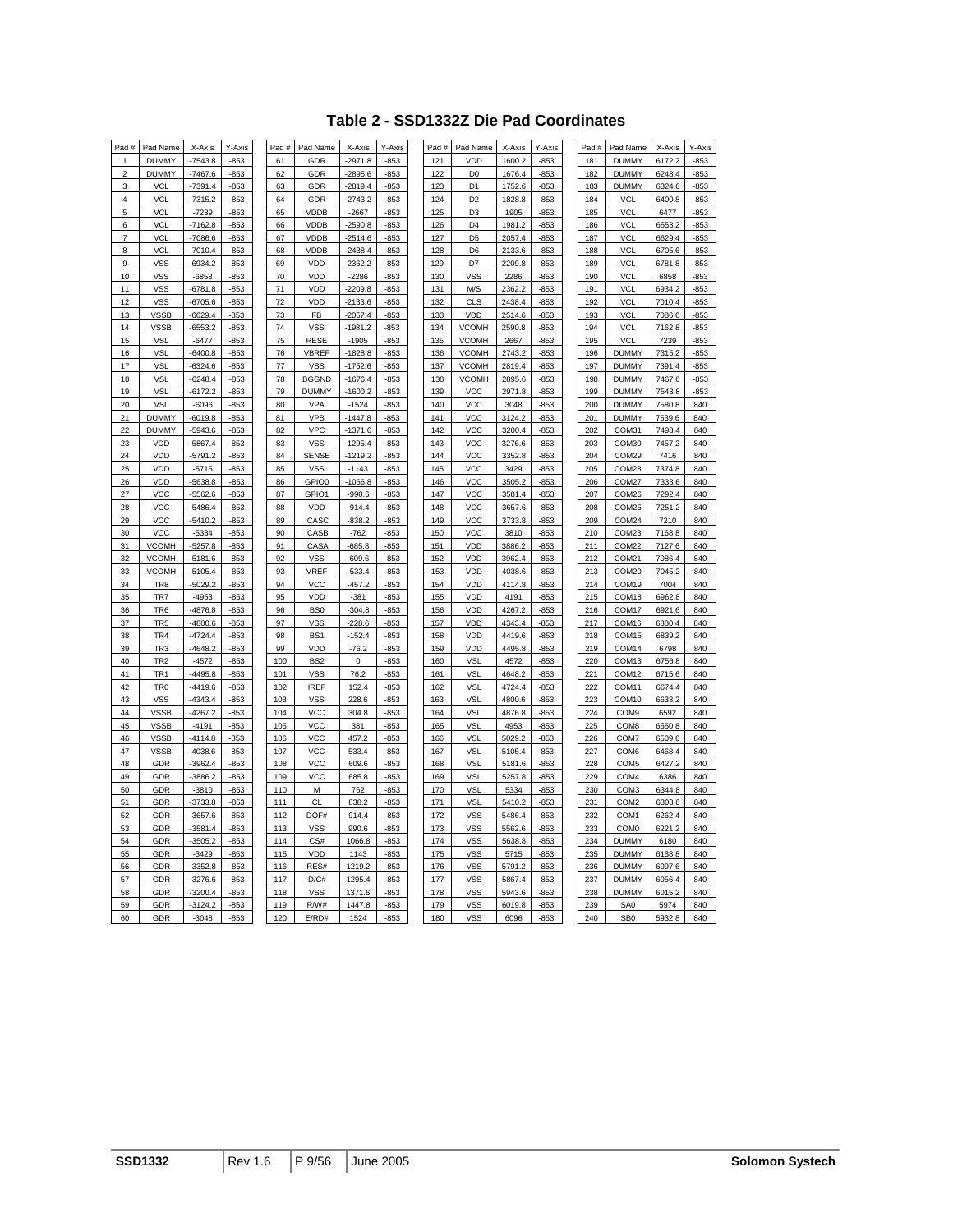| Pad # | Pad Name        | X-Axis | Y-Axis | Pad# | Pad Name         | X-Axis | Y-Axis | Pad # | Pad Name         | X-Axis    | Y-Axis | Pad # | Pad Name    | X-Axis    | Y-Axis |
|-------|-----------------|--------|--------|------|------------------|--------|--------|-------|------------------|-----------|--------|-------|-------------|-----------|--------|
| 241   | SC <sub>0</sub> | 5891.6 | 840    | 301  | <b>SC20</b>      | 3419.6 | 840    | 361   | <b>SC40</b>      | 947.6     | 840    | 421   | <b>SC60</b> | $-1648$   | 840    |
| 242   | SA <sub>1</sub> | 5850.4 | 840    | 302  | SA21             | 3378.4 | 840    | 362   | <b>SA41</b>      | 906.4     | 840    | 422   | <b>SA61</b> | $-1689.2$ | 840    |
| 243   | SB <sub>1</sub> | 5809.2 | 840    | 303  | SB21             | 3337.2 | 840    | 363   | <b>SB41</b>      | 865.2     | 840    | 423   | <b>SB61</b> | $-1730.4$ | 840    |
| 244   | SC <sub>1</sub> | 5768   | 840    | 304  | SC21             | 3296   | 840    | 364   | <b>SC41</b>      | 824       | 840    | 424   | SC61        | $-1771.6$ | 840    |
| 245   | SA <sub>2</sub> | 5726.8 | 840    | 305  | <b>SA22</b>      | 3254.8 | 840    | 365   | <b>SA42</b>      | 782.8     | 840    | 425   | <b>SA62</b> | $-1812.8$ | 840    |
| 246   | SB <sub>2</sub> | 5685.6 | 840    | 306  | <b>SB22</b>      | 3213.6 | 840    | 366   | <b>SB42</b>      | 741.6     | 840    | 426   | <b>SB62</b> | $-1854$   | 840    |
| 247   | SC <sub>2</sub> | 5644.4 | 840    | 307  | <b>SC22</b>      | 3172.4 | 840    | 367   | <b>SC42</b>      | 700.4     | 840    | 427   | SC62        | $-1895.2$ | 840    |
| 248   | SA <sub>3</sub> | 5603.2 | 840    | 308  | SA23             | 3131.2 | 840    | 368   | SA43             | 659.2     | 840    | 428   | SA63        | $-1936.4$ | 840    |
| 249   | SB <sub>3</sub> | 5562   | 840    | 309  | SB23             | 3090   | 840    | 369   | <b>SB43</b>      | 618       | 840    | 429   | SB63        | $-1977.6$ | 840    |
| 250   | SC <sub>3</sub> | 5520.8 | 840    | 310  | SC <sub>23</sub> | 3048.8 | 840    | 370   | <b>SC43</b>      | 576.8     | 840    | 430   | SC63        | $-2018.8$ | 840    |
| 251   | SA4             | 5479.6 | 840    | 311  | <b>SA24</b>      | 3007.6 | 840    | 371   | <b>SA44</b>      | 535.6     | 840    | 431   | <b>SA64</b> | $-2060$   | 840    |
| 252   | SB4             | 5438.4 | 840    | 312  | <b>SB24</b>      | 2966.4 | 840    | 372   | <b>SB44</b>      | 494.4     | 840    | 432   | <b>SB64</b> | $-2101.2$ | 840    |
| 253   | SC <sub>4</sub> | 5397.2 | 840    | 313  | <b>SC24</b>      | 2925.2 | 840    | 373   | <b>SC44</b>      | 453.2     | 840    | 433   | SC64        | $-2142.4$ | 840    |
| 254   | SA <sub>5</sub> | 5356   | 840    | 314  | <b>SA25</b>      | 2884   | 840    | 374   | <b>SA45</b>      | 412       | 840    | 434   | <b>SA65</b> | $-2183.6$ | 840    |
| 255   | SB <sub>5</sub> | 5314.8 | 840    | 315  | <b>SB25</b>      | 2842.8 | 840    | 375   | <b>SB45</b>      | 370.8     | 840    | 435   | <b>SB65</b> | $-2224.8$ | 840    |
| 256   | SC <sub>5</sub> | 5273.6 | 840    | 316  | <b>SC25</b>      | 2801.6 | 840    | 376   | <b>SC45</b>      | 329.6     | 840    | 436   | SC65        | $-2266$   | 840    |
| 257   | SA6             | 5232.4 | 840    | 317  | SA26             | 2760.4 | 840    | 377   | <b>SA46</b>      | 288.4     | 840    | 437   | <b>SA66</b> | $-2307.2$ | 840    |
| 258   | SB <sub>6</sub> | 5191.2 | 840    | 318  | <b>SB26</b>      | 2719.2 | 840    | 378   | <b>SB46</b>      | 247.2     | 840    | 438   | <b>SB66</b> | $-2348.4$ | 840    |
| 259   | SC <sub>6</sub> | 5150   | 840    | 319  | <b>SC26</b>      | 2678   | 840    | 379   | SC <sub>46</sub> | 206       | 840    | 439   | SC66        | $-2389.6$ | 840    |
| 260   | SA7             | 5108.8 | 840    | 320  | <b>SA27</b>      | 2636.8 | 840    | 380   | <b>SA47</b>      | 164.8     | 840    | 440   | <b>SA67</b> | $-2430.8$ | 840    |
| 261   | SB7             | 5067.6 | 840    | 321  | <b>SB27</b>      | 2595.6 | 840    | 381   | <b>SB47</b>      | 123.6     | 840    | 441   | <b>SB67</b> | $-2472$   | 840    |
| 262   | SC7             | 5026.4 | 840    | 322  | SC <sub>27</sub> | 2554.4 | 840    | 382   | <b>SC47</b>      | 82.4      | 840    | 442   | SC67        | $-2513.2$ | 840    |
| 263   | SA <sub>8</sub> | 4985.2 | 840    | 323  | <b>SA28</b>      | 2513.2 | 840    | 383   | <b>SA48</b>      | 41.2      | 840    | 443   | <b>SA68</b> | $-2554.4$ | 840    |
| 264   | SB <sub>8</sub> | 4944   | 840    | 324  | <b>SB28</b>      | 2472   | 840    | 384   | <b>SB48</b>      | $\pmb{0}$ | 840    | 444   | <b>SB68</b> | $-2595.6$ | 840    |
| 265   | SC <sub>8</sub> | 4902.8 | 840    | 325  | <b>SC28</b>      | 2430.8 | 840    | 385   | <b>SC48</b>      | $-41.2$   | 840    | 445   | SC68        | $-2636.8$ | 840    |
| 266   | SA9             | 4861.6 | 840    | 326  | <b>SA29</b>      | 2389.6 | 840    | 386   | <b>SA49</b>      | $-82.4$   | 840    | 446   | <b>SA69</b> | $-2678$   | 840    |
| 267   | SB <sub>9</sub> | 4820.4 | 840    | 327  | SB29             | 2348.4 | 840    | 387   | <b>SB49</b>      | $-123.6$  | 840    | 447   | <b>SB69</b> | $-2719.2$ | 840    |
| 268   | SC <sub>9</sub> | 4779.2 | 840    | 328  | <b>SC29</b>      | 2307.2 | 840    | 388   | <b>SC49</b>      | $-164.8$  | 840    | 448   | SC69        | $-2760.4$ | 840    |
| 269   | <b>SA10</b>     | 4738   | 840    | 329  | SA30             | 2266   | 840    | 389   | <b>SA50</b>      | $-206$    | 840    | 449   | <b>SA70</b> | $-2801.6$ | 840    |
| 270   | <b>SB10</b>     | 4696.8 | 840    | 330  | SB30             | 2224.8 | 840    | 390   | <b>SB50</b>      | $-247.2$  | 840    | 450   | <b>SB70</b> | $-2842.8$ | 840    |
| 271   | <b>SC10</b>     | 4655.6 | 840    | 331  | <b>SC30</b>      | 2183.6 | 840    | 391   | <b>SC50</b>      | $-288.4$  | 840    | 451   | <b>SC70</b> | $-2884$   | 840    |
| 272   | <b>SA11</b>     | 4614.4 | 840    | 332  | SA31             | 2142.4 | 840    | 392   | <b>SA51</b>      | $-329.6$  | 840    | 452   | <b>SA71</b> | $-2925.2$ | 840    |
| 273   | <b>SB11</b>     | 4573.2 | 840    | 333  | SB31             | 2101.2 | 840    | 393   | <b>SB51</b>      | $-370.8$  | 840    | 453   | <b>SB71</b> | $-2966.4$ | 840    |
| 274   | <b>SC11</b>     | 4532   | 840    | 334  | <b>SC31</b>      | 2060   | 840    | 394   | <b>SC51</b>      | $-412$    | 840    | 454   | <b>SC71</b> | $-3007.6$ | 840    |
| 275   | <b>SA12</b>     | 4490.8 | 840    | 335  | SA32             | 2018.8 | 840    | 395   | <b>SA52</b>      | $-453.2$  | 840    | 455   | <b>SA72</b> | $-3048.8$ | 840    |
| 276   | <b>SB12</b>     | 4449.6 | 840    | 336  | SB32             | 1977.6 | 840    | 396   | <b>SB52</b>      | $-494.4$  | 840    | 456   | <b>SB72</b> | $-3090$   | 840    |
| 277   | <b>SC12</b>     | 4408.4 | 840    | 337  | <b>SC32</b>      | 1936.4 | 840    | 397   | <b>SC52</b>      | $-535.6$  | 840    | 457   | <b>SC72</b> | -3131.2   | 840    |
| 278   | SA13            | 4367.2 | 840    | 338  | SA33             | 1895.2 | 840    | 398   | <b>SA53</b>      | $-576.8$  | 840    | 458   | <b>SA73</b> | $-3172.4$ | 840    |
| 279   | <b>SB13</b>     | 4326   | 840    | 339  | <b>SB33</b>      | 1854   | 840    | 399   | <b>SB53</b>      | $-618$    | 840    | 459   | <b>SB73</b> | $-3213.6$ | 840    |
| 280   | <b>SC13</b>     | 4284.8 | 840    | 340  | <b>SC33</b>      | 1812.8 | 840    | 400   | SC <sub>53</sub> | $-659.2$  | 840    | 460   | <b>SC73</b> | $-3254.8$ | 840    |
| 281   | <b>SA14</b>     | 4243.6 | 840    | 341  | SA34             | 1771.6 | 840    | 401   | <b>SA54</b>      | $-700.4$  | 840    | 461   | <b>SA74</b> | $-3296$   | 840    |
| 282   | <b>SB14</b>     | 4202.4 | 840    | 342  | SB34             | 1730.4 | 840    | 402   | <b>SB54</b>      | $-741.6$  | 840    | 462   | <b>SB74</b> | 3337.2    | 840    |
| 283   | <b>SC14</b>     | 4161.2 | 840    | 343  | <b>SC34</b>      | 1689.2 | 840    | 403   | <b>SC54</b>      | $-782.8$  | 840    | 463   | <b>SC74</b> | $-3378.4$ | 840    |
| 284   | SA15            | 4120   | 840    | 344  | SA35             | 1648   | 840    | 404   | <b>SA55</b>      | $-824$    | 840    | 464   | <b>SA75</b> | -3419.6   | 840    |
| 285   | <b>SB15</b>     | 4078.8 | 840    | 345  | SB35             | 1606.8 | 840    | 405   | <b>SB55</b>      | $-865.2$  | 840    | 465   | <b>SB75</b> | 3460.8    | 840    |
| 286   | <b>SC15</b>     | 4037.6 | 840    | 346  | SC <sub>35</sub> | 1565.6 | 840    | 406   | SC <sub>55</sub> | $-906.4$  | 840    | 466   | <b>SC75</b> | $-3502$   | 840    |
| 287   | <b>SA16</b>     | 3996.4 | 840    | 347  | <b>SA36</b>      | 1524.4 | 840    | 407   | <b>SA56</b>      | $-947.6$  | 840    | 467   | <b>SA76</b> | 3543.2    | 840    |
| 288   | <b>SB16</b>     | 3955.2 | 840    | 348  | SB36             | 1483.2 | 840    | 408   | <b>SB56</b>      | $-988.8$  | 840    | 468   | <b>SB76</b> | -3584.4   | 840    |
| 289   | <b>SC16</b>     | 3914   | 840    | 349  | SC <sub>36</sub> | 1442   | 840    | 409   | <b>SC56</b>      | $-1030$   | 840    | 469   | <b>SC76</b> | $-3625.6$ | 840    |
| 290   | <b>SA17</b>     | 3872.8 | 840    | 350  | SA37             | 1400.8 | 840    | 410   | <b>SA57</b>      | $-1071.2$ | 840    | 470   | <b>SA77</b> | 3666.8    | 840    |
| 291   | <b>SB17</b>     | 3831.6 | 840    | 351  | SB37             | 1359.6 | 840    | 411   | <b>SB57</b>      | $-1112.4$ | 840    | 471   | <b>SB77</b> | -3708     | 840    |
| 292   | <b>SC17</b>     | 3790.4 | 840    | 352  | SC37             | 1318.4 | 840    | 412   | SC <sub>57</sub> | $-1153.6$ | 840    | 472   | <b>SC77</b> | 3749.2    | 840    |
| 293   | <b>SA18</b>     | 3749.2 | 840    | 353  | SA38             | 1277.2 | 840    | 413   | <b>SA58</b>      | -1194.8   | 840    | 473   | <b>SA78</b> | $-3790.4$ | 840    |
| 294   | <b>SB18</b>     | 3708   | 840    | 354  | <b>SB38</b>      | 1236   | 840    | 414   | <b>SB58</b>      | $-1236$   | 840    | 474   | <b>SB78</b> | 3831.6    | 840    |
| 295   | <b>SC18</b>     | 3666.8 | 840    | 355  | SC38             | 1194.8 | 840    | 415   | <b>SC58</b>      | $-1277.2$ | 840    | 475   | <b>SC78</b> | 3872.8    | 840    |
| 296   | <b>SA19</b>     | 3625.6 | 840    | 356  | SA39             | 1153.6 | 840    | 416   | <b>SA59</b>      | $-1318.4$ | 840    | 476   | <b>SA79</b> | $-3914$   | 840    |
| 297   | <b>SB19</b>     | 3584.4 | 840    | 357  | SB39             | 1112.4 | 840    | 417   | <b>SB59</b>      | 1359.6    | 840    | 477   | <b>SB79</b> | 3955.2    | 840    |
| 298   | <b>SC19</b>     | 3543.2 | 840    | 358  | SC39             | 1071.2 | 840    | 418   | <b>SC59</b>      | $-1400.8$ | 840    | 478   | <b>SC79</b> | 3996.4    | 840    |
| 299   | <b>SA20</b>     | 3502   | 840    | 359  | <b>SA40</b>      | 1030   | 840    | 419   | <b>SA60</b>      | $-1565.6$ | 840    | 479   | <b>SA80</b> | 4037.6    | 840    |
| 300   | SB20            | 3460.8 | 840    | 360  | <b>SB40</b>      | 988.8  | 840    | 420   | SB60             | $-1606.8$ | 840    | 480   | <b>SB80</b> | $-4078.8$ | 840    |
|       |                 |        |        |      |                  |        |        |       |                  |           |        |       |             |           |        |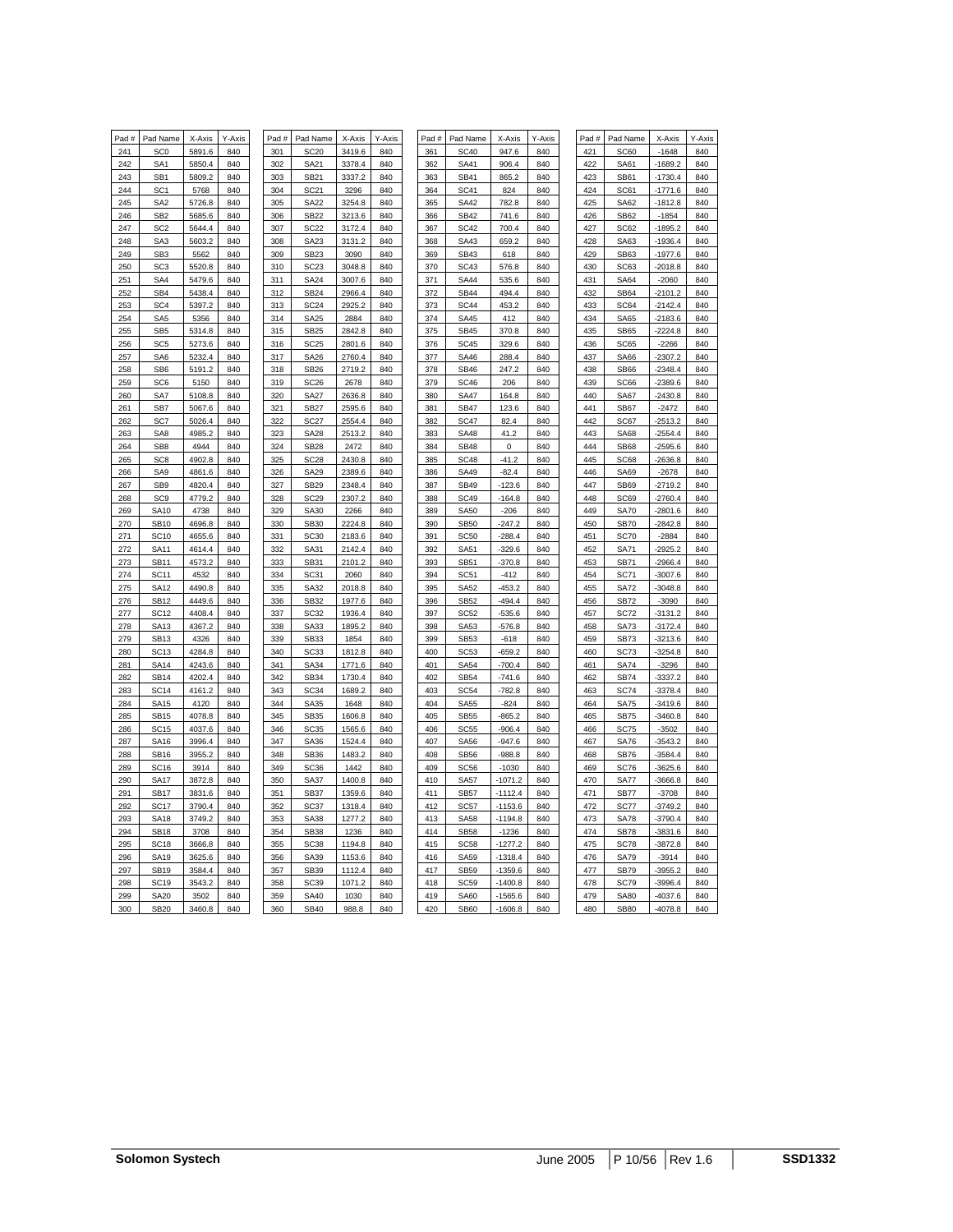| Pad # | Pad Name            | X-Axis               | Y-Axis | Pad# | Pad Name          | X-Axis                      | Y-Axis |
|-------|---------------------|----------------------|--------|------|-------------------|-----------------------------|--------|
| 481   | <b>SC80</b>         | $-4120$              | 840    | 541  | COM41             | $-6592$                     | 840    |
| 482   | SA81                | 4161.2               | 840    | 542  | COM42             | -6633.2                     | 840    |
| 483   | SB81                | -4202.4              | 840    | 543  | COM43             | -6674.4                     | 840    |
| 484   | SC81                | -4243.6              | 840    | 544  | COM44             | -6715.6                     | 840    |
| 485   | SA82                | -4284.8              | 840    | 545  | COM45             | $-6756.8$                   | 840    |
| 486   | SB82                | $-4326$              | 840    | 546  | COM46             | $-6798$                     | 840    |
| 487   | SC82                | $-4367.2$            | 840    | 547  | COM47             | $-6839.2$                   | 840    |
| 488   | SA83                | $-4408.4$            | 840    | 548  | COM48             | $-6880.4$                   | 840    |
| 489   | <b>SB83</b>         | -4449.6              | 840    | 549  | COM49             | $-6921.6$                   | 840    |
| 490   | SC83                | $-4490.8$            | 840    | 550  | COM50             | $-6962.8$                   | 840    |
| 491   | SA84                | $-4532$              | 840    | 551  | COM51             | $-7004$                     | 840    |
| 492   | <b>SB84</b>         | $-4573.2$            | 840    | 552  | COM52             | $-7045.2$                   | 840    |
| 493   | SC84                | 4614.4               | 840    | 553  | COM53             | $-7086.4$                   | 840    |
| 494   | SA85                | $-4655.6$            | 840    | 554  | COM54             | $-7127.6$                   | 840    |
| 495   | <b>SB85</b>         | -4696.8              | 840    | 555  | COM55             | $-7168.8$                   | 840    |
| 496   | <u>SC85</u>         | -4738                | 840    | 556  | <b>COM56</b>      | $-7210$                     | 840    |
| 497   | <b>SA86</b>         | $-4779.2$            | 840    | 557  | COM <sub>57</sub> | $-7251.2$                   | 840    |
| 498   | <b>SB86</b>         | $-4820.4$            | 840    | 558  | COM58             | $-7292.4$                   | 840    |
| 499   | <b>SC86</b>         | $-4861.6$            | 840    | 559  | <b>COM59</b>      | $-7333.6$                   | 840    |
| 500   | <b>SA87</b>         | $-4902.8$            | 840    | 560  | COM60             | $-7374.8$                   | 840    |
| 501   | <b>SB87</b>         | $-4944$              | 840    | 561  | COM61             | $-7416$                     | 840    |
| 502   | SC87                | -4985.2              | 840    | 562  | COM62             | $-7457.2$                   | 840    |
| 503   | <b>SA88</b>         | $-5026.4$            | 840    | 563  | COM63             | $-7498.4$                   | 840    |
| 504   |                     |                      | 840    | 564  | DUMMY             |                             | 840    |
| 505   | SB88<br><b>SC88</b> | -5067.6<br>$-5108.8$ | 840    | 565  | <b>DUMMY</b>      | <u>-7539.6</u><br>$-7580.8$ | 840    |
|       | SA89                | $-5150$              | 840    |      |                   |                             |        |
| 506   |                     |                      |        |      |                   |                             |        |
| 507   | <b>SB89</b>         | $-5191.2$            | 840    |      |                   |                             |        |
| 508   | SC89                | $-5232.4$            | 840    |      |                   |                             |        |
| 509   | <b>SA90</b>         | $-5273.6$            | 840    |      |                   |                             |        |
| 510   | SB90                | $-5314.8$            | 840    |      |                   |                             |        |
| 511   | SC90                | $-5356$              | 840    |      |                   |                             |        |
| 512   | SA91                | -5397.2              | 840    |      |                   |                             |        |
| 513   | SB91                | $-5438.4$            | 840    |      |                   |                             |        |
| 514   | SC91                | -5479.6              | 840    |      |                   |                             |        |
| 515   | SA92                | $-5520.8$            | 840    |      |                   |                             |        |
| 516   | SB92                | $-5562$              | 840    |      |                   |                             |        |
| 517   | <b>SC92</b>         | $-5603.2$            | 840    |      |                   |                             |        |
| 518   | SA93                | -5644.4              | 840    |      |                   |                             |        |
| 519   | SB93                | $-5685.6$            | 840    |      |                   |                             |        |
| 520   | SC <sub>93</sub>    | -5726.8              | 840    |      |                   |                             |        |
| 521   | SA94                | $-5768$              | 840    |      |                   |                             |        |
| 522   | SB94                | -5809.2              | 840    |      |                   |                             |        |
| 523   | <b>SC94</b>         | $-5850.4$            | 840    |      |                   |                             |        |
| 524   | <b>SA95</b>         | -5891.6              | 840    |      |                   |                             |        |
| 525   | <b>SB95</b>         | $-5932.8$            | 840    |      |                   |                             |        |
| 526   | SC95                | $-5974$              | 840    |      |                   |                             |        |
| 527   | <b>DUMMY</b>        | <u>-6015.2</u>       | 840    |      |                   |                             |        |
| 528   | <b>DUMMY</b>        | $-6056.4$            | 840    |      |                   |                             |        |
| 529   | <b>DUMMY</b>        | $-6097.6$            | 840    |      |                   |                             |        |
| 530   | DUMMY               | -6138.8              | 840    |      |                   |                             |        |
| 531   | <b>DUMMY</b>        | $-6180$              | 840    |      |                   |                             |        |
| 532   | COM32               | 6221.2               | 840    |      |                   |                             |        |
| 533   | COM33               | $-6262.4$            | 840    |      |                   |                             |        |
| 534   | COM34               | $-6303.6$            | 840    |      |                   |                             |        |
| 535   | COM35               | $-6344.8$            | 840    |      |                   |                             |        |
| 536   | COM36               | $-6386$              | 840    |      |                   |                             |        |
| 537   | COM37               | $-6427.2$            | 840    |      |                   |                             |        |
| 538   | COM38               | -6468.4              | 840    |      |                   |                             |        |
| 539   | COM39               | -6509.6              | 840    |      |                   |                             |        |
| 540   | COM40               | $-6550.8$            | 840    |      |                   |                             |        |
|       |                     |                      |        |      |                   |                             |        |

| Pad # | Pad Name          | X-Axis    | Y-Axis |
|-------|-------------------|-----------|--------|
| 541   | COM41             | $-6592$   | 840    |
| 542   | COM <sub>42</sub> | $-6633.2$ | 840    |
| 543   | COM43             | $-6674.4$ | 840    |
| 544   | COM44             | $-6715.6$ | 840    |
| 545   | COM45             | $-6756.8$ | 840    |
| 546   | COM46             | -6798     | 840    |
| 547   | COM <sub>47</sub> | $-6839.2$ | 840    |
| 548   | COM48             | $-6880.4$ | 840    |
| 549   | COM49             | $-6921.6$ | 840    |
| 550   | COM50             | $-6962.8$ | 840    |
| 551   | COM <sub>51</sub> | $-7004$   | 840    |
| 552   | COM52             | $-7045.2$ | 840    |
| 553   | COM53             | $-7086.4$ | 840    |
| 554   | COM54             | $-7127.6$ | 840    |
| 555   | COM55             | $-7168.8$ | 840    |
| 556   | COM <sub>56</sub> | $-7210$   | 840    |
| 557   | COM <sub>57</sub> | $-7251.2$ | 840    |
| 558   | COM58             | $-7292.4$ | 840    |
| 559   | COM59             | -7333.6   | 840    |
| 560   | COM60             | -7374.8   | 840    |
| 561   | COM61             | $-7416$   | 840    |
| 562   | COM62             | $-7457.2$ | 840    |
| 563   | COM63             | $-7498.4$ | 840    |
| 564   | <b>DUMMY</b>      | $-7539.6$ | 840    |
| 565   | <b>DUMMY</b>      | $-7580.8$ | 840    |

| 488 | ఎAరు        | -4408.4   | 84U | 548 | COM48 | -6880.4   | 84V |                      |            |             |
|-----|-------------|-----------|-----|-----|-------|-----------|-----|----------------------|------------|-------------|
| 489 | <b>SB83</b> | $-4449.6$ | 840 | 549 | COM49 | $-6921.6$ | 840 |                      | Width (um) | Lenath (um) |
| 490 | <b>SC83</b> | $-4490.8$ | 840 | 550 | COM50 | $-6962.8$ | 840 | Die Size (after saw) | 15400      | 1900        |
| 491 | <b>SA84</b> | $-4532$   | 840 | 551 | COM51 | $-7004$   | 840 | Top Side             | 77         | 110         |
| 492 | <b>SB84</b> | $-4573.2$ | 840 | 552 | COM52 | $-7045.2$ | 840 | Bottom side          | 54         | 84          |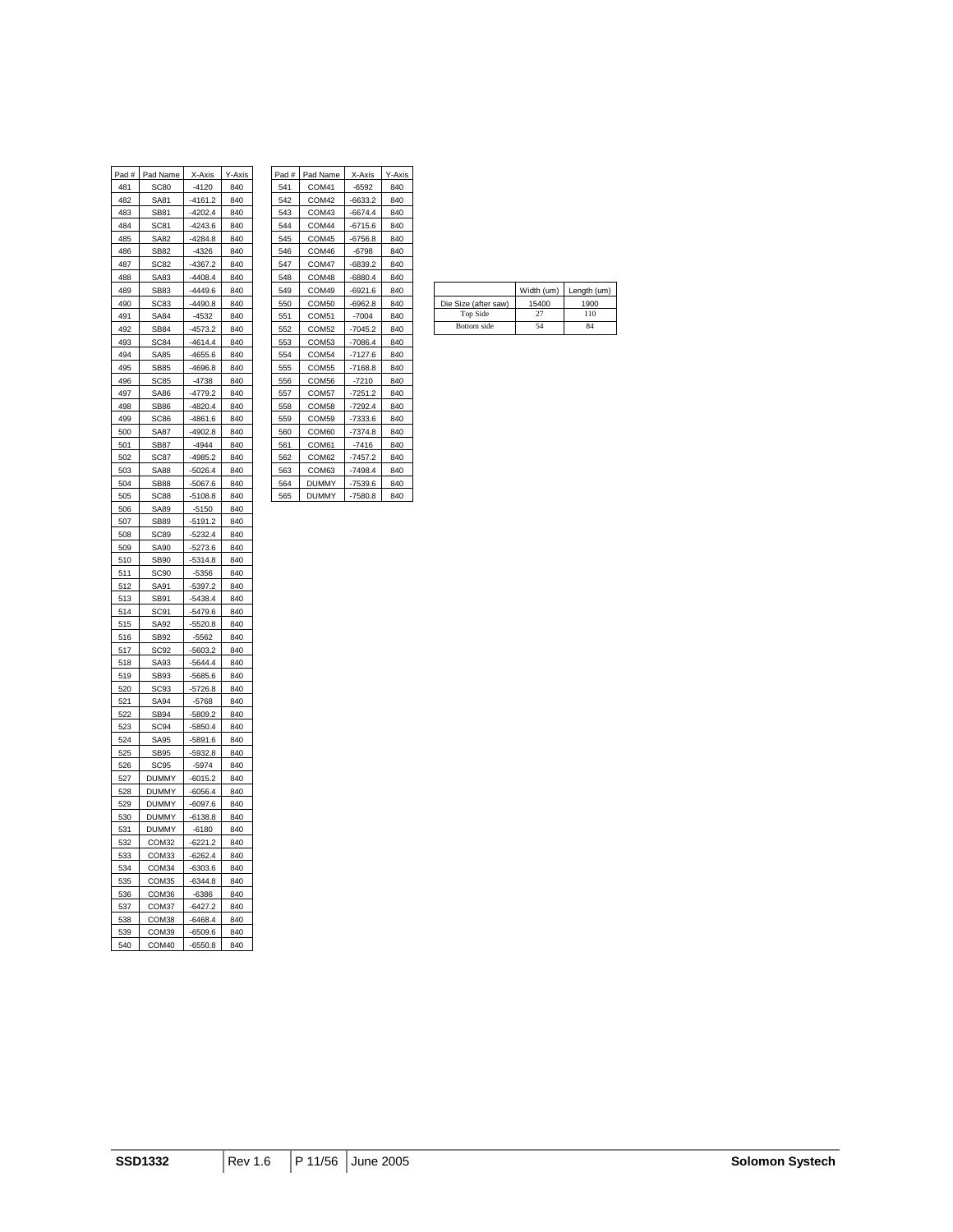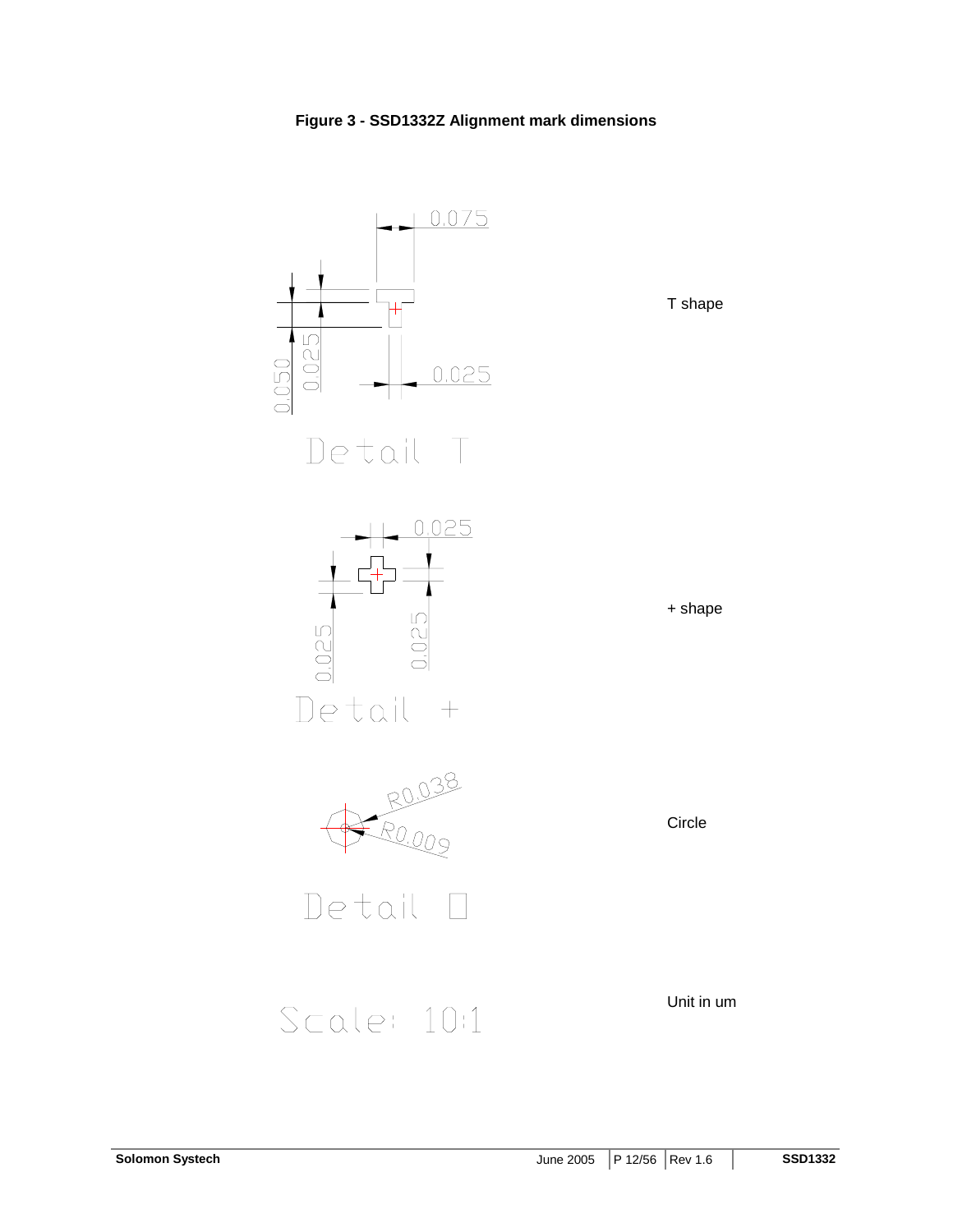### **6 PIN DESCRIPTION**

### **BS0, BS1, BS2**

These input pins are used to configure MCU interface selection by appropriate logic setting, which is described in the following table:

|                 | 6800-parallel<br>interface<br>(8 bit) | 8080-parallel<br>interface<br>(8 bit) | <b>Serial</b><br>interface |  |  |
|-----------------|---------------------------------------|---------------------------------------|----------------------------|--|--|
| BS <sub>0</sub> |                                       |                                       |                            |  |  |
| BS <sub>1</sub> |                                       |                                       |                            |  |  |
| BS <sub>2</sub> |                                       |                                       |                            |  |  |

### **Table 3 – MCU Interface Selection Setting**

### **CS#**

This pin is the chip select input. The chip is enabled for MCU communication only when CS# is pulled low.

### **RES#**

This pin is reset signal input. When the pin is low, initialization of the chip is executed.

#### **D/C**

This pin is Data/Command control pin. When the pin is pulled high, the data at  $D_7$ - $D_0$  is treated as display data. When the pin is pulled low, the data at  $D_7$ - $D_0$  will be transferred to the command register. For detail relationship to MCU interface signals, please refer to the Timing Characteristics Diagrams.

#### **R/W(WR#)**

This pin is MCU interface input. When interfacing to a 6800-series microprocessor, this pin will be used as Read/Write (R/W) selection input. Read mode will be carried out when this pin is pulled high and write mode when low.

When 8080 interface mode is selected, this pin will be the Write (WR#) input. Data write operation is initiated when this pin is pulled low and the chip is selected.

When serial interface is selected, this pin E(RD#) must be connected to VSS.

### **E (RD#)**

This pin is MCU interface input. When interfacing to a 6800-series microprocessor, this pin will be used as the Enable (E) signal. Read/write operation is initiated when this pin is pulled high and the chip is selected.

When connecting to an 8080-microprocessor, this pin receives the Read (RD#) signal. Data read operation is initiated when this pin is pulled low and the chip is selected. When serial interface is selected, this pin  $E(RD#)$  must be connected to VSS.

### **D<sub>7</sub>-D<sub>0</sub>**

These pins are 8-bit bi-directional data bus to be connected to the microprocessor's data bus.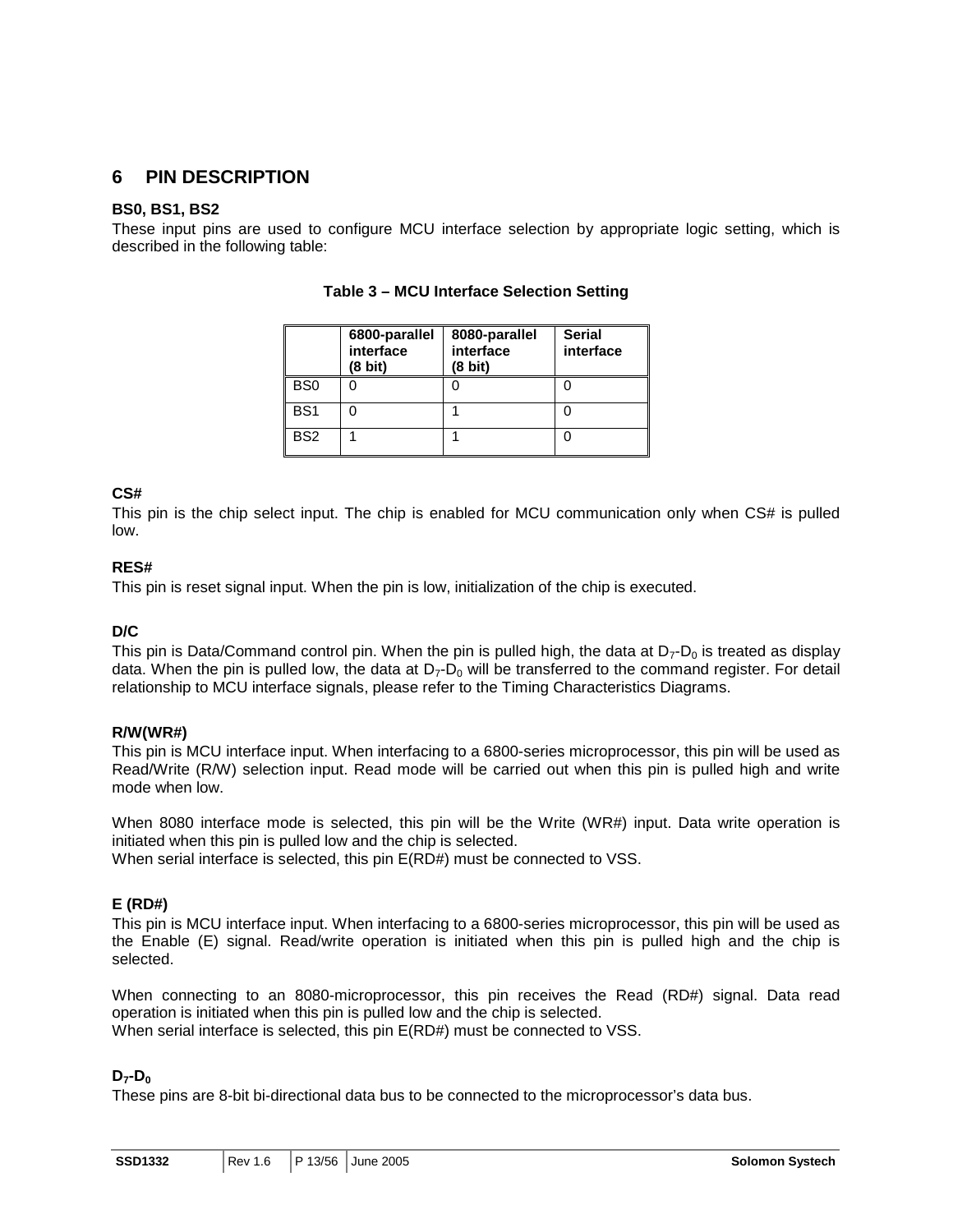### $V_{DD}$

Power Supply pin for logic operation of the driver. It must be connected to external source.

### $V_{SS}$

Ground pin. It must be connected to external ground.

### $V_{CC}$

This is the most positive voltage supply pin of the chip. It is supplied either by external high voltage source or internal booster

### **VREF**

This pin is the reference for OLED driving voltages like  $V_{PA}$ ,  $V_{PB}$ ,  $V_{PC}$  and  $V_{COMH}$ . The relation between VREF and those driving voltages can be programmed and please refer to section "Command Table" for details.  $V_{\text{REF}}$  can be either supplied externally or connected to  $V_{\text{CC}}$ .

### $V_{PA}$ ,  $V_{PB}$ ,  $V_{PC}$

These pins are the pre-charge driving voltages for OLED driving segment pins SA0-SA95, SB0-SB95 and SC0-SC95 respectively. They can be supplied externally or internally generated by VP circuit. When internal VP is used,  $V_{PA}$ ,  $V_{PB}$ ,  $V_{PC}$  pins should be left open.

### **IREF**

This pin is the segment output current reference pin.  $I_{\text{SEG}}$  is derived from  $I_{\text{REF}}$ 

 $I_{\text{SEG}}$  = Contrast / 256  $*$   $I_{\text{REF}}$   $*$  scale factor,

in which the contrast is set by command and the scale factor =  $1 \sim 16$ .

A resistor should be connected between this pin and  $V_{SS}$  to maintain the current around 10uA. Please refer to section 6 "Current and Voltage Supply" for the formula of resistor value from  $I_{REF}$ .

#### **V<sub>COMH</sub>**

This pin is the input pin for the voltage output high level for COM signals. It can be supplied externally or internally. When  $V_{COMH}$  is generated internally, a capacitor should be connected between this pin and  $V_{SS}$ .

### **VDDB**

This is the power supply pin for the internal buffer of the DC-DC voltage converter.  $3.5V = V_{\text{DDB}} = V_{\text{DD}}$ .

### **VSSB**

This is the GND pin for the internal buffer of the DC-DC voltage converter. It must be connected to  $V_{SS}$ 

#### **GDR**

This output pin drives the gate of the external NMOS of the booster circuit. Please refer to the DC-DC voltage converter section for connection details.

#### **RESE**

This pin connects to the source current pin of the external NMOS of the booster circuit. Please refer to the DC-DC voltage converter section for connection details.

#### **VBREF**

This pin is the internal voltage reference of booster circuit. A stabilization capacitor, typically 1uF, should be connected between  $VB_{REF}$  and Vss.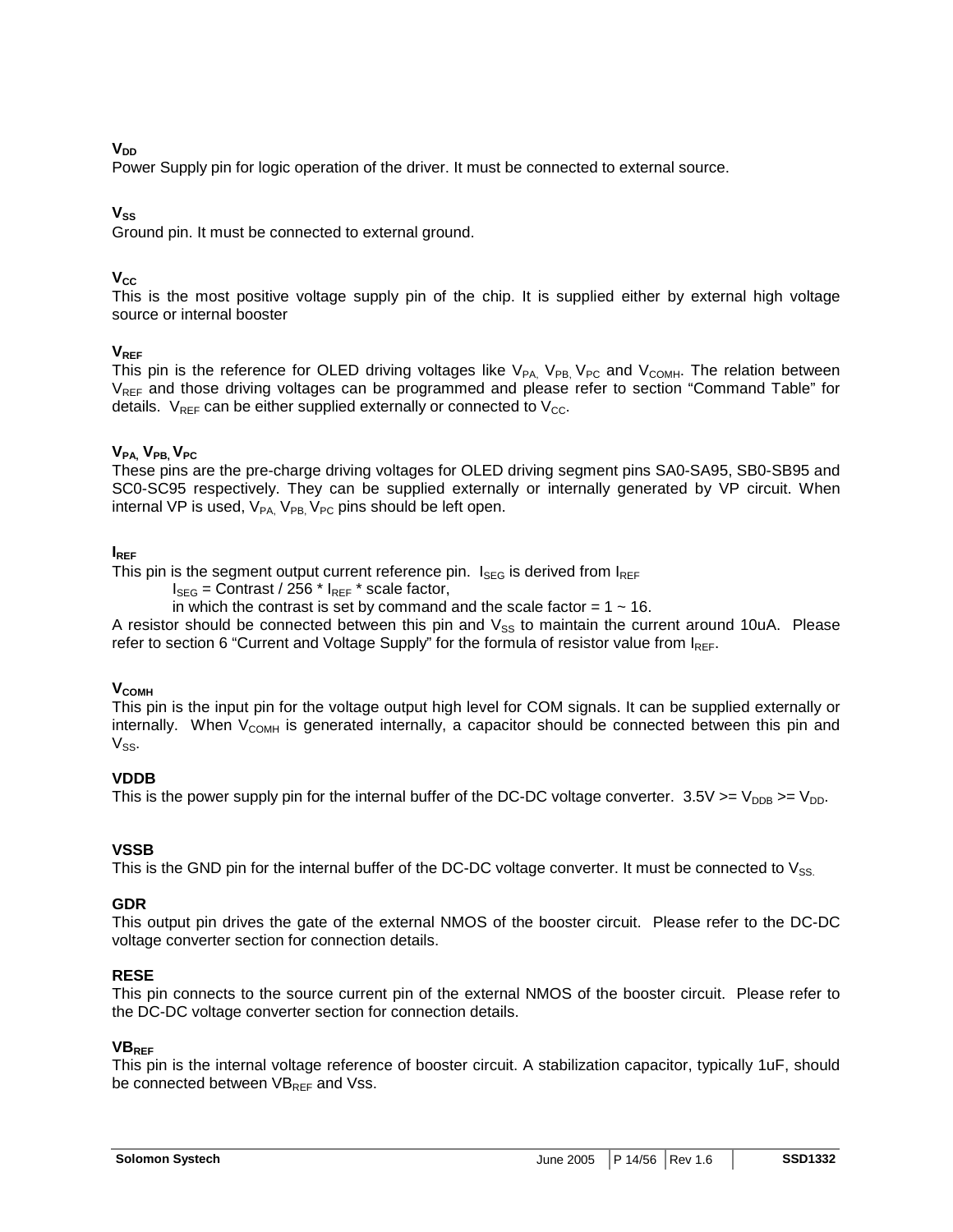### **FB**

This pin is the feedback resistor input of the booster circuit. It is used to adjust the booster output voltage level (Vcc). Please refer to the DC-DC voltage converter section for connection details.

### **COM0-COM63**

These pins provide the Common switch signals to the OLED panel. These pins are in high impedance state when display is off.

#### **SA0-SA95, SB0-SB95, SC0-SC95**

These pins provide the OLED segment driving signals. These pins are in high impedance state when display is off.

The 288 segment pins are divided into 3 groups, SA, SB and SC. Each group can have different color settings for color A, B and C.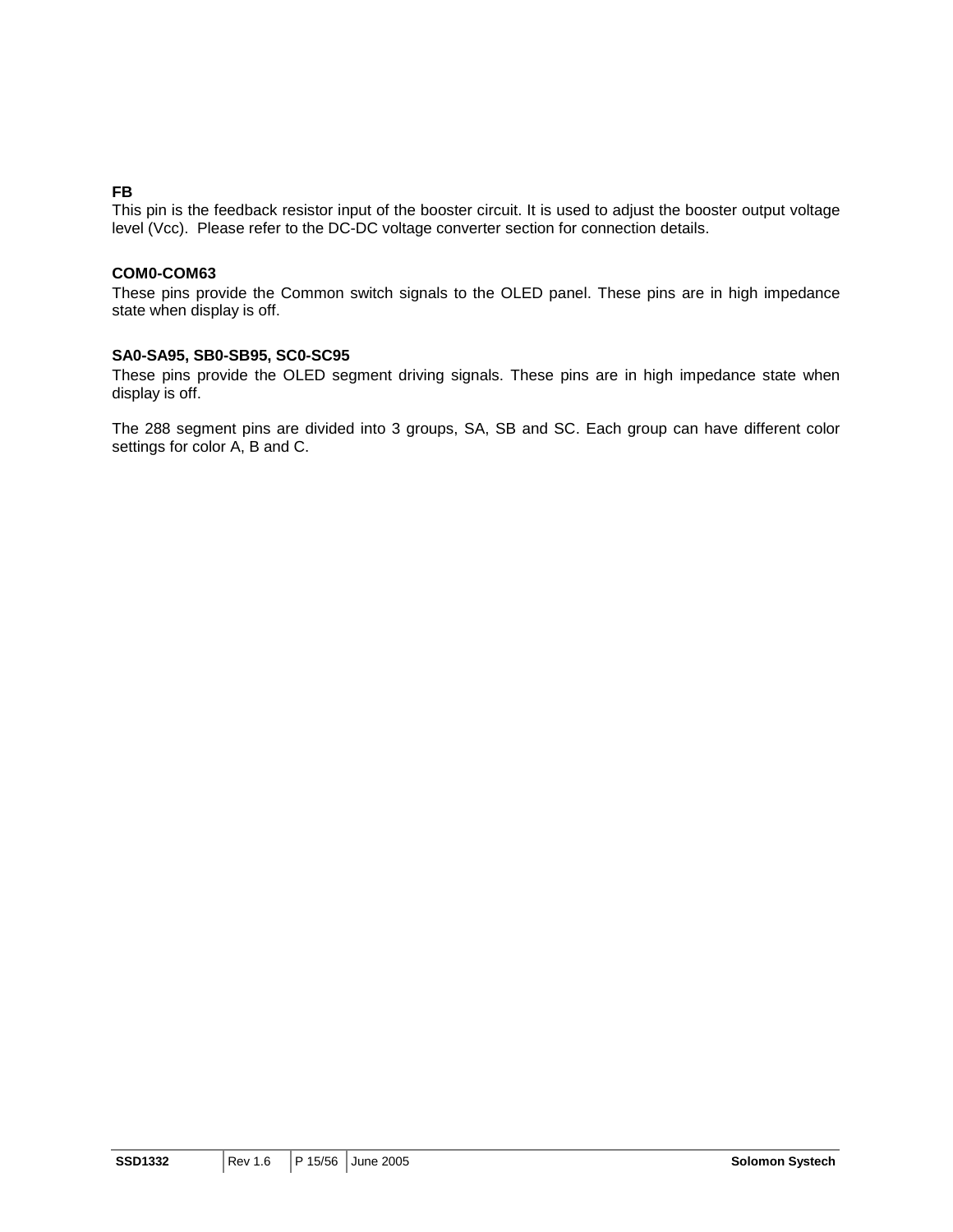### **7 FUNCTIONAL BLOCK DESCRIPTIONS**

**Oscillator Circuit and Display Time Generator** 



### **Figure 4 - Oscillator Circuit**

This module is an On-Chip low power RC oscillator circuitry (Figure 4). The operation clock (CLK) can be generated either from internal oscillator or external source CL pin by CLS pin. If CLS pin is high, internal oscillator is selected. If CLS pin is low, external clock from CL pin will be used for CLK. The frequency of internal oscillator Fosc can be programmed by command B3h.

The display clock (DCLK) for the Display Timing Generator is derived from CLK. The division factor can be programmed from 1 to 16 by command B3h.

### **Reset Circuit**

When RES# input is low, the chip is initialized with the following status:

- 1. Display is OFF
- 2. 64 MUX Display Mode
- 3. Normal segment and display data column address and row address mapping (SEG0 mapped to address 00H and COM0 mapped to address 00H)
- 4. Shift register data clear in serial interface
- 5. Display start line is set at display RAM address 0
- 6. Column address counter is set at 0
- 7. Normal scan direction of the COM outputs
- 8. Master contrast control register is set at 0FH
- 9. Individual contrast control registers of color A, B, and C are set at 80H

### **Command Decoder and Command Interface**

This module determines whether the input data is interpreted as data or command. Data is interpreted based upon the input of the D/C# pin.

If  $D/CH$  pin is high, data is written to Graphic Display Data RAM (GDDRAM). If it is low, the input at  $D_0$ - $D_7$ is interpreted as a Command and it will be decoded and be written to the corresponding command register.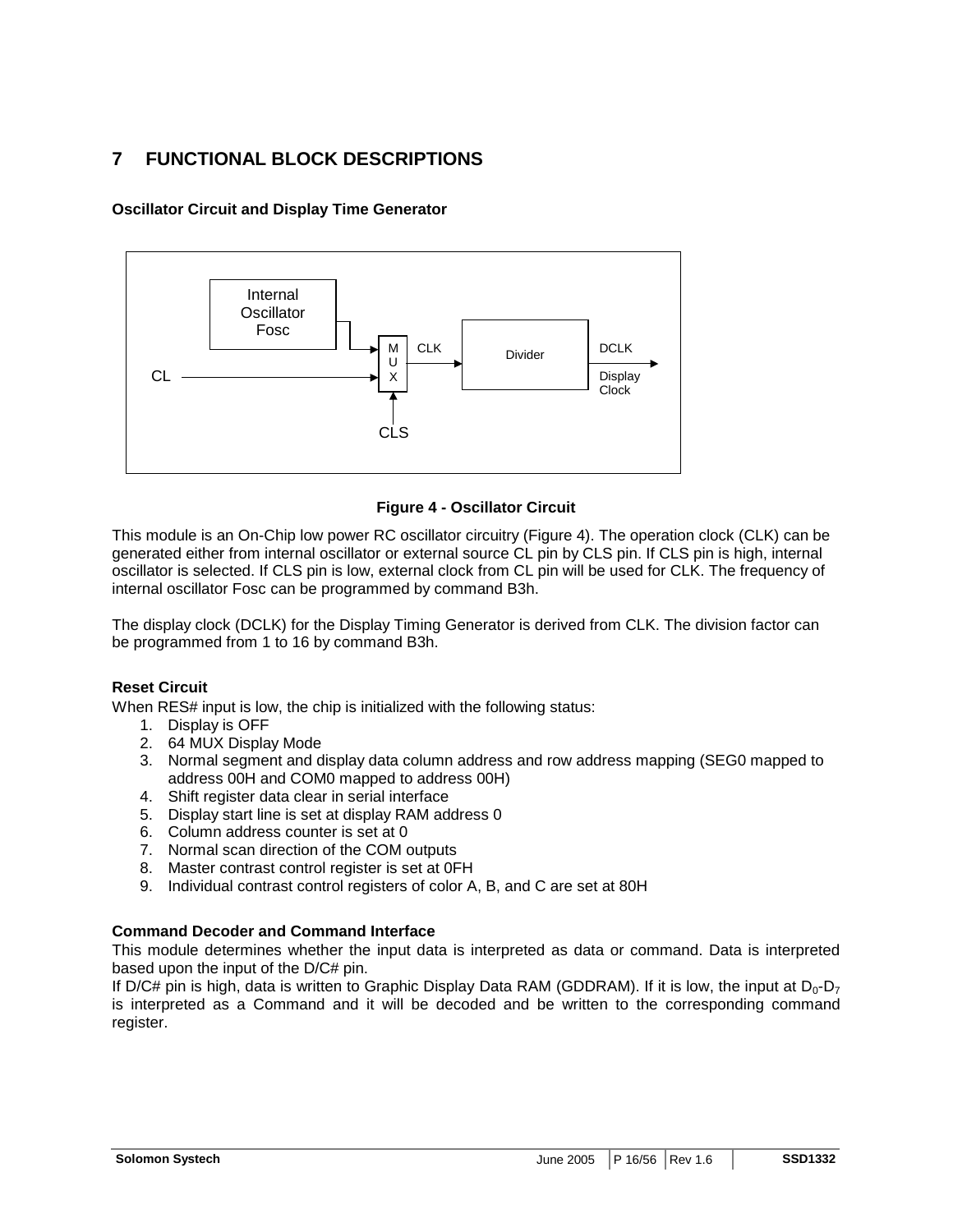### **Current and Voltage Supply**

This block is used to derive the incoming power sources into the different levels of internal use voltage and current.

- $V_{CC}$  are most positive voltage supply. It can be supplied externally or from internal DC-DC converter.
- $V_{DD}$  are external power supply for logic operation of the driver.
- $V_{REF}$  is reference voltage, which is used to derive driving voltage for segments and commons like  $V_{PA}$ ,  $V_{PB}$ ,  $V_{PC}$  and  $V_{COMH}$ . Normally,  $V_{REF}$  is connected to  $V_{CC}$ . Please refer to the command table for the relationships of  $V_{REF}$  to the segments and commons voltages.
- $I_{REF}$  is a reference current source for segment current drivers  $I_{SEG}$ . The relationship between reference current and segment current of a color is:

 $I_{\text{SEG}}$  = Contrast / 256  $*$   $I_{\text{REF}}$   $*$  scale factor

in which the contrast (0~255) is set by Set Contrast command, and the scale factor  $(1 - 16)$  is set by Master Current Control command.

For example, in order to achieve  $I_{\text{SEG}} = 160$ uA at maximum contrast 255,  $I_{\text{REF}}$  is set to around 10uA. This current value is obtained by connecting an appropriate resistor from  $I_{REF}$  pin to  $V_{SS}$  as shown in Figure 5.

Recommended range for Iref =  $8 - 12uA$ 



**Figure 5 – I<sub>REF</sub> Current Setting by Resistor Value** 

Since the voltage at  $I_{REF}$  pin is  $V_{CC}$  – 3V, the value of resistor R1 can be found as below. R1 = (Voltage at  $I_{REF} - V_{SS}$ ) /  $I_{REF} = (V_{CC} - 3)$  / 10uA ≈ 910kΩ for  $V_{CC} = 12V$ .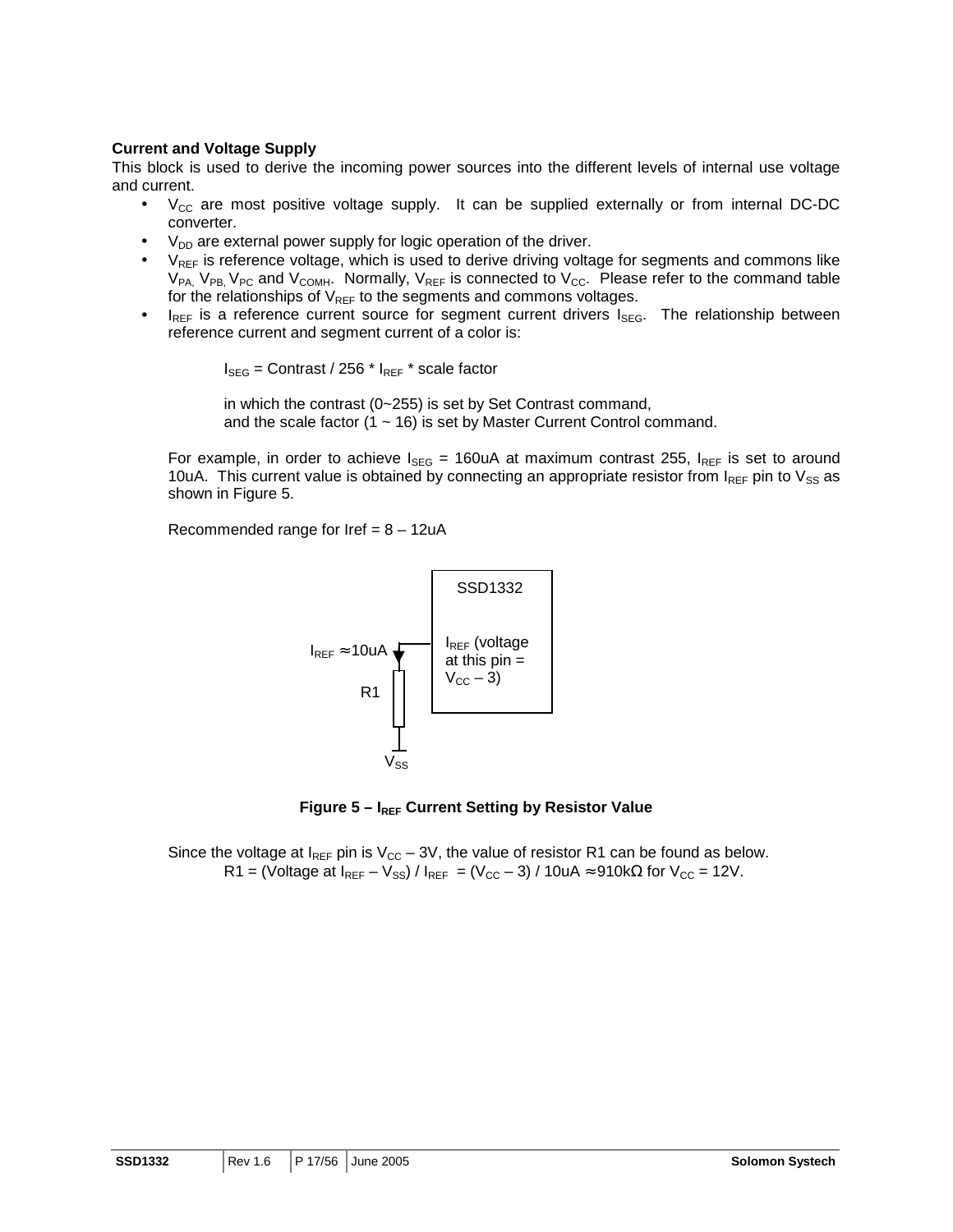### **Segment Drivers/Common Drivers**

Segment drivers consists of 288 (96 x 3 colors) current sources to drive OLED panel. The driving current can be adjusted from 0 to 200uA with 256 steps by contrast setting command. Common drivers generate scanning voltage pulse. The block diagrams and waveforms of the segment and common driver are shown as follow.



**Figure 6 – Segment and Common Driver Block Diagram**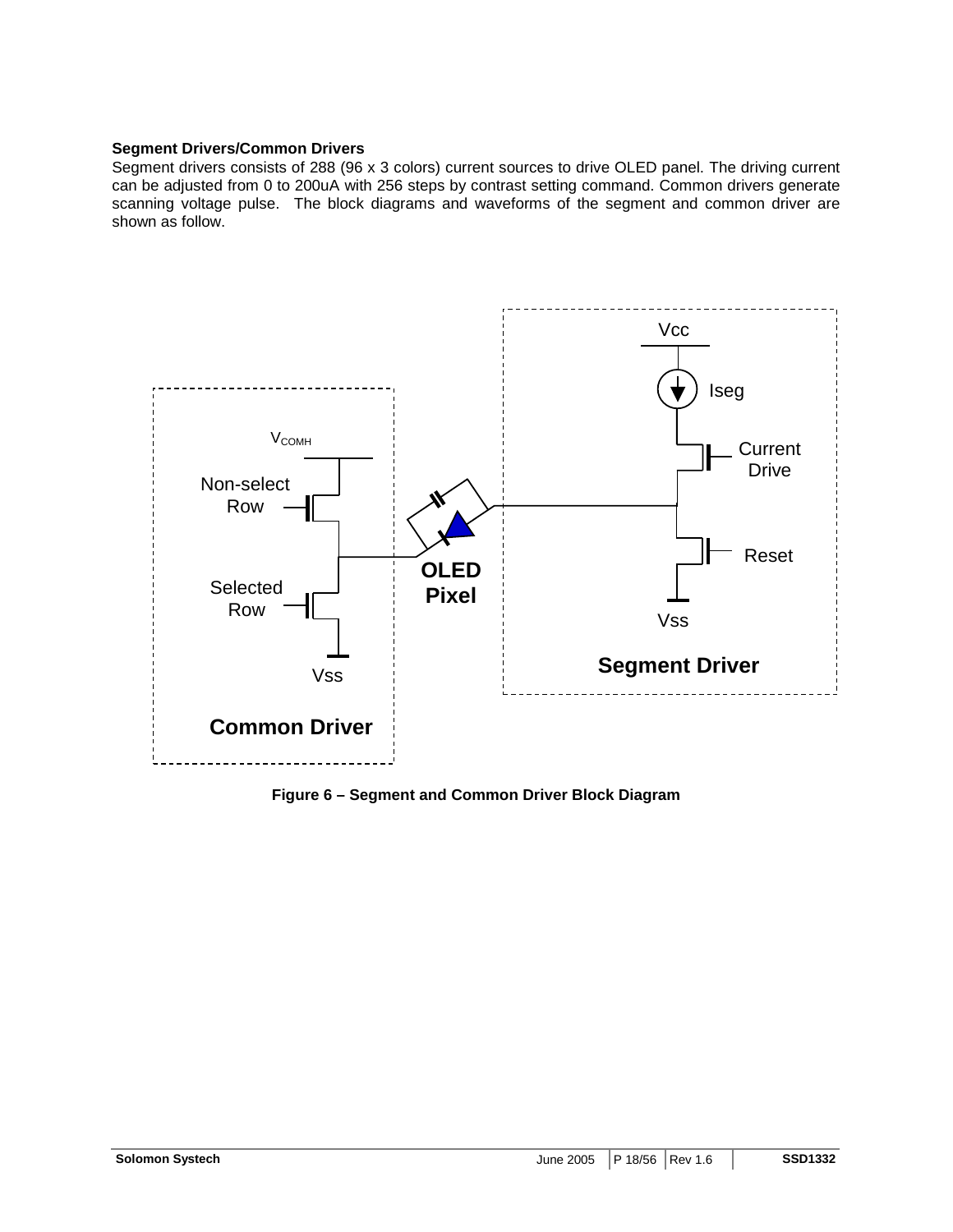

**Figure 7 – Segment and Common Driver Signal Waveform**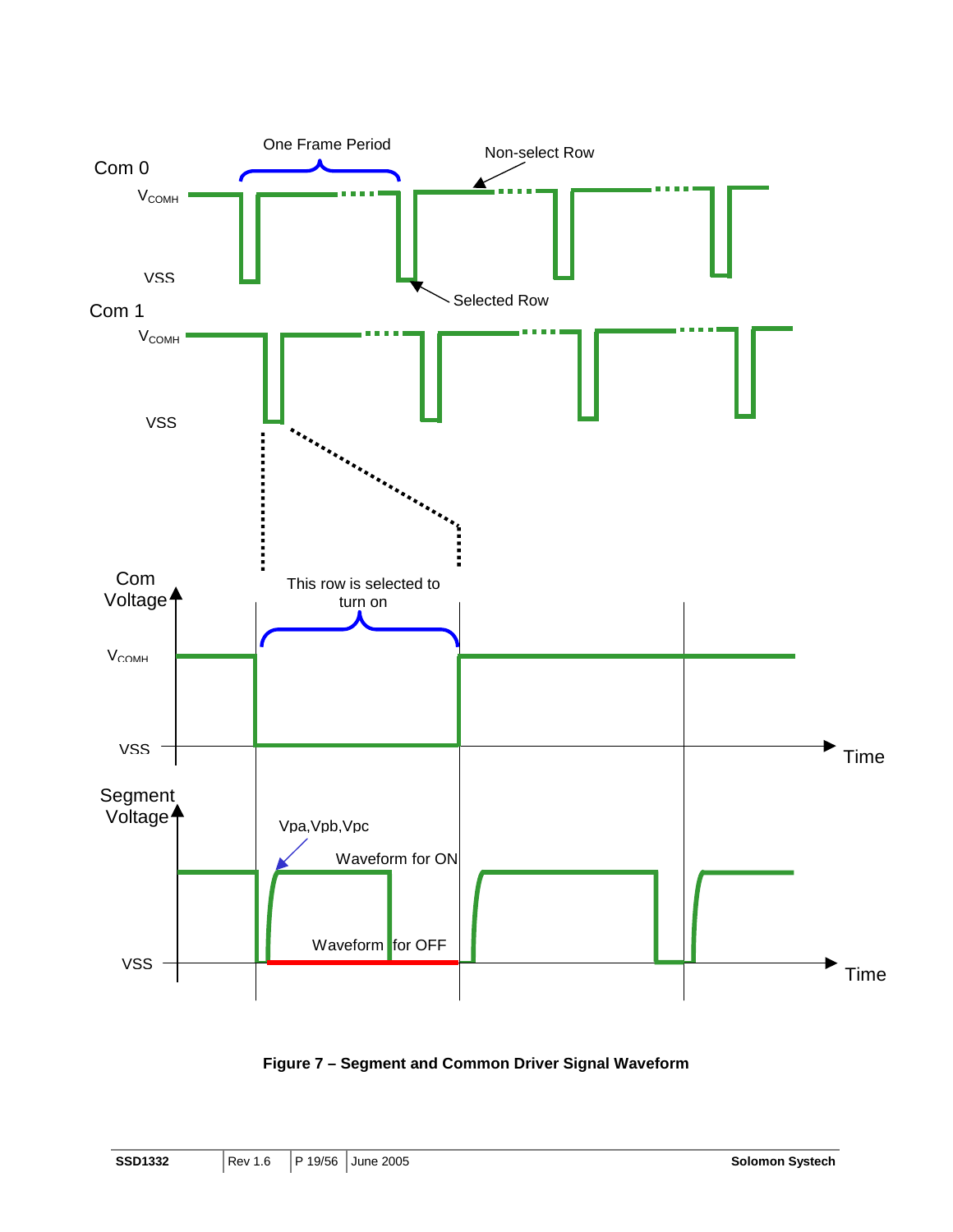The commons are scanned sequentially one by one row. If the row is not selected, all the pixels on the row are in reverse bias by driving those commons to voltage  $V_{\text{COMH}}$ 

In the scanned row, the pixels on the row will be turned on or off by sending the corresponding data signal to the segment pins. If the pixel is turned off, the segment current is kept at 0. On the other hand, the segment drives to  $I_{\text{SEG}}$  when the pixel is turned on.

There are three phases to driving a OLED a pixel. In phase 1, the pixel is reset by the segment driver to  $V_{SS}$  in order to discharge the previous data charge stored in the parasitic capacitance along the segment electrode. The period of phase 1 can be programmed by command B1h from 1 to 16 DCLK. An OLED panel with larger capacitance requires a longer period for discharging.

In phase 2, the pixel is charged up by the segment driver to the desired voltage levels  $V_{PA}$ ,  $V_{PB}$  or  $V_{PC}$  for color A, B or C respectively. The period of phase 2 can be programmed by command B1h from 1 to 16 DCLK. An OLED panel with larger capacitance requires a longer period for charging up.

Last phase is current drive stage. The current source in the segment driver delivers constant current to the pixel. The driver IC employs PWM (Pulse Width Modulation) method to control the gray scale of each pixel individually. The wider pulse widths in the current drive stage results in brighter pixels and vice versa. This is shown in the following figure.





The pulse width in current drive stage to control brightness can be programmed through "Set Gray Scale Table" command. It is described in more detailed in "Command Descriptions" section.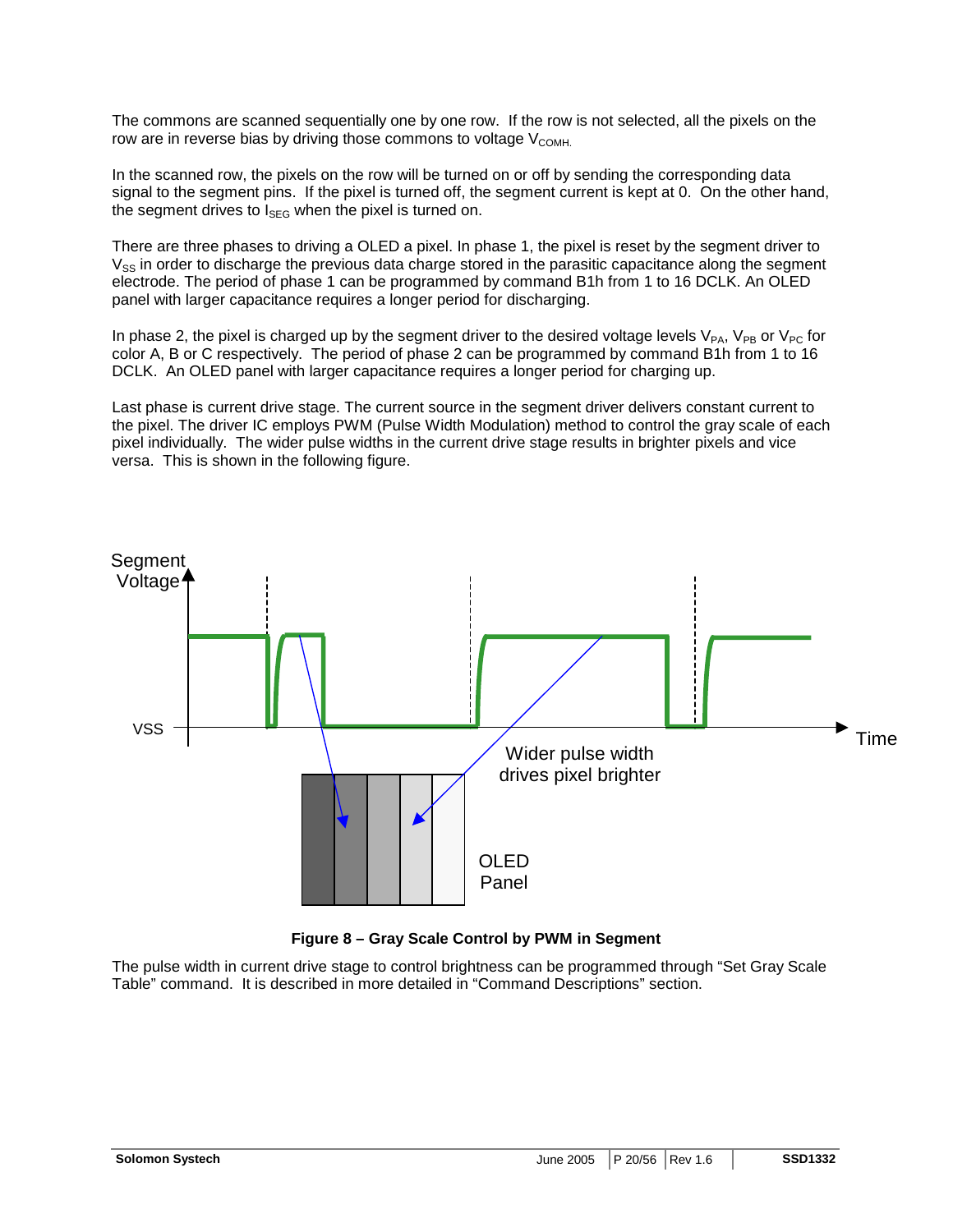### **MPU Parallel 6800-series Interface**

The parallel interface consists of 8 bi-directional data pins  $(D_0-D_7)$ , R/W(WR#), D/C, E (RD#) and CS#. R/W(WR#) High Input indicates a read operation from the Graphic Display Data RAM (GDDRAM) or the status register. R/W(WR#) Low Input indicates a write operation to Display Data RAM or Internal Command Registers depending on the status of D/C input. The E(RD#) input serves as data latch signal (clock) when high provided that CS# is low. Refer to Figure 27 of parallel timing characteristics for Parallel Interface Timing Diagram of 6800-series microprocessors.

In order to match the operating frequency of display RAM with that of the microprocessor, some pipeline processing is internally performed which requires the insertion of a dummy read before the first actual display data read. This is shown in Figure 9 below.



**Figure 9 - Display data read back procedure - insertion of dummy read** 

### **MPU Parallel 8080-series Interface**

The parallel interface consists of 8 bi-directional data pins  $(D_0-D_7)$ , E (RD#), R/W(WR#), D/C and CS#. The E(RD#) input serves as data read latch signal (clock) when low, provided that CS# is low. Display data RAM or status register read is controlled by D/C#.

R/W(WR#) input serves as data write latch signal (clock) when low provided that CS# is low, or CS# input serves as data write latch signal at rising edge when R/W(WR#) is low. Display data RAM or command register write is controlled by D/C. Refer to Figure 28 of parallel timing characteristics for Parallel Interface Timing Diagram of 8080-series microprocessor. Similar to 6800-series interface, a dummy read is also required before the first actual display data read.

#### **MPU Serial Interface**

The serial interface consists of serial clock SCLK, serial data SDIN, D/C#, CS#. In SPI mode, D0 acts as SCLK, D1 acts as SDIN. For the unused data pins, D2 should be left open. D3 to D7, E and R/W pins can be connected to external ground.

SDIN is shifted into an 8-bit shift register on every rising edge of SCLK in the order of  $D_7$ ,  $D_6$ , ...  $D_0$ . D/C# is sampled on every eighth clock and the data byte in the shift register is written to the Display Data RAM or command register in the same clock.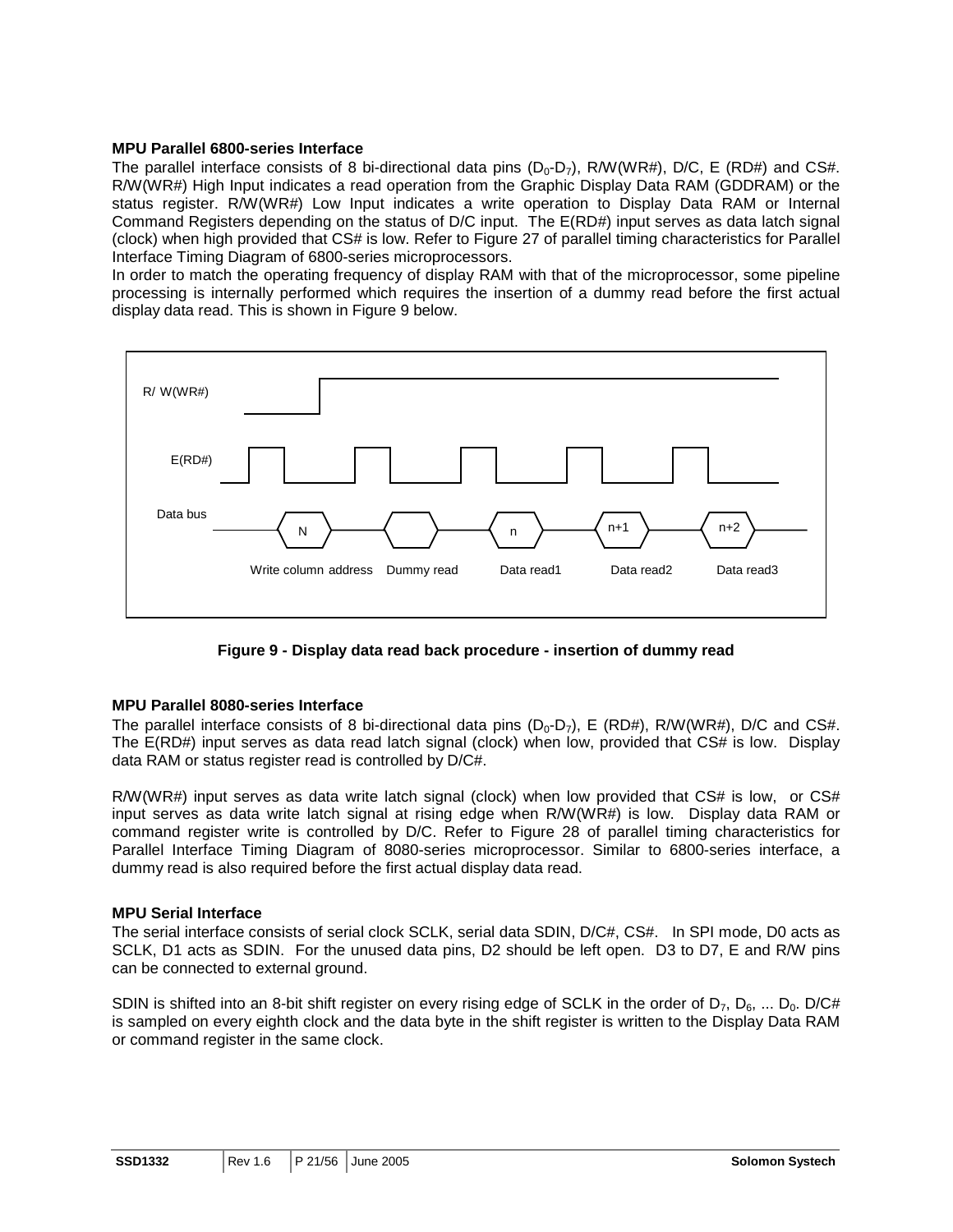### **Graphic Display Data RAM (GDDRAM)**

The GDDRAM is a bit mapped static RAM holding the pattern to be displayed. The size of the RAM is 96 x 64 x 16bits.

For mechanical flexibility, re-mapping on both Segment and Common outputs can be selected by software.

For vertical scrolling of the display, an internal register storing display start line can be set to control the portion of the RAM data to be mapped to the display.

Each pixel has 16-bit data. Three sub-pixels for color A, B and C have 6 bits, 5 bits and 6 bits respectively. The arrangement of data pixel in graphic display data RAM is shown below.





### **Figure 10 – 65k Color Depth Graphic Display Data RAM Structure**

The sequence of sending one pixel of 16-bit data is divided into two 8-bit sessions as shown below.

|            | Bit 7          | Bit 6 | Bit 5          | Bit 4 | Bit 3 | Bit 2          | Bit 1 | Bit 0          |
|------------|----------------|-------|----------------|-------|-------|----------------|-------|----------------|
| $4st$ byte | C4             | C3    | C <sub>2</sub> |       | CO    | B <sub>5</sub> | B4    | B <sub>3</sub> |
| $2nd$ byte | B <sub>2</sub> | B1    | B <sub>0</sub> | A4    | A3    | A2             |       | A0             |

### **Figure 11 – 65k Color Depth Graphic Display Data Writing Sequence**

In 256-color mode, each pixel is composed of 8-bit. Color A uses 2-bit while color B and color C each is represented by 3-bit. Although only 8 bits are required to represent one pixel, each pixel occupies 16-bit space inside graphic display data RAM with format as follows.

For 256-color mode, one pixel data is sent in a 8-bit session like below.

|             | Bit 7   | Bit 6 | Bit 5 | Rit 4          | Bit 3          | Bit 2 | Bit | Bit 0 |
|-------------|---------|-------|-------|----------------|----------------|-------|-----|-------|
| 451<br>byte | ົ<br>◡∠ | ⌒ィ    | UU    | B <sub>2</sub> | B <sub>1</sub> | B0    |     | AO    |

#### **Figure 11 – 256 Color Depth Graphic Display Data Writing Sequence**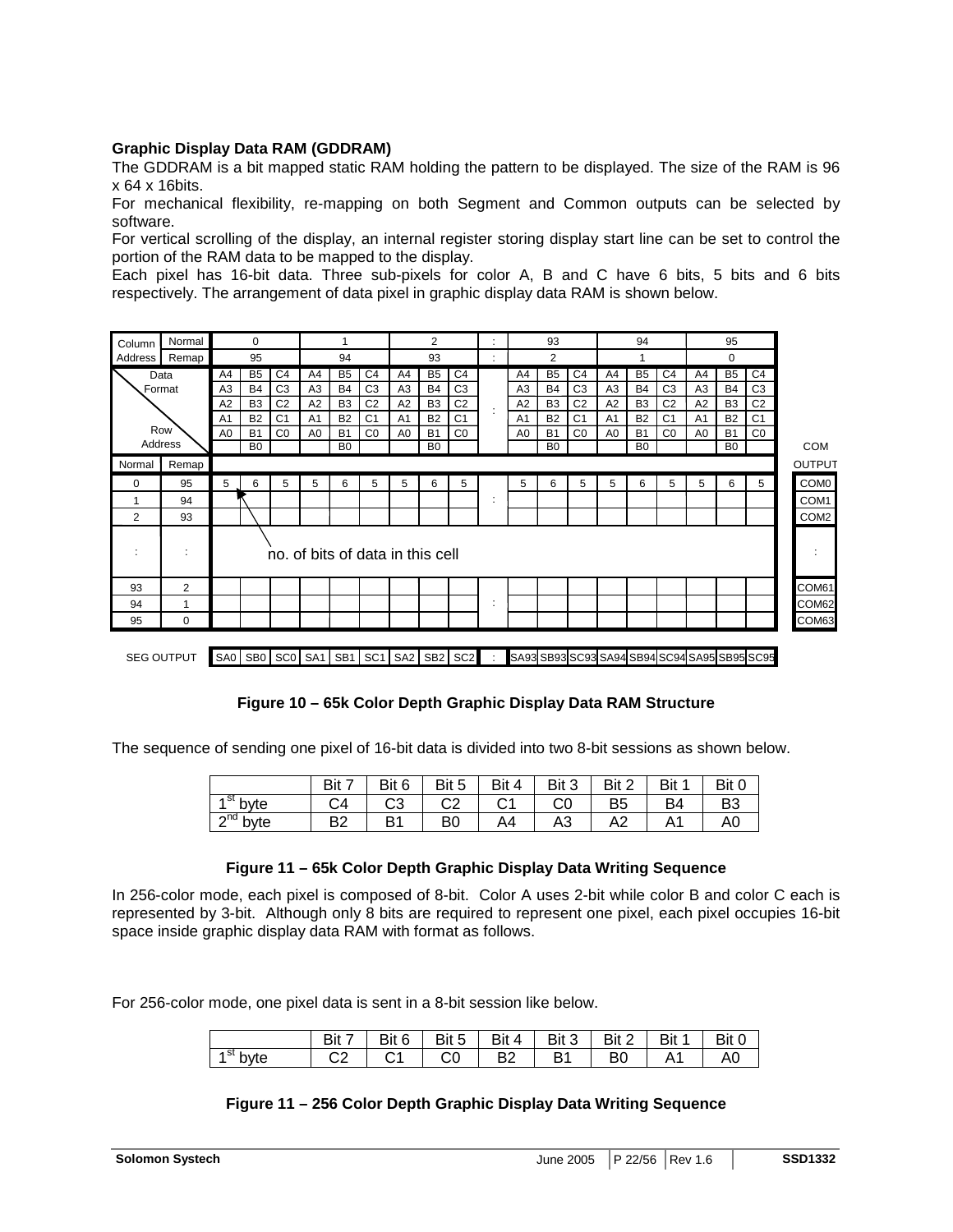| Color <sub>C</sub> | <b>RAM</b> | Color B            | <b>RAM</b> | Color A            | <b>RAM</b> |
|--------------------|------------|--------------------|------------|--------------------|------------|
| $(3 \text{ bits})$ | Content    | $(3 \text{ bits})$ | Content    | $(2 \text{ bits})$ | Content    |
|                    | 5 bits)    |                    | 6 bits)    |                    | 5 bits)    |
| 000                | 00000      | 000                | 000000     | 00                 | 00000      |
| 001                | 00100      | 001                | 001000     | 01                 | 01000      |
| 010                | 01000      | 010                | 010000     | 10                 | 10100      |
| 011                | 01100      | 011                | 011000     | 11                 | 11100      |
| 100                | 10010      | 100                | 100100     |                    |            |
| 101                | 10110      | 101                | 101100     |                    |            |
| 110                | 11010      | 110                | 110100     |                    |            |
| 111                | 11110      | 111                | 111100     |                    |            |

### **Figure 12 – 256 Color Depth Graphic Display Data RAM Structure for One Pixel**

### **Gray Scale and Gray Scale Table**

The gray scale display is produced by controlling the current pulse widths from the segment driver in the current drive phase. The gray scale table stores the corresponding pulse widths (PW0 ~ PW63) of the 64 gray scale levels (GS0~GS63). The wider the pulse width, the brighter the pixel will be. This single gray scale table supports all the three colors A, B and C. The pulse widths are entered by software commands.

As shown in figure 13, color B sub-pixel RAM data has 6 bits, represent the 64 gray scale levels from GS0 to GS63. color A and color C sub-pixel RAM data has only 5 bits, represent 32 gray scale levels from GS0, GS2, …, GS62.

| Color A, C<br>RAM data (5 bits) | Color B<br>RAM data (6 bits) | <b>Gray Scale</b> |
|---------------------------------|------------------------------|-------------------|
|                                 |                              |                   |
|                                 |                              | GS <sub>0</sub>   |
|                                 |                              | GS <sub>1</sub>   |
|                                 | $\overline{2}$               | GS <sub>2</sub>   |
|                                 | 3                            | GS <sub>3</sub>   |
| 2                               |                              | GS <sub>4</sub>   |
|                                 |                              |                   |
|                                 |                              |                   |
|                                 |                              |                   |
| 30                              | 60                           | GS 60             |
|                                 | 61                           | GS 61             |
| 31                              | 62                           | GS 62             |
|                                 | 63                           | GS 63             |

| Figure 13 – Relation between graphic data RAM value and gray scale table entry for three colors in |
|----------------------------------------------------------------------------------------------------|
| 65K color mode                                                                                     |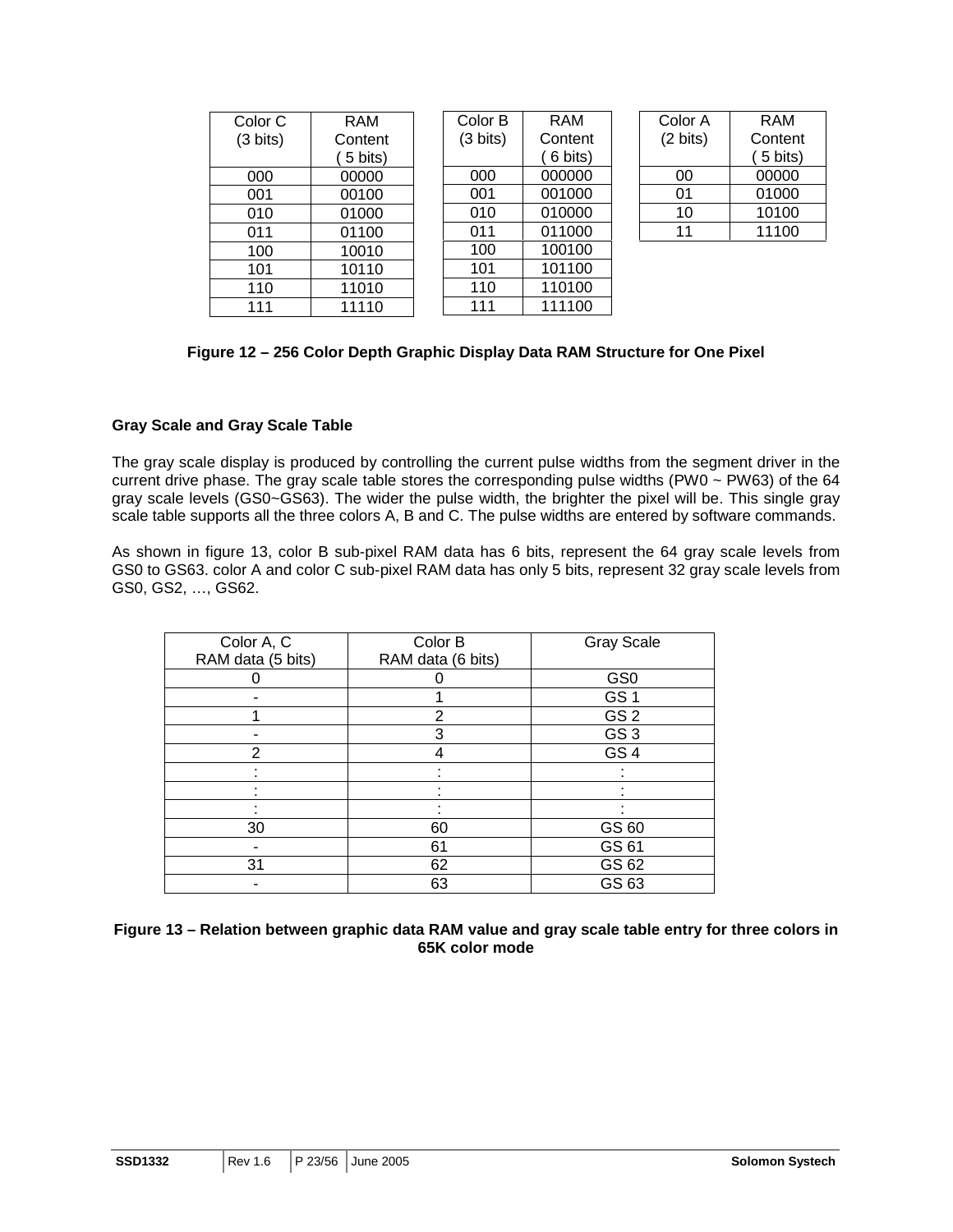The meaning of values inside data RAM with respect to the gray scale level is best to be illustrated in an example below.



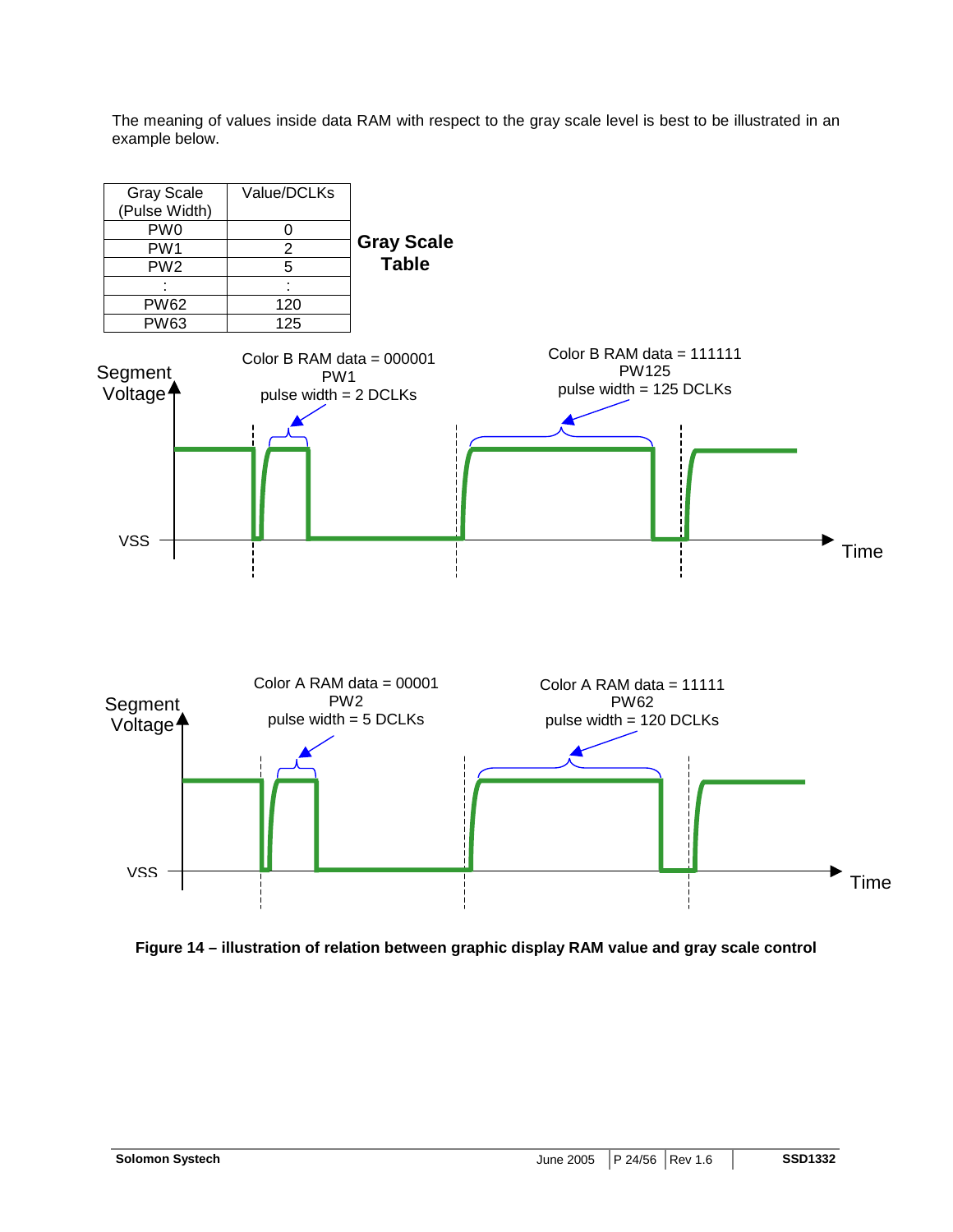### **DC-DC Voltage Converter**





It is a switching voltage generator circuit, designed for handheld applications. In SSD1332, internal DC-DC voltage converter accompanying with an external application circuit (shown in Figure 15) can generate a high voltage supply  $V_{CC}$  from a low voltage supply input  $V_{DD}$ .  $V_{CC}$  is the voltage supply to the OLED driver block. The application circuit above is an example for the input voltage of  $3VV_{DD}$  to generate  $V_{CC}$  of 12V @20mA ~ 30mA application.

\*ALL PATHS TO AGND SHOULD BE CONNECTED AS SHORT AS POSSIBLE

Passive components selection:

|  | Table 4 - Components Selection for DC-DC Converter |  |  |  |
|--|----------------------------------------------------|--|--|--|
|--|----------------------------------------------------|--|--|--|

| <b>Components</b>               | <b>Typical Value</b>          | <b>Remark</b>                                                                           |
|---------------------------------|-------------------------------|-----------------------------------------------------------------------------------------|
| L1                              | Inductor, 22µH                | 2A                                                                                      |
| D <sub>1</sub>                  | Schottky diode                | 2A, 25V e.g. 1N5822                                                                     |
| Q1                              | <b>MOSFET</b>                 | N-FET with low $R_{DS}(on)$ and low Vth voltage.<br>e.g. MGSF1N02LT1 [ON SEMICONDUCTOR] |
| R <sub>1</sub> , R <sub>2</sub> | Resistor                      | 1%, 1/10W                                                                               |
| R <sub>3</sub>                  | Resistor, 1.2 $\Omega$        | 1%, 1/2W                                                                                |
| C <sub>1</sub>                  | Capacitor, 1µF                | 16V                                                                                     |
| C <sub>2</sub>                  | Capacitor, 22µF               | Low ESR, 25V                                                                            |
| C <sub>3</sub>                  | Capacitor, 1µF                | 16V                                                                                     |
| C <sub>4</sub>                  | Capacitor, 10nF               | 16V                                                                                     |
| C <sub>5</sub>                  | Capacitor, $1 \sim 10 \mu F$  | 16V                                                                                     |
| C <sub>6</sub>                  | Capacitor, $0.1 \sim 1 \mu F$ | 16V                                                                                     |
| C7                              | Capacitor, 15nF               | 16V                                                                                     |

The VCC output voltage level can be adjusted by R1 and R2, the reference formula is:

 $VCC = 1.2 \times (R1 + R2) / R2$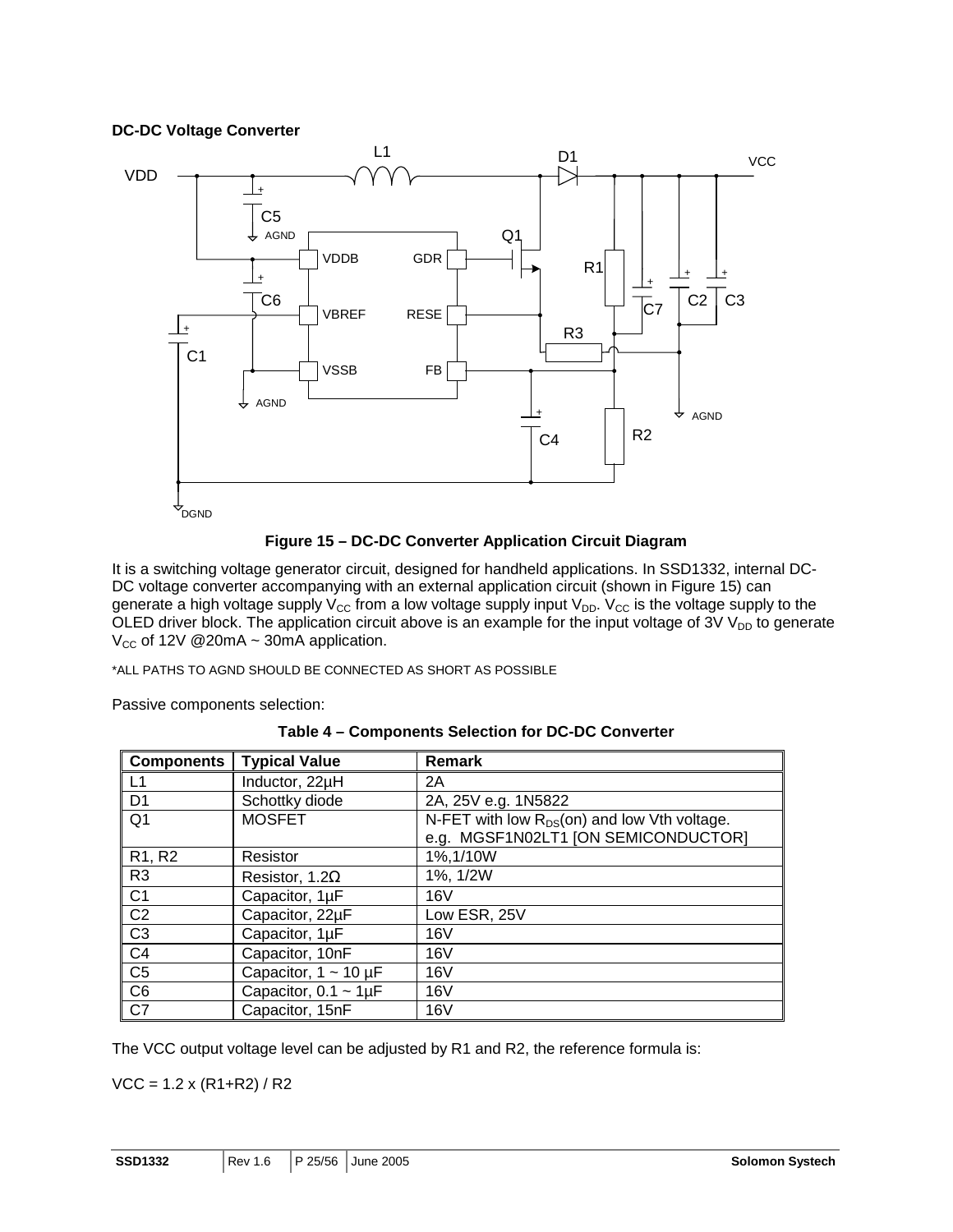### **8 COMMAND TABLE**

### **Table 5 – Configuration Command Table**

(To write commands to command registers, the MCU interface pins are set as:  $D/C = 0$ , R/W(WR#) = 0, E  $(RD#)=1)$ 

| D/C      | <b>Hex</b> | D7             | D <sub>6</sub> |                |              |          | D5   D4   D3   D2   D1 |                | D <sub>0</sub> | Command                       | <b>Description</b>                                                                                                           |
|----------|------------|----------------|----------------|----------------|--------------|----------|------------------------|----------------|----------------|-------------------------------|------------------------------------------------------------------------------------------------------------------------------|
| $\Omega$ | 15         | $\Omega$       | $\Omega$       | 0              |              | $\Omega$ |                        | 0              |                |                               | A[6:0] sets the column start address from 0-95, POR=00d.                                                                     |
| $\Omega$ | A[6:0]     |                | $A_{\kappa}$   | A <sub>5</sub> | $A_4$        | $A_3$    | A <sub>2</sub>         | A <sub>1</sub> | $A_0$          | Set Column Address            | B[6:0] sets the column end address from 0-95 POR=95d.                                                                        |
| $\Omega$ | B[6:0]     |                | B <sub>6</sub> | $B_5$          | $B_4$        | $B_3$    | B <sub>2</sub>         | B <sub>1</sub> | $B_0$          |                               |                                                                                                                              |
| $\Omega$ | 75         | $\Omega$       | $\mathbf{1}$   | 1              | 1            | $\Omega$ | $\mathbf{1}$           | $\Omega$       | $\mathbf{1}$   |                               | A[5:0] sets the row start address from 0-63, POR=00d.                                                                        |
| $\Omega$ | A[5:0]     |                | $\star$        | A <sub>5</sub> | $A_4$        | $A_3$    | A <sub>2</sub>         | A <sub>1</sub> | $A_0$          | <b>Set Row Address</b>        | B[5:0] sets the row end address from 0-63, POR=63d.                                                                          |
| $\Omega$ | B[5:0]     |                | $\star$        | $B_5$          | $B_4$        | $B_3$    | $\mathsf{B}_2$         | B <sub>1</sub> | $B_0$          |                               |                                                                                                                              |
| $\Omega$ | 81         | $\mathbf{1}$   | $\Omega$       | $\Omega$       | $\Omega$     | $\Omega$ | $\Omega$               | $\Omega$       | 1              |                               |                                                                                                                              |
| $\Omega$ | A[7:0]     | A <sub>7</sub> | A <sub>6</sub> | A <sub>5</sub> | $A_4$        | $A_3$    | A <sub>2</sub>         | A <sub>1</sub> | $A_0$          | Set Contrast for Color        |                                                                                                                              |
|          |            |                |                |                |              |          |                        |                |                |                               | Double byte command to select 1 out of 256 contrast steps.<br>Contrast increases as level increases. POR = 80H               |
|          |            |                |                |                |              |          |                        |                |                | (Segment Pins: SA0 -<br>SA95) |                                                                                                                              |
|          |            |                |                |                |              |          |                        |                |                |                               |                                                                                                                              |
| $\Omega$ | 82         |                | $\Omega$       | $\Omega$       | $\Omega$     | $\Omega$ | $\Omega$               | $\mathbf{1}$   | $\Omega$       |                               |                                                                                                                              |
| $\Omega$ | A[7:0]     | A <sub>7</sub> | $A_6$          | A <sub>5</sub> | $A_4$        | $A_3$    | A <sub>2</sub>         | A <sub>1</sub> | $A_0$          | Set Contrast for Color        |                                                                                                                              |
|          |            |                |                |                |              |          |                        |                |                |                               | Double byte command to select 1 out of 256 contrast steps.                                                                   |
|          |            |                |                |                |              |          |                        |                |                | (Segment Pins: SB0 -<br>SB95) | Contrast increases as level increases. POR = 80H                                                                             |
|          |            |                |                |                |              |          |                        |                |                |                               |                                                                                                                              |
| $\Omega$ | 83         |                | $\Omega$       | $\Omega$       | $\Omega$     | $\Omega$ | $\Omega$               | $\mathbf{1}$   | 1              | Set Contrast for Color        |                                                                                                                              |
|          |            |                |                |                |              |          |                        |                |                |                               |                                                                                                                              |
| $\Omega$ | A[7:0]     | A <sub>7</sub> | $A_{\kappa}$   | A <sub>5</sub> | $A_4$        | $A_3$    | A <sub>2</sub>         | A <sub>1</sub> | $A_0$          | (Segment Pins: SC0 -<br>SC95) | Double byte command to select 1 out of 256 contrast steps.                                                                   |
|          |            |                |                |                |              |          |                        |                |                |                               | Contrast increases as level increases. POR = 80H                                                                             |
|          |            |                |                |                |              |          |                        |                |                |                               |                                                                                                                              |
| $\Omega$ | 87         | $\mathbf{1}$   | $\Omega$       | $\Omega$       | $\mathbf{0}$ | $\Omega$ | $\mathbf{1}$           | $\mathbf{1}$   | $\mathbf{1}$   |                               |                                                                                                                              |
| $\Omega$ | A[3:0]     |                | $\star$        |                | $\star$      | $A_3$    | A <sub>2</sub>         | A <sub>1</sub> | $A_0$          |                               | Set A[3:0] from 0000, 0001 to 1111 to adjust the master current<br>attenuation factor from 1/16, 2/16 to 16/16. POR = 1111b, |
|          |            |                |                |                |              |          |                        |                |                | Master Current Control        | for no attenuation.                                                                                                          |
|          |            |                |                |                |              |          |                        |                |                |                               |                                                                                                                              |
|          |            |                |                |                |              |          |                        |                |                |                               |                                                                                                                              |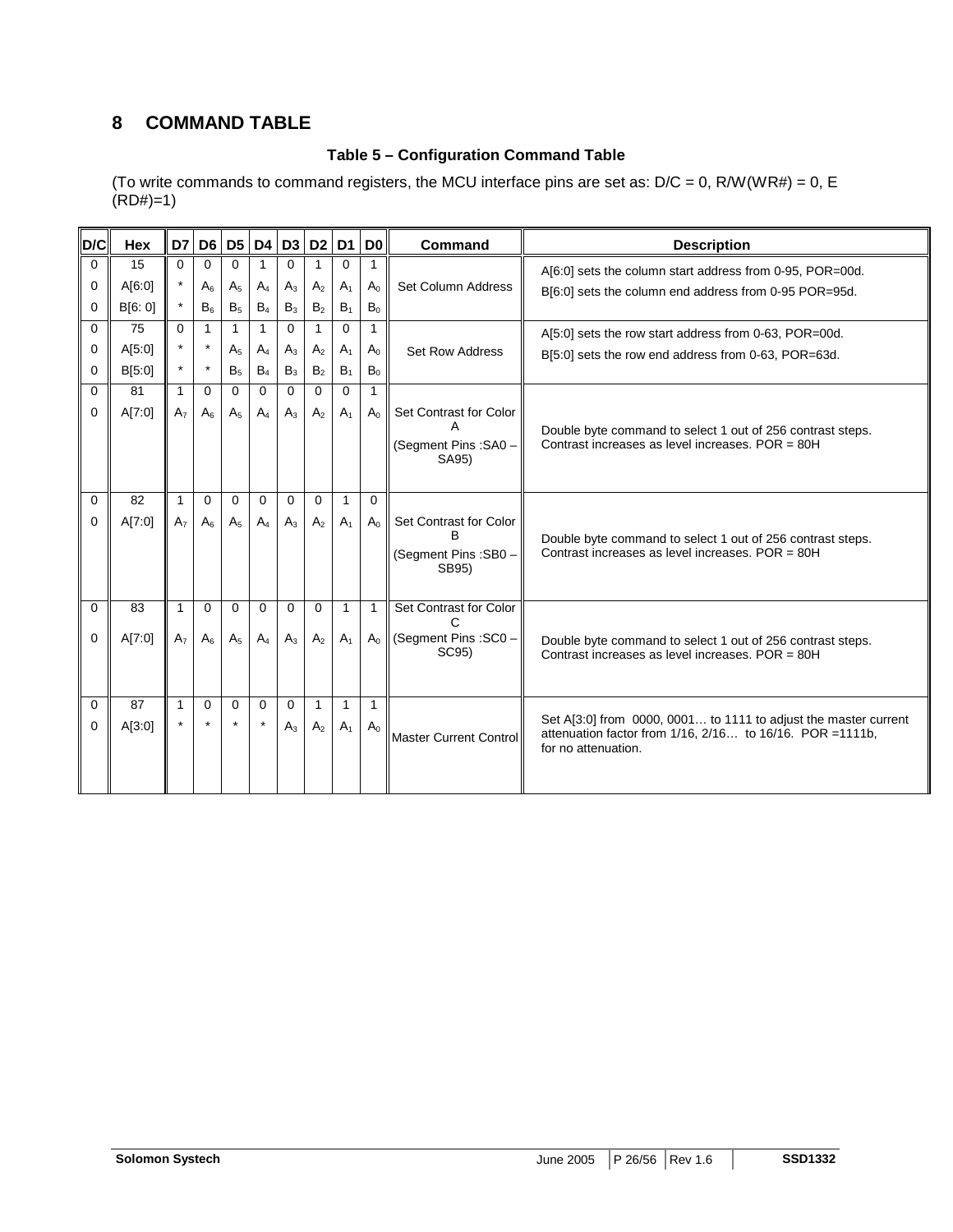| 0           | A <sub>0</sub> |                | 0        |                | 0           | 0     | $\mathbf 0$    | 0              | 0              |                             |                                                             |
|-------------|----------------|----------------|----------|----------------|-------------|-------|----------------|----------------|----------------|-----------------------------|-------------------------------------------------------------|
|             |                |                |          |                |             |       | $\ast$         |                |                |                             | A[0]=0, Horizontal address increment (POR)                  |
| $\mathbf 0$ | A[7:0]         | A <sub>7</sub> | $A_6$    | $A_5$          | $A_4$       |       |                | A <sub>1</sub> | $A_0$          |                             | A[0]=1, Vertical address increment                          |
|             |                |                |          |                |             |       |                |                |                |                             |                                                             |
|             |                |                |          |                |             |       |                |                |                |                             | A[1]=0, Column address 0 is mapped to SEG0 (POR)            |
|             |                |                |          |                |             |       |                |                |                |                             | A[1]=1, Column address 95 is mapped to SEG0                 |
|             |                |                |          |                |             |       |                |                |                |                             |                                                             |
|             |                |                |          |                |             |       |                |                |                |                             |                                                             |
|             |                |                |          |                |             |       |                |                |                |                             | $A[4]=0$ , Scan from COM 0 to COM [N -1]                    |
|             |                |                |          |                |             |       |                |                |                | Set Re-map & Data<br>Format | A[4]=1, Scan from COM [N-1] to COM0. Where N is the         |
|             |                |                |          |                |             |       |                |                |                |                             | Multiplex ratio.                                            |
|             |                |                |          |                |             |       |                |                |                |                             |                                                             |
|             |                |                |          |                |             |       |                |                |                |                             | A[5]=0, Disable COM Split Odd Even (POR)                    |
|             |                |                |          |                |             |       |                |                |                |                             | A[5]=1, Enable COM Split Odd Even                           |
|             |                |                |          |                |             |       |                |                |                |                             |                                                             |
|             |                |                |          |                |             |       |                |                |                |                             | A[7:6]=00; 256 color format                                 |
|             |                |                |          |                |             |       |                |                |                |                             | $= 01$ ; 65k color format(POR)                              |
|             |                |                |          |                |             |       |                |                |                |                             |                                                             |
|             |                |                |          |                |             |       |                |                |                |                             | Set display RAM display start line register from 0-63.      |
| 0           | A <sub>1</sub> | 1              | 0        | 1              | 0           | 0     | 0              | 0              | 1              |                             |                                                             |
| 0           | A[5:0]         |                |          | $A_5$          | $A_4$       | $A_3$ | $\mathsf{A}_2$ | A <sub>1</sub> | $A_0$          | Set Display Start Line      | Display start line register is reset to 00H after POR.      |
|             |                |                |          |                |             |       |                |                |                |                             |                                                             |
|             | A2             |                |          |                |             |       |                |                |                |                             |                                                             |
| 0           |                | 1              | 0        | 1              | 0           | 0     | 0              | 1              | 0              |                             | Set vertical scroll by COM from 0-63.                       |
| 0           | A[5:0]         |                |          | $A_5$          | $A_4$       | $A_3$ | A <sub>2</sub> | A <sub>1</sub> | $A_0$          | Set Display Offset          | The value is reset to 00H after POR.                        |
|             |                |                |          |                |             |       |                |                |                |                             |                                                             |
| $\mathbf 0$ | $A4 - A7$      | $\mathbf{1}$   | $\Omega$ | $\mathbf{1}$   | 0           | 0     | $\mathbf{1}$   | $X_1$          | $X_0$          |                             | A4h=Normal Display (POR)                                    |
|             |                |                |          |                |             |       |                |                |                |                             | A5h=Entire Display On, all pixels turn on at GS level 63    |
|             |                |                |          |                |             |       |                |                |                | Set Display Mode            |                                                             |
|             |                |                |          |                |             |       |                |                |                |                             | A6h=Entire Display Off, all pixels turn off                 |
|             |                |                |          |                |             |       |                |                |                |                             | A7h=Inverse Display                                         |
|             |                |                |          |                |             |       |                |                |                |                             |                                                             |
|             |                |                |          |                |             |       |                |                |                |                             | The next command determines multiplex                       |
| 0           | A8             |                | 0        | 1              | 0           | 1     | 0              | 0              | 0              | Set Multiplex Ratio         | ratio N from 16MUX-64MUX, POR=63d (64MUX)                   |
| 0           | A[5:0]         |                | $\star$  | A <sub>5</sub> | $A_4$       | $A_3$ | A <sub>2</sub> | A <sub>1</sub> | A <sub>0</sub> |                             | $A[5:0]=0-14d$ (invalid entry)                              |
|             |                |                |          |                |             |       |                |                |                |                             |                                                             |
| 0           | AD             | 1              | 0        | 1              | 0           | 1     | 1              | 0              | 1              | <b>Set Master</b>           | A[0]=0, Select external VCC supply at Display ON            |
| 0           | A[7:0]         | 1              | 0        | 0              | $\mathbf 0$ | 1     | $\mathsf{A}_2$ | $A_1$          | $A_0$          | Configuration               | A[0]=1, Select internal booster at Display ON (POR)         |
|             |                |                |          |                |             |       |                |                |                |                             |                                                             |
|             |                |                |          |                |             |       |                |                |                |                             | A[1]=0, Select external VCOMH voltage supply at Display ON  |
|             |                |                |          |                |             |       |                |                |                |                             | A[1]=1, Select internal VCOMH regulator at Display ON (POR) |
|             |                |                |          |                |             |       |                |                |                |                             |                                                             |
|             |                |                |          |                |             |       |                |                |                |                             | A[2]=0, Select External VP voltage supply                   |
|             |                |                |          |                |             |       |                |                |                |                             | A[2]=1, Select Internal VP (POR)                            |
|             |                |                |          |                |             |       |                |                |                |                             |                                                             |
| $\mathbf 0$ | AE~AP          | $\mathbf{1}$   | 0        | $\mathbf{1}$   | 0           | $X_3$ | $\mathbf{1}$   | $\mathbf{1}$   | $\mathbf{1}$   |                             |                                                             |
|             |                |                |          |                |             |       |                |                |                | Set Display On/Off          | AEh=Display off (POR)                                       |
|             |                |                |          |                |             |       |                |                |                |                             | AFh=Display on                                              |
| 0           | B <sub>0</sub> | 1              | 0        | 1              | 1           | 0     | 0              | 0              | 0              | Set Power Save              | A[7:0]=00 (POR)                                             |
| 0           | A[7:0]         | 0              | 0        | 0              | $A_4$       | 0     | 0              | $A_1$          | 0              |                             | A[7:0]=12, power saving mode                                |
| 0           | B1             | 1              | 0        | 1              | 1           | 0     | 0              | 0              | 1              | Phase 1 and 2               | A[3:0] Phase 1 period in 1~16 DCLK clocks [POR=4h]          |
| 0           | A[7:0]         | A <sub>7</sub> | $A_6$    | A <sub>5</sub> | $A_4$       | $A_3$ | A <sub>2</sub> | A <sub>1</sub> | $A_0$          | period adjustment           |                                                             |
|             |                |                |          |                |             |       |                |                |                |                             | A[7:4] Phase 2 period in 1~16 DCLK clocks [POR=7h]          |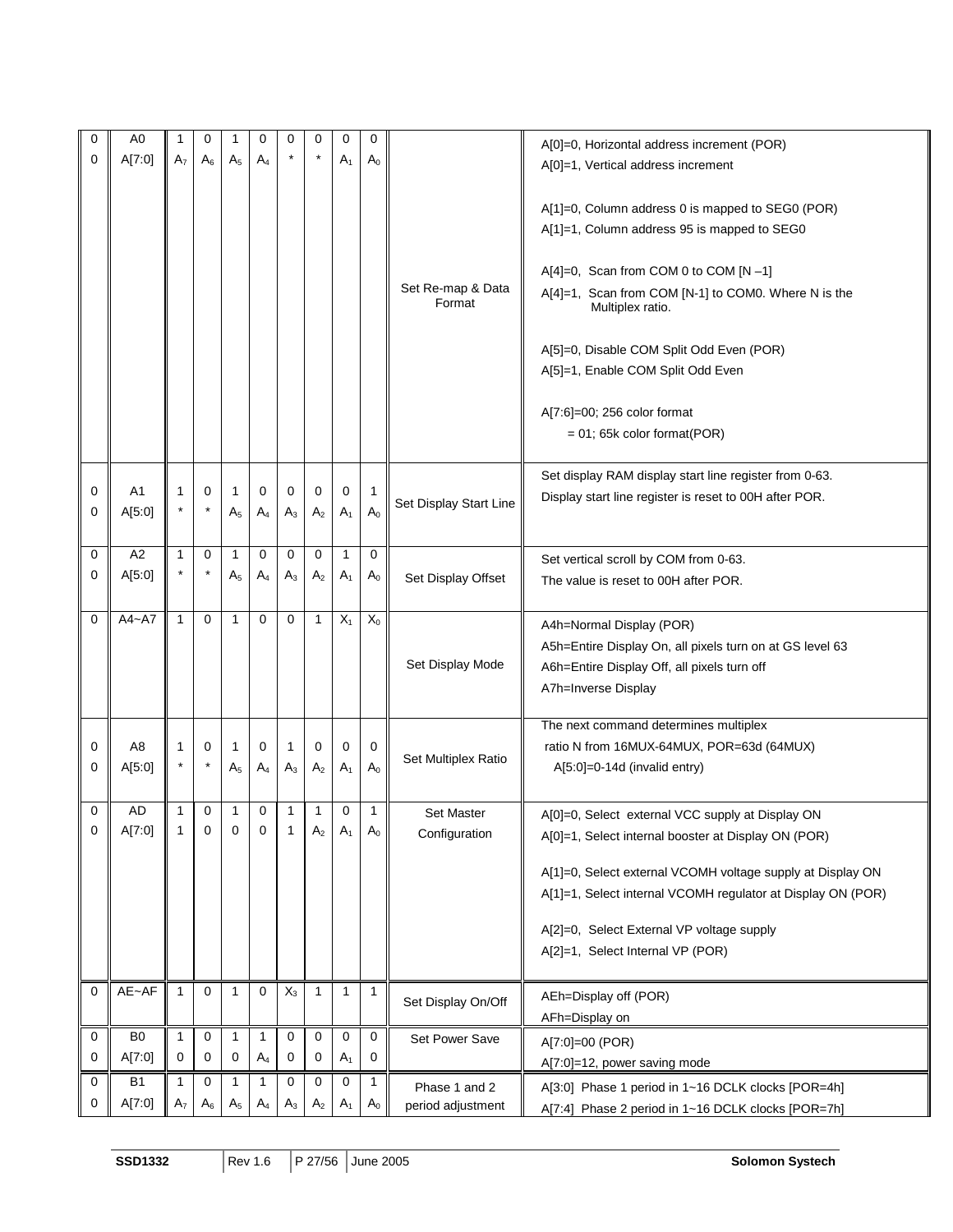| 0           | B <sub>3</sub>                                           | 1              | 0              |                | 1                                 | 0              | 0              | 1              | 1                                    | Display Clock Divider /                                         | A[3:0] [DIVIDER, POR=0]                                           |
|-------------|----------------------------------------------------------|----------------|----------------|----------------|-----------------------------------|----------------|----------------|----------------|--------------------------------------|-----------------------------------------------------------------|-------------------------------------------------------------------|
| 0           | A[7:0]                                                   | A <sub>7</sub> | $\mathsf A_6$  | $A_5$          | A4                                | $A_3$          | A <sub>2</sub> | A <sub>1</sub> | A <sub>0</sub>                       | <b>Oscillator Frequency</b>                                     | DCLK is generated from CLK divided by DIVIDER +1 (i.e., 1 to 16)  |
|             |                                                          |                |                |                |                                   |                |                |                |                                      |                                                                 | A[7:4] Fosc frequency, POR=D0H                                    |
|             |                                                          |                |                |                |                                   |                |                |                |                                      |                                                                 | Frequency increases as level increases                            |
|             |                                                          |                |                |                |                                   |                |                |                |                                      |                                                                 |                                                                   |
| $\mathbf 0$ | B <sub>8</sub>                                           | $\mathbf{1}$   | $\Omega$       | $\mathbf{1}$   | $\mathbf{1}$                      | $\mathbf{1}$   | $\mathbf 0$    | 0              | $\Omega$                             |                                                                 | The next 32 bytes of command set the current drive pulse width of |
| 0           | A[7:0]                                                   | A <sub>7</sub> | $A_6$          | A <sub>5</sub> | $A_4$                             |                | A <sub>2</sub> |                | $A_0$                                |                                                                 | gray scale level GS1, GS3, GS5  GS63 as below:                    |
|             | PW <sub>1</sub>                                          |                |                |                |                                   | $A_3$          |                | A <sub>1</sub> |                                      |                                                                 | A[7:0]=PW1, POR=1, it equals 1 DCLK clock                         |
| 0           | B[7:0]-<br>PW <sub>3</sub>                               | B <sub>7</sub> | $\mathsf B_6$  | $\mathsf B_5$  | $B_4$                             | $\mathsf{B}_3$ | B <sub>2</sub> | B <sub>1</sub> | $B_0$                                |                                                                 | B[7:0]=PW3, POR=5, it equals 3 DCLK clocks                        |
| 0           | C[7:0]-                                                  | $C_7$          | $\mathrm{C}_6$ | $\mathsf{C}_5$ | $\mathrm{C}_4$                    | $C_3$          | $\mathbf{C}_2$ | C <sub>1</sub> | $C_0$                                |                                                                 |                                                                   |
| 0           | PW <sub>5</sub>                                          |                |                |                |                                   |                |                |                |                                      |                                                                 | $C[7:0] = P W5$ , $POR = 9$                                       |
| 0           |                                                          |                |                |                |                                   |                |                |                |                                      |                                                                 |                                                                   |
| 0           |                                                          |                |                |                |                                   |                |                |                |                                      | Set Gray Scale Table                                            |                                                                   |
| 0           | $AE[7:0]$ -- $\ AE_7 AE_6 AE_5 AE_4 AE_3 AE_2 AE_1 AE_0$ |                |                |                |                                   |                |                |                |                                      |                                                                 |                                                                   |
|             | <b>PW61</b>                                              |                |                |                |                                   |                |                |                |                                      |                                                                 | AE[7:0]=PW61, POR=121                                             |
| 0           | AF[7:0]-<br><b>PW63</b>                                  |                |                |                | $AF7 AF6 AF5 AF4 AF3 AF2 AF1 AF0$ |                |                |                |                                      |                                                                 | AF[7:0]=PW63, POR=125, it equals 125 DCLK clocks                  |
|             |                                                          |                |                |                |                                   |                |                |                |                                      |                                                                 |                                                                   |
|             |                                                          |                |                |                |                                   |                |                |                |                                      |                                                                 | Note: GS0 has no pre-charge and current drive stages.             |
|             |                                                          |                |                |                |                                   |                |                |                |                                      |                                                                 | For GS2 GS4GS62, they are derived by driver itself with:          |
|             |                                                          |                |                |                |                                   |                |                |                |                                      |                                                                 | $PWn = (PWn_{-1}+PWn_{+1})/2$                                     |
|             |                                                          |                |                |                |                                   |                |                |                |                                      |                                                                 | Max pulse width is 125                                            |
|             |                                                          |                |                |                |                                   |                |                |                |                                      |                                                                 |                                                                   |
| $\mathbf 0$ | B <sub>9</sub>                                           | $\mathbf{1}$   | $\Omega$       | $\mathbf{1}$   | $\mathbf{1}$                      | $\mathbf{1}$   | $\Omega$       | 0              | $\mathbf{1}$                         |                                                                 | Enable build-in linear gray scale table (POR=Enable)              |
|             |                                                          |                |                |                |                                   |                |                |                |                                      | Enable Linear                                                   | PW1=1, PW2=3, PW3=5                                               |
|             |                                                          |                |                |                |                                   |                |                |                |                                      | <b>Gray Scale Table</b>                                         |                                                                   |
|             |                                                          |                |                |                |                                   |                |                |                |                                      |                                                                 | PW61=121, PW62=123, PW63=125                                      |
|             |                                                          |                |                |                |                                   |                |                |                |                                      |                                                                 |                                                                   |
| $\mathbf 0$ | $BB \sim BD$                                             | $\mathbf{1}$   | 0              | $\mathbf{1}$   | $\mathbf{1}$                      | 1              | $X_2$          | $X_1$          | $\mathsf{X}_{\scriptscriptstyle{0}}$ |                                                                 | 011b for Color A, 100b for Color B, 101b for Color C              |
| 0           | A[7:0]                                                   | A <sub>7</sub> | $A_6$          | $A_5$          | A <sub>4</sub>                    | $A_3$          | A <sub>2</sub> | A <sub>1</sub> | $\mathsf{A}_0$                       |                                                                 | A[7:0] 00000000 0.43*Vref                                         |
|             |                                                          |                |                |                |                                   |                |                |                |                                      | $V_{PA}$ , $V_{PB}$ , $V_{PC}$ level<br>setting for Color A,B,C | 00111111 0.83*Vref                                                |
|             |                                                          |                |                |                |                                   |                |                |                |                                      |                                                                 | 01111111 1.0*Vref                                                 |
|             |                                                          |                |                |                |                                   |                |                |                |                                      |                                                                 | 1xxxxxx connects to VCOMH (POR)                                   |
| 0           | BE                                                       | $\mathbf{1}$   | 0              | 1              | $\mathbf{1}$                      | $\mathbf{1}$   | $\mathbf{1}$   | $\mathbf{1}$   | $\mathbf 0$                          |                                                                 | A[6:0] 0000000 0.43*Vref                                          |
| 0           | A[6:0]                                                   |                | $A_6$          | $A_5$          | $A_4$                             | $A_3$          | A <sub>2</sub> | A <sub>1</sub> | $A_0$                                | Set VCOMH                                                       | 0111111 0.83*Vref (POR)                                           |
|             |                                                          |                |                |                |                                   |                |                |                |                                      |                                                                 |                                                                   |
| $\Omega$    | E <sub>3</sub>                                           | 1              | $\mathbf{1}$   | $\mathbf{1}$   | $\Omega$                          | $\Omega$       | $\Omega$       | 1              | 1                                    | <b>NOP</b>                                                      | Command for No Operation                                          |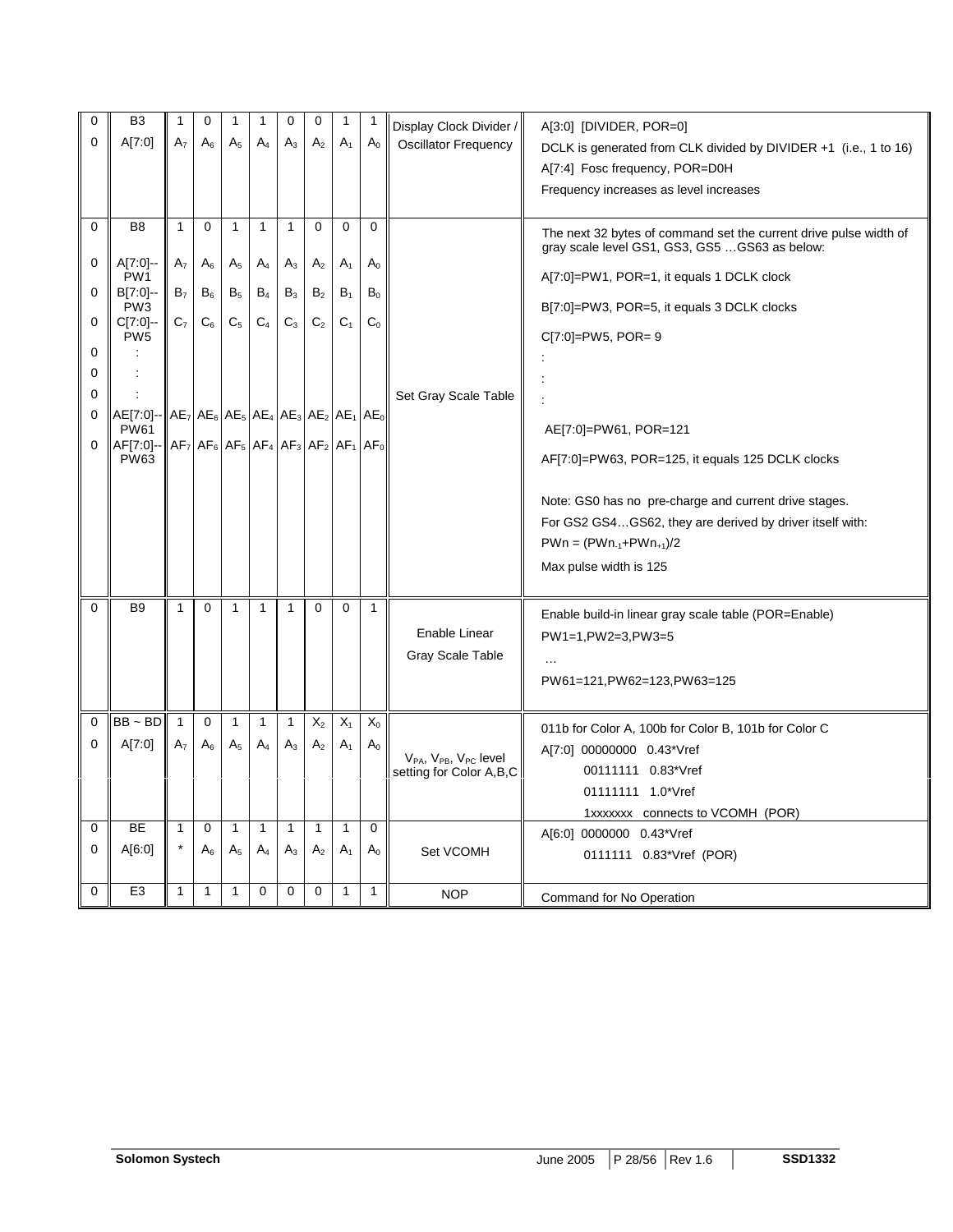### **Table 6 – Graphic Acceleration Command Set Table**

(To write commands to command registers, the MCU interface pins are set as: D/C = 0, R/W(WR#)=0, E  $(RD#)=1$ )

| D/C | Hex    | D7       | D6      |                | D5 D4          | D <sub>3</sub> | D <sub>2</sub> | D <sub>1</sub> | D <sub>0</sub> | <b>Command</b>      | <b>Description</b>                   |
|-----|--------|----------|---------|----------------|----------------|----------------|----------------|----------------|----------------|---------------------|--------------------------------------|
| 0   | 21     | $\Omega$ | 0       | 1              | $\Omega$       | 0              | $\Omega$       | 0              | 1              |                     | A[6:0]: Column Address of Start      |
| 0   | A[6:0] | $^\star$ | $A_6$   | A <sub>5</sub> | $A_4$          | $A_3$          | A <sub>2</sub> | A <sub>1</sub> | $A_0$          |                     | B[5:0]: Row Address of Start         |
| 0   | B[5:0] | *        |         | B <sub>5</sub> | $B_4$          | $B_3$          | $\mathsf{B}_2$ | B <sub>1</sub> | $\mathsf{B}_0$ |                     | C[6:0]: Column Address of End        |
| 0   | C[6:0] | $\star$  | $C_6$   | C <sub>5</sub> | $C_4$          | $C_3$          | $\mathbb{C}_2$ | C <sub>1</sub> | $C_0$          | Draw Line           | D[5:0]: Row Address of End           |
| 0   | D[5:0] | $^\star$ |         | $D_5$          | $D_4$          | $D_3$          | D <sub>2</sub> | $D_1$          | $D_0$          |                     | E[5:1] : Color C of the line         |
| 0   | E[5:1] | $^\star$ | $\star$ | $E_5$          | $E_4$          | $E_3$          | $\mathsf{E}_2$ | $E_1$          | $\star$        |                     | F[5:0] : Color B of the line         |
| 0   | F[5:0] | $^\star$ |         | F <sub>5</sub> | F <sub>4</sub> | $F_3$          | $\mathsf{F}_2$ | $F_1$          | F <sub>0</sub> |                     | G[5:1] : Color A of the line         |
| 0   | G[5:1] | *        | $\star$ | $G_5$          | $G_4$          | $G_3$          | $\mathbb{G}_2$ | $G_1$          | $^\star$       |                     |                                      |
| 0   | 22     | $\Omega$ | 0       | $\mathbf{1}$   | $\Omega$       | $\mathbf 0$    | 0              | 1              | 0              |                     | A[6:0]: Column Address of Start      |
| 0   | A[6:0] |          | $A_6$   | A <sub>5</sub> | $A_4$          | $A_3$          | A <sub>2</sub> | A <sub>1</sub> | $A_0$          |                     | B[5:0]: Row Address of Start         |
| 0   | B[5:0] | $^\star$ |         | B <sub>5</sub> | $B_4$          | $B_3$          | $\mathsf{B}_2$ | $B_1$          | $B_0$          |                     | C[6:0]: Column Address of End        |
| 0   | C[6:0] | $^\star$ | $C_6$   | C <sub>5</sub> | $C_4$          | $C_3$          | $\mathbf{C}_2$ | C <sub>1</sub> | $\mathsf{C}_0$ |                     | D[5:0]: Row Address of End           |
| 0   | D[5:0] | $\star$  |         | $D_5$          | $D_4$          | $D_3$          | D <sub>2</sub> | $D_1$          | $D_0$          |                     | E[5:1] : Color C of the line         |
| 0   | E[5:1] | $^\star$ | ÷       | E <sub>5</sub> | $E_4$          | $E_3$          | $\mathsf{E}_2$ | $E_1$          | $\star$        | Drawing Rectangle   | F[5:0]: Color B of the line          |
| 0   | F[5:0] | $^\star$ |         | $F_5$          | F <sub>4</sub> | F <sub>3</sub> | $\mathsf{F}_2$ | F <sub>1</sub> | F <sub>0</sub> |                     | G[5:1]: Color A of the line          |
| 0   | G[5:1] | $^\star$ |         | $G_5$          | $G_4$          | $G_3$          | $\mathbb{G}_2$ | $G_1$          | $\star$        |                     | H[5:1]: Color C of the fill area     |
| 0   | H[5:1] | $\star$  | $\star$ | $H_5$          | $H_4$          | $H_3$          | H <sub>2</sub> | $H_1$          | $\star$        |                     | I[5:0]: Color B of the fill area     |
| 0   | I[5:0] | $^\star$ | ÷       | $I_5$          | $I_4$          | $I_3$          | I <sub>2</sub> | $\mathbf{I}_1$ | $I_0$          |                     | J[5:1]: Color A of the fill area     |
| 0   | J[5:1] | $^\star$ |         | $J_5$          | J <sub>4</sub> | J3             | J <sub>2</sub> | J1             | $\star$        |                     |                                      |
| 0   | 23     | 0        | 0       | $\mathbf{1}$   | $\mathbf 0$    | 0              | 0              | 1              | 1              |                     | A[6:0]: Column Address of Start      |
| 0   | A[6:0] | $^\star$ | $A_6$   | $A_5$          | $A_4$          | $A_3$          | A <sub>2</sub> | A <sub>1</sub> | $A_0$          |                     | B[5:0]: Row Address of Start         |
| 0   | B[5:0] | $^\star$ |         | B <sub>5</sub> | $B_4$          | $B_3$          | B <sub>2</sub> | B <sub>1</sub> | $B_0$          |                     | C[6:0]: Column Address of End        |
| 0   | C[6:0] | $^\star$ | $C_6$   | C <sub>5</sub> | C <sub>4</sub> | $C_3$          | $\mathbf{C}_2$ | C <sub>1</sub> | C <sub>0</sub> | Copy                | D[5:0]: Row Address of End           |
| 0   | D[5:0] | $^\star$ |         | $D_5$          | $D_4$          | $D_3$          | $D_2$          | $D_1$          | $D_0$          |                     | E[6:0] : Column Address of New Start |
| 0   | E[6:0] | $\star$  | $E_6$   | E <sub>5</sub> | $E_4$          | $E_3$          | E <sub>2</sub> | $E_1$          | $E_0$          |                     | F[5:0]: Row Address of New Start     |
| 0   | F[5:0] | $^\star$ | ź,      | $F_5$          | F <sub>4</sub> | $F_3$          | $\mathsf{F}_2$ | $F_1$          | $\mathsf{F}_0$ |                     |                                      |
| 0   | 24     | 0        | 0       | 1              | $\mathbf 0$    | 0              | 1              | 0              | 0              |                     | A[6:0]: Column Address of Start      |
| 0   | A[6:0] | *        | $A_6$   | A <sub>5</sub> | $A_4$          | $A_3$          | A <sub>2</sub> | A <sub>1</sub> | $A_0$          |                     | B[5:0]: Row Address of Start         |
| 0   | B[5:0] | $\star$  | $\star$ | B <sub>5</sub> | $B_4$          | $B_3$          | B <sub>2</sub> | $B_1$          | $B_0$          |                     | C[6:0]: Column Address of End        |
| 0   | C[6:0] | $^\star$ | $C_6$   | C <sub>5</sub> | C <sub>4</sub> | $C_3$          | C <sub>2</sub> | C <sub>1</sub> | $C_0$          |                     | D[5:0]: Row Address of End           |
| 0   | D[5:0] |          |         | $D_5$          | $D_4$          | $D_3$          | D <sub>2</sub> | $D_1$          | $D_0$          | Dim Window          | The effect of dim window:            |
|     |        |          |         |                |                |                |                |                |                |                     | GS15~GS0 no change                   |
|     |        |          |         |                |                |                |                |                |                |                     | GS19~GS16 become GS4                 |
|     |        |          |         |                |                |                |                |                |                |                     | GS23~GS20 become GS5                 |
|     |        |          |         |                |                |                |                |                |                |                     | $\cdots$                             |
|     |        |          |         |                |                |                |                |                |                |                     | GS63~GS60 become GS15                |
| 0   | 25     | $\Omega$ | 0       | $\mathbf{1}$   | 0              | 0              | $\mathbf{1}$   | 0              | $\mathbf{1}$   |                     | A[6:0]: Column Address of Start      |
| 0   | A[6:0] |          | $A_6$   | A <sub>5</sub> | $A_4$          | $A_3$          | A <sub>2</sub> | A <sub>1</sub> | $A_0$          |                     | B[5:0]: Row Address of Start         |
| 0   | B[5:0] | *        |         | $B_5$          | $B_4$          | $B_3$          | B <sub>2</sub> | $B_1$          | $\mathsf{B}_0$ | <b>Clear Window</b> | C[6:0]: Column Address of End        |
| 0   | C[6:0] |          | $C_6$   | $C_5$          | $C_4$          | $C_3$          | C <sub>2</sub> | $C_1$          | $C_0$          |                     | D[5:0]: Row Address of End           |
| 0   | D[5:0] |          |         | $\mathsf{D}_5$ | $D_4$          | $D_3$          | $D_2$          | $D_1$          | $D_0$          |                     |                                      |
|     |        |          |         |                |                |                |                |                |                |                     |                                      |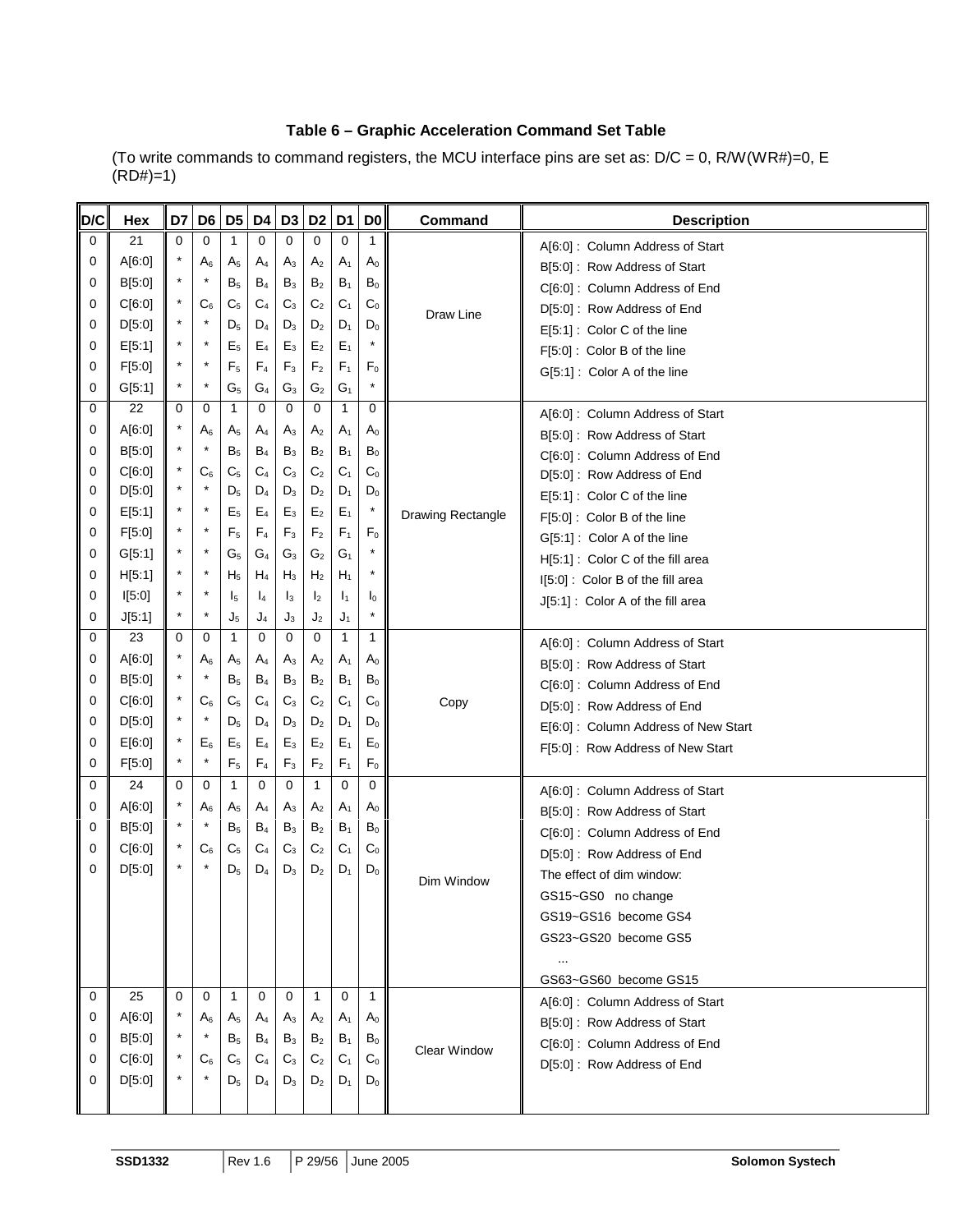| $\overline{D/C}$ | Hex          |         |            |          |   | D7   D6   D5   D4   D3   D2   D1   D0 | <b>Command</b>        | <b>Description</b>                                                                                                                                                                                                     |
|------------------|--------------|---------|------------|----------|---|---------------------------------------|-----------------------|------------------------------------------------------------------------------------------------------------------------------------------------------------------------------------------------------------------------|
|                  | 26<br>A[4:0] | $\star$ | 0<br>$A_4$ | $\Omega$ | 0 | $A_0$                                 | Fill Enable / Disable | 0 : Disable Fill for Draw Rectangle Command (POR)<br>A0<br>1 : Enable Fill for Draw Rectangle Command<br>A[3:1] 000 : Reserved values<br>0 : Disable reverse copy (POR)<br>A4<br>: Enable reverse during copy command. |

### **Table 7 - Read Command Table**

### $(D/C=0, \text{ R/W } (WRH) = 1, F (RD#)=1 \text{ for } 6800 \text{ or } F (RD#)=0 \text{ for } 8080$

| <b>Bit Pattern</b>         | Command                | <b>Description</b>                                                                                                                                                                                                 |
|----------------------------|------------------------|--------------------------------------------------------------------------------------------------------------------------------------------------------------------------------------------------------------------|
| $D_7D_6D_5D_4D_3D_2D_1D_0$ | Status Register Read * | $D_7$ : "1" for Command lock<br>$D_6$ : "1" for display OFF / "0" for display ON<br>$D5$ .<br>Reserve<br>$D_4$ .<br>Reserve<br>$D_3$ .<br>Reserve<br>$D2$ .<br>Reserve<br>$D_1$ .<br>Reserve<br>$D_0$ :<br>Reserve |

Note: Patterns other than that given in Command Table are prohibited to enter to the chip as a command; otherwise, unexpected result will occur.

#### **Data Read / Write**

To read data from the GDDRAM, input HIGH to R/W (WR#) pin and D/C pin for 6800-series parallel mode, LOW to E (RD#) pin and HIGH to D/C pin for 8080-series parallel mode. No data read is provided in serial mode operation.

In normal data read mode, GDDRAM column address pointer will be increased by one automatically after each data read.

Also, a dummy read is required before the first data read. See Figure 5 in Functional Block Description. To write data to the GDDRAM, input LOW to R/W (WR#) pin and HIGH to D/C pin for 6800-series parallel mode AND 8080-series parallel mode. For serial interface mode, it is always in write mode. GDDRAM column address pointer will be increased by one automatically after each data write.

| D/C | $R/W$ (WR#) | Comment              | Address Increment |
|-----|-------------|----------------------|-------------------|
|     |             | <b>Write Command</b> |                   |
|     |             | <b>Read Status</b>   |                   |
|     |             | <b>Write Data</b>    | Yes               |
|     |             | Read Data            | Yes               |

### **Table 8 - Address increment table (Automatic)**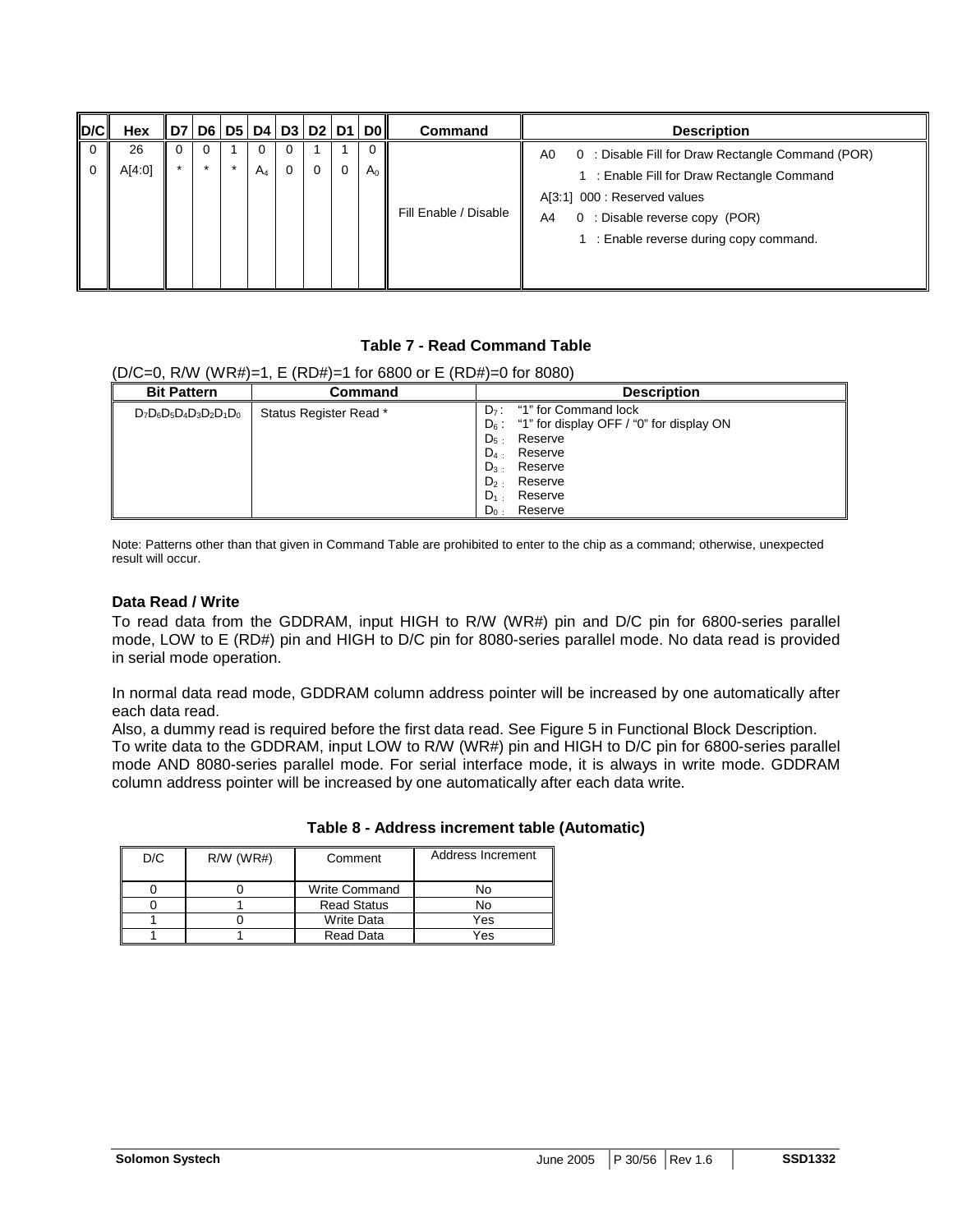### **9 COMMAND DESCRIPTIONS**

### **Set Column Address (15h)**

This command specifies column start address and end address of the display data RAM. This command also sets the column address pointer to column start address. This pointer is used to define the current read/write column address in graphic display data RAM. If horizontal address increment mode is enabled by command A0h, after finishing read/write one column data, it is incremented automatically to the next column address. Whenever the column address pointer finishes accessing the end column address, it is reset back to start column address.

### **Set Row Address (75h)**

This command specifies row start address and end address of the display data RAM. This command also sets the row address pointer to row start address. This pointer is used to define the current read/write row address in graphic display data RAM. If vertical address increment mode is enabled by command A0h, after finishing read/write one row data, it is incremented automatically to the next row address. Whenever the row address pointer finishes accessing the end row address, it is reset back to start row address.

For example, column start address is set to 2 and column end address is set to 93, row start address is set to 1 and row end address is set to 62. Horizontal address increment mode is enabled by command A0h. In this case, the graphic display data RAM column accessible range is from column 2 to column 93 and from row 1 to row 62 only. In addition, the column address pointer is set to 2 and row address pointer is set to 1. After finishing read/write one pixel of data, the column address is increased automatically by 1 to access the next RAM location for next read/write operation. Whenever the column address pointer finishes accessing the end column 93, it is reset back to column 2 and row address is automatically increased by 1. While the end row 62 and end column 93 RAM location is accessed, the row address is reset back to 1. The diagram below shows the way of column and row address pointer movement for this example.

|                   | Col <sub>0</sub> | Col 1 | Col <sub>2</sub> | .            | . | <b>Col 93</b> | Col 94 | <b>Col 95</b> |
|-------------------|------------------|-------|------------------|--------------|---|---------------|--------|---------------|
| Row 0             |                  |       |                  |              |   |               |        |               |
| Row 1             |                  |       |                  |              |   |               |        |               |
| Row <sub>2</sub>  |                  |       |                  |              |   |               |        |               |
| İ                 |                  |       |                  |              |   |               |        |               |
| ÷                 |                  |       |                  | ٠<br>$\cdot$ |   |               |        |               |
| ÷                 |                  |       |                  | ÷            |   |               |        |               |
| Row 61            |                  |       |                  |              |   |               |        |               |
| Row <sub>62</sub> |                  |       |                  |              |   |               |        |               |
| Row <sub>63</sub> |                  |       |                  |              |   |               |        |               |

### **Figure 16 – Example of Column and Row Address Pointer Movement**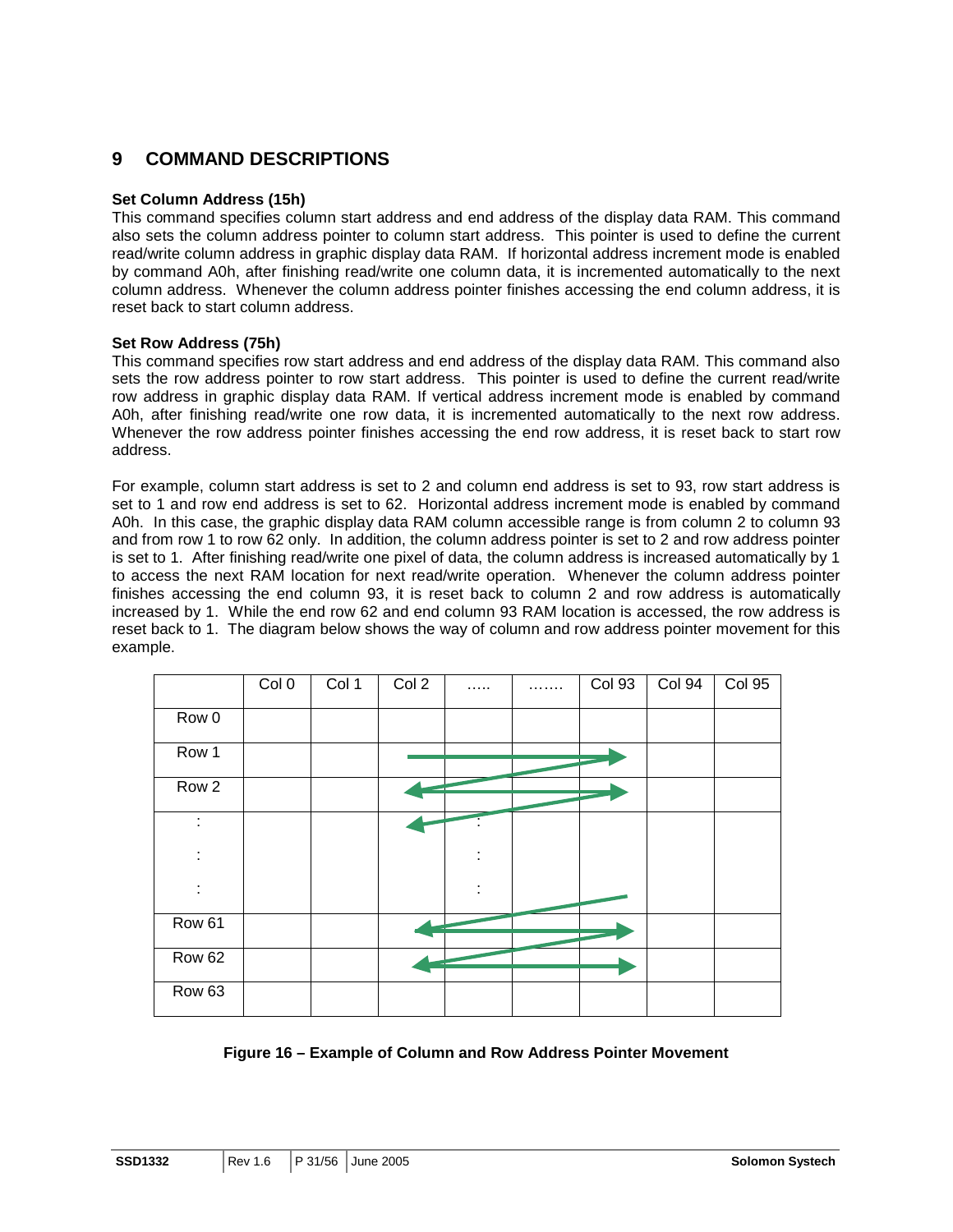#### **Set Contrast for Color A, B, C (81h, 82h, 83h)**

This command is to set Contrast Setting of each color A, B and C. The chip has three contrast control circuits for color A, B and C. Each contrast circuit has 256 contrast steps from 00h to FFh. The segment output current  $I_{\text{SEG}}$  increases linearly with the contrast step, which results in brighter of the color. This relation is shown in Figure 17. In many situations, the output brightness of color A, B and C pixels are different under the same segment current condition. The contrasts of color A, B and C are set such that the brightness of each color are the same on the OLED panel

### **Master Current Control (87h)**

This command is to control the segment output current by a scale factor. This factor is common to color A, B and C. The chip has 16 master control steps. The factor is ranged from 1 [0000] to 16 [1111]. POR is 16 [1111]. The smaller the master current value, the dimmer the OLED panel display is set. For example, if original segment output current of a color is 160uA at scale factor = 16, setting scale factor to 8 to reduce the current to 80uA. Please see Figure 17.



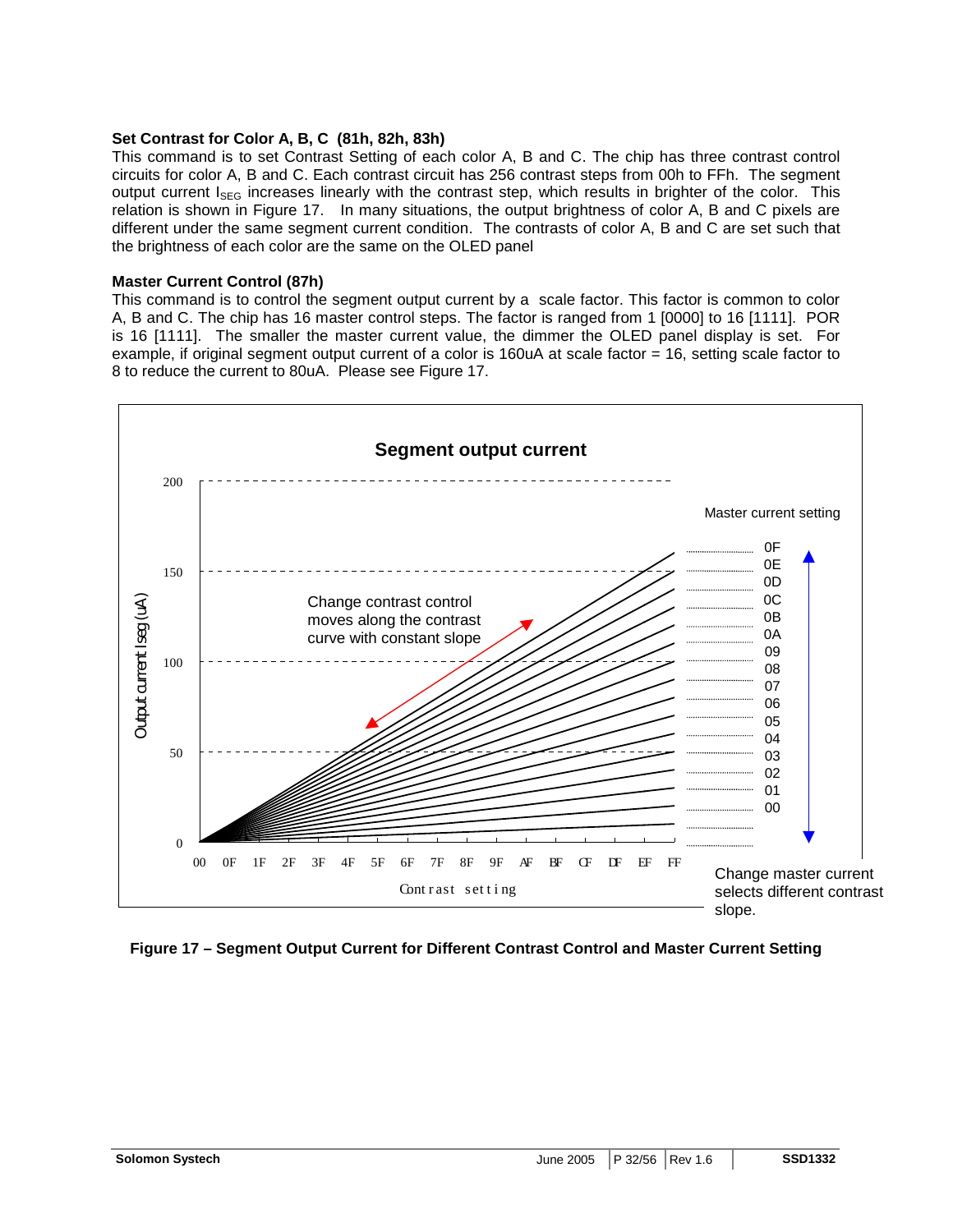### **Set Re-map & Data Format (A0h)**

This command has multiple configurations and each bit setting is described as follows.

• Address increment mode (A[0])

When it is set to 0, the driver is set as horizontal address increment mode. After the display RAM is read/written, the column address pointer is increased automatically by 1. If the column address pointer reaches column end address, the column address pointer is reset to column start address and row address pointer is increased by 1. The sequence of movement of the row and column address point for horizontal address increment mode is shown in Figure 18.

|                   | Col 0 | Col 1 | 1.1.1.1 | Col 94 | Col 95 |
|-------------------|-------|-------|---------|--------|--------|
| Row 0             |       |       |         |        |        |
| Row 1             |       |       |         |        |        |
|                   |       |       |         |        |        |
| Row 62            |       |       |         |        |        |
| Row <sub>63</sub> |       |       |         |        |        |

#### **Figure 18 – Address Pointer Movement of Horizontal Address Increment Mode**

When A[0] is set to 1, the driver is set to vertical address increment mode. After the display RAM is read/written, the row address pointer is increased automatically by 1. if the row address pointer reaches the row end address, the row address pointer is reset to row start address and column address pointer is increased by 1. The sequence of movement of the row and column address point for vertical address increment mode is shown in Figure 19.

|                   | Col 0 | ി∩ി 1 | .        | Col 94 | Col 95 |
|-------------------|-------|-------|----------|--------|--------|
| Row 0             |       |       | л.       |        |        |
| Row 1             |       |       | $\ldots$ |        |        |
|                   |       |       |          |        |        |
| <b>Row 62</b>     |       |       | .        |        |        |
| Row <sub>63</sub> |       |       | .        |        |        |

### **Figure 19 – Address Pointer Movement of Vertical Address Increment Mode**

- Column Address Mapping (A[1]) This command bit is made for flexible layout of segment signals in OLED module with segment arranged from left to right or vice versa.
- COM Remap (A[4])

This bit determines the scanning direction of the common for flexible layout of common signals in OLED module either from up to down or vice versa.

- Odd even split of COM pins (A[5]) This bit can set the odd even arrangement of COM pins. A[5] = 0: Disable COM split odd even, pin assignment of common is in sequential as COM63 COM62 .... COM 33 COM32..SC95..SA0..COM0 COM1.... COM30 COM31 A[5] = 1: Enable COM split odd even, pin assignment of common is in odd even split as COM63 COM61.... COM3 COM1..SC95..SA0..COM0 COM2.... COM60 COM62
- Display color mode (A[7:6]) Select either 65k or 256 color mode. The display RAM data format in different mode is described in section "Graphic Display Data RAM (GDDRAM)".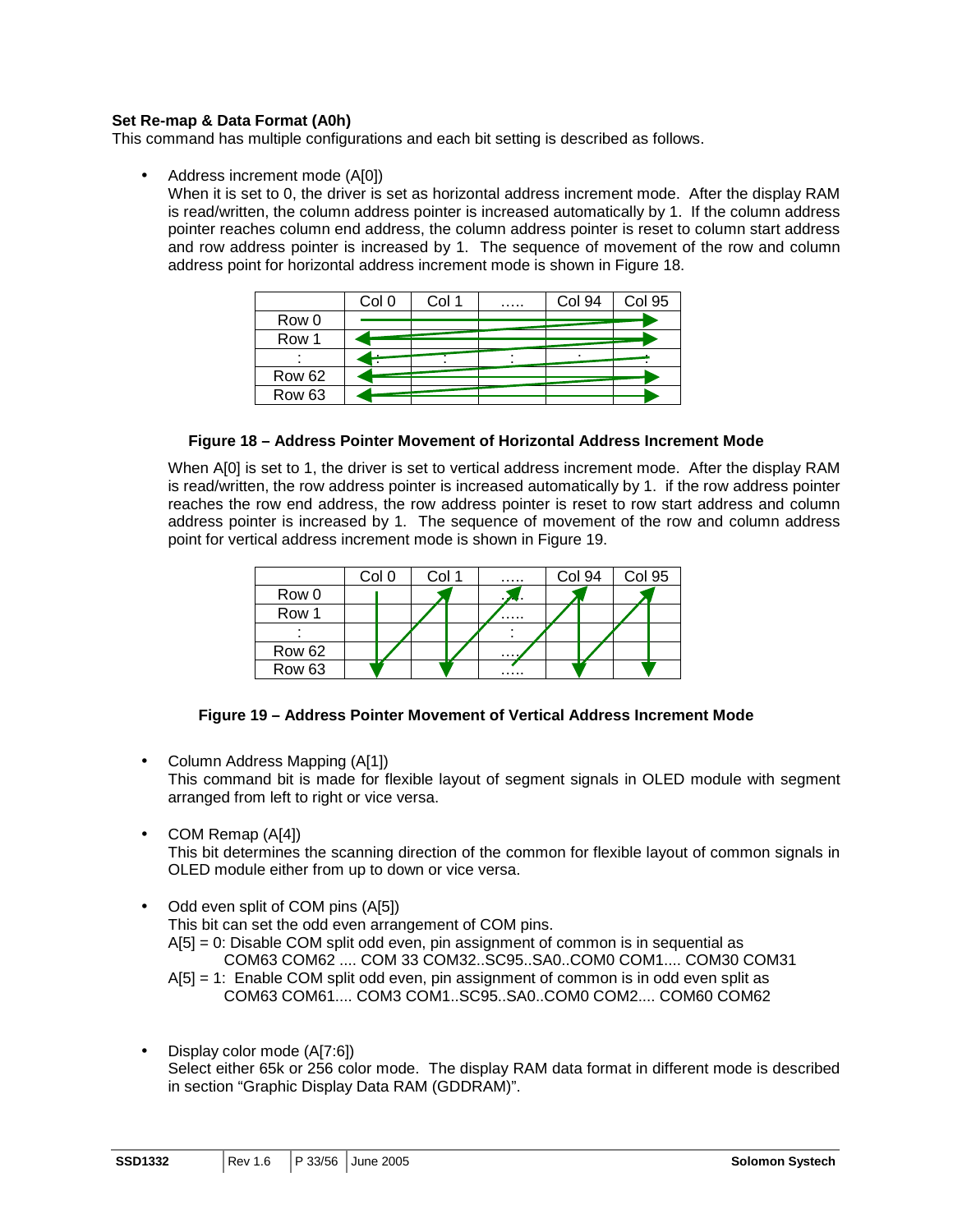### **Set Display Start Line (A1h)**

This command is to set Display Start Line register to determine starting address of display RAM to be displayed by selecting a value from 0 to 63. The figure below shows an example of this command. In there, "Row" means the graphic display data RAM row.

|                   | 64                | 64                | 62                | 62                | Mux ratio      |       |
|-------------------|-------------------|-------------------|-------------------|-------------------|----------------|-------|
| COM Pin           | $\Omega$          | 4                 | $\Omega$          | 4                 | <b>Display</b> | start |
|                   |                   |                   |                   |                   | line           |       |
| COM <sub>0</sub>  | Row <sub>0</sub>  | Row4              | Row <sub>0</sub>  | Row4              |                |       |
| COM1              | Row1              | Row <sub>5</sub>  | Row1              | Row <sub>5</sub>  |                |       |
| COM <sub>2</sub>  | Row <sub>2</sub>  | Row <sub>6</sub>  | Row <sub>2</sub>  | Row <sub>6</sub>  |                |       |
| COM <sub>3</sub>  | Row <sub>3</sub>  | Row7              | Row <sub>3</sub>  | Row7              |                |       |
|                   |                   |                   | ٠                 |                   |                |       |
|                   | ٠                 | ٠                 | $\cdot$           |                   |                |       |
| COM <sub>57</sub> | Row <sub>57</sub> | Row <sub>61</sub> | Row <sub>57</sub> | Row <sub>61</sub> |                |       |
| COM <sub>58</sub> | Row <sub>58</sub> | Row <sub>62</sub> | Row <sub>58</sub> | Row <sub>62</sub> |                |       |
| COM <sub>59</sub> | Row <sub>59</sub> | Row <sub>63</sub> | Row <sub>59</sub> | Row <sub>63</sub> |                |       |
| COM <sub>60</sub> | Row <sub>60</sub> | Row <sub>0</sub>  | Row <sub>60</sub> | Row <sub>0</sub>  |                |       |
| COM <sub>61</sub> | Row <sub>61</sub> | Row1              | Row <sub>61</sub> | Row1              |                |       |
| COM <sub>62</sub> | Row <sub>62</sub> | Row <sub>2</sub>  | $\blacksquare$    | ٠                 |                |       |
| COM <sub>63</sub> | Row <sub>63</sub> | Row <sub>3</sub>  | ٠                 |                   |                |       |

**Figure 20 – Example of Set Display Start Line with no Remap** 

### **Set Display Offset (A2h)**

This command specifies the mapping of display start line (it is assumed that COM0 is the display start line, display start line register equals to 0) to one of COM0-63. For example, to move the COM16 towards the COM0 direction for 16 lines, the 6-bit data in the second command should be given by 0010000. The figure below shows an example of this command. In there, "Row" means the graphic display data RAM row.

|                   | 64                | 64                | 62                | 62                | Mux ratio      |
|-------------------|-------------------|-------------------|-------------------|-------------------|----------------|
| COM Pin           | 0                 | 4                 | 0                 | 4                 | Display offset |
| COM <sub>0</sub>  | Row0              | Row4              | Row <sub>0</sub>  | Row4              |                |
| COM <sub>1</sub>  | Row1              | Row <sub>5</sub>  | Row1              | Row <sub>5</sub>  |                |
| COM <sub>2</sub>  | Row <sub>2</sub>  | Row <sub>6</sub>  | Row <sub>2</sub>  | Row <sub>6</sub>  |                |
| COM <sub>3</sub>  | Row <sub>3</sub>  | Row <sub>7</sub>  | Row <sub>3</sub>  | Row7              |                |
|                   |                   |                   |                   |                   |                |
|                   |                   |                   |                   |                   |                |
| COM <sub>57</sub> | Row <sub>57</sub> | Row <sub>61</sub> | Row <sub>57</sub> | Row <sub>61</sub> |                |
| COM <sub>58</sub> | Row <sub>58</sub> | Row <sub>62</sub> | Row <sub>58</sub> |                   |                |
| COM <sub>59</sub> | Row <sub>59</sub> | Row <sub>63</sub> | Row <sub>59</sub> | ۰                 |                |
| COM <sub>60</sub> | Row <sub>60</sub> | Row <sub>0</sub>  | Row <sub>60</sub> | Row <sub>0</sub>  |                |
| COM61             | Row <sub>61</sub> | Row1              | Row <sub>61</sub> | Row1              |                |
| COM <sub>62</sub> | Row <sub>62</sub> | Row <sub>2</sub>  | ٠                 | Row <sub>2</sub>  |                |
| COM <sub>63</sub> | Row <sub>63</sub> | Row <sub>3</sub>  | ٠                 | Row <sub>3</sub>  |                |

### **Figure 21 – Example of Set Display Offset with no Remap**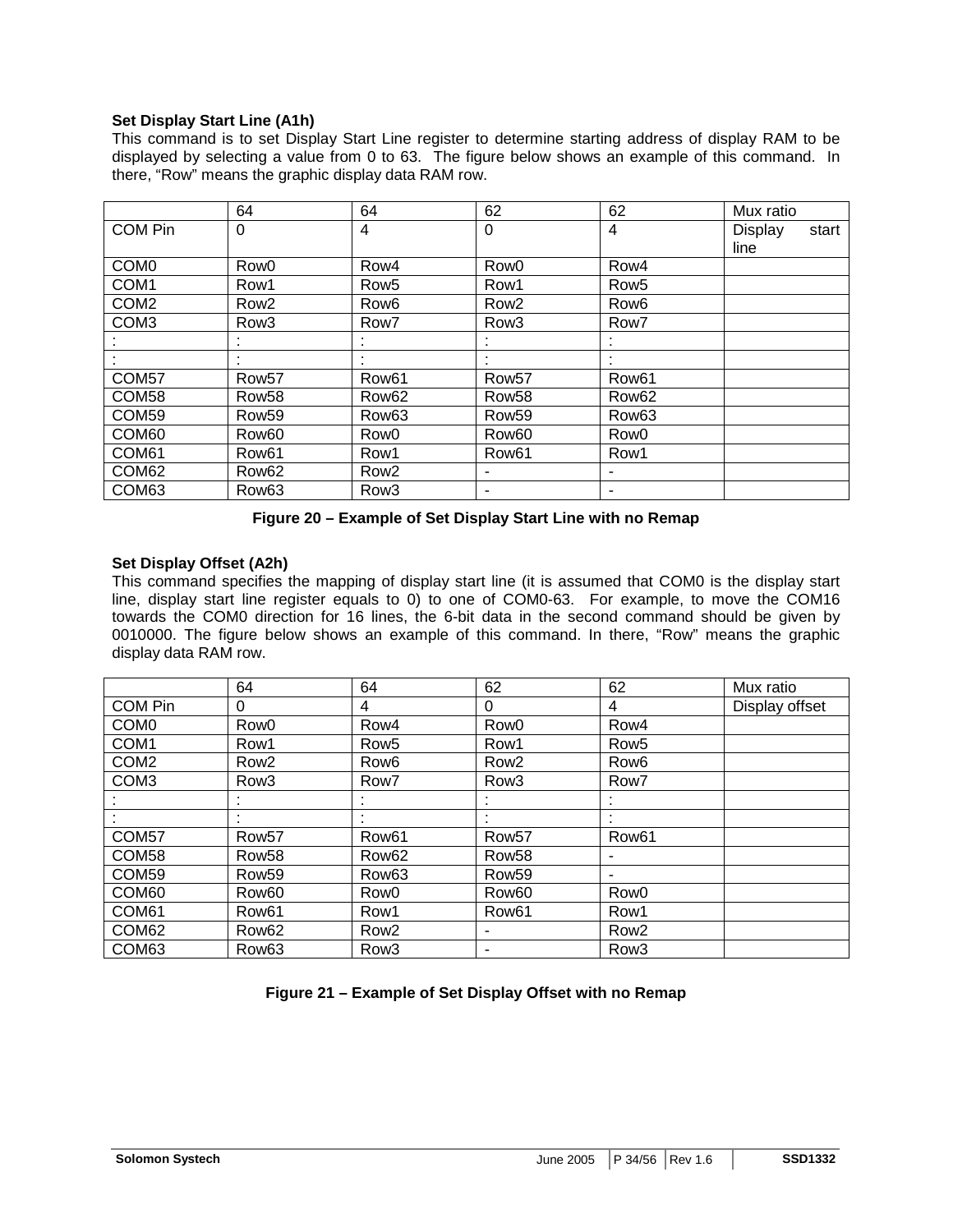### **Set Display Mode (A4h ~ A7h)**

These are single byte command and they are used to set Normal Display, Entire Display On, Entire Display Off and Inverse Display.

- Set Entire Display On (A5h) Forces the entire display to be at "GS63" regardless of the contents of the display data RAM.
- Set Entire Display Off (A6h) Forces the entire display to be at gray level "GS0" regardless of the contents of the display data RAM.
- Inverse Display (A7h) The gray level of display data are swapped such that "GS0" <-> "GS63", "GS1" <-> "GS62", ….
- Normal Display (A4h) Reset the above effect and turn the data to ON at the corresponding gray level.

### **Set Multiplex Ratio (A8h)**

This command switches default 1:64 multiplex mode to any multiplex mode from 16 to 64. For example, when multiplex ratio is set to 16, only 16 common pins are enabled. The starting and the ending of the enabled common pins are depended on the setting of "Display Offset" register programmed by command A2h.

### **Set Master Configuration (ADh)**

This command contains multiple bits to control several functionalities of the driver.

- Select DC-DC converter (A[0])
	- 0 = Disable selection of DC-DC converter and VCC is supplied externally.

1 (POR) = Enable selection of DC-DC converter to supply high voltage to VCC. The output voltage of the converter is set by values of external resistors. Please refer to section "DC-DC Voltage Converter" for details.

• Select  $V_{COMH}$  supply  $(A[1])$ 0 = Select external  $V_{COMH}$  voltage from  $V_{COMH}$  pin for the common waveform high voltage level supply. It is recommended to set the voltage of  $V_{\text{COMH}}$  such that the OLED pixel diode is not turned on (prefer in reverse bias state) when the segment pin is either driven to  $V_{PA}$ ,  $V_{PB}$  or  $V_{PC}$ level.

1 = Select internal V<sub>COMH</sub> voltage generated by regulator from V<sub>REF</sub>. The level of V<sub>COMH</sub> can be programmed by command BEh.

• Select pre-charge voltage supply (A[2])

0 = Select pre-charge voltage sources from external pins  $V_{PA}$ ,  $V_{PB}$ ,  $V_{PC}$  for color A, B and C respectively.

1 = Select pre-charge voltage supply internally. The level of  $V_{PA}$ ,  $V_{PB}$ ,  $V_{PC}$  can be set by command BBh, BCh and BDh for color A, B and C respectively.

### **Set Display On/Off (AEh/AFh)**

These single byte commands are used to turn the OLED panel display on or off. When the display is on, the selected circuits by Set Master Configuration command will be turned on. When the display is off, those circuits will be turned off and the segment and common output are in high impedance state.

### **Phase 1 and 2 Period Adjustment (B1h)**

This command sets the length of phase 1 and 2 of segment waveform of the driver.

- Phase 1 (A[3:0]): Set the period from 1 to 16 in the unit of DCLKs. A larger capacitance of the OLED pixel may require longer period to discharge the previous data charge completely.
- Phase 2 (A[7:4]): Set the period from 1 to 16 in the unit of DCLKs. A longer period is needed to charge up a larger capacitance of the OLED pixel to the target voltage  $V_{PA}$ ,  $V_{PB}$ ,  $V_{PC}$  for color A, B and C respectively.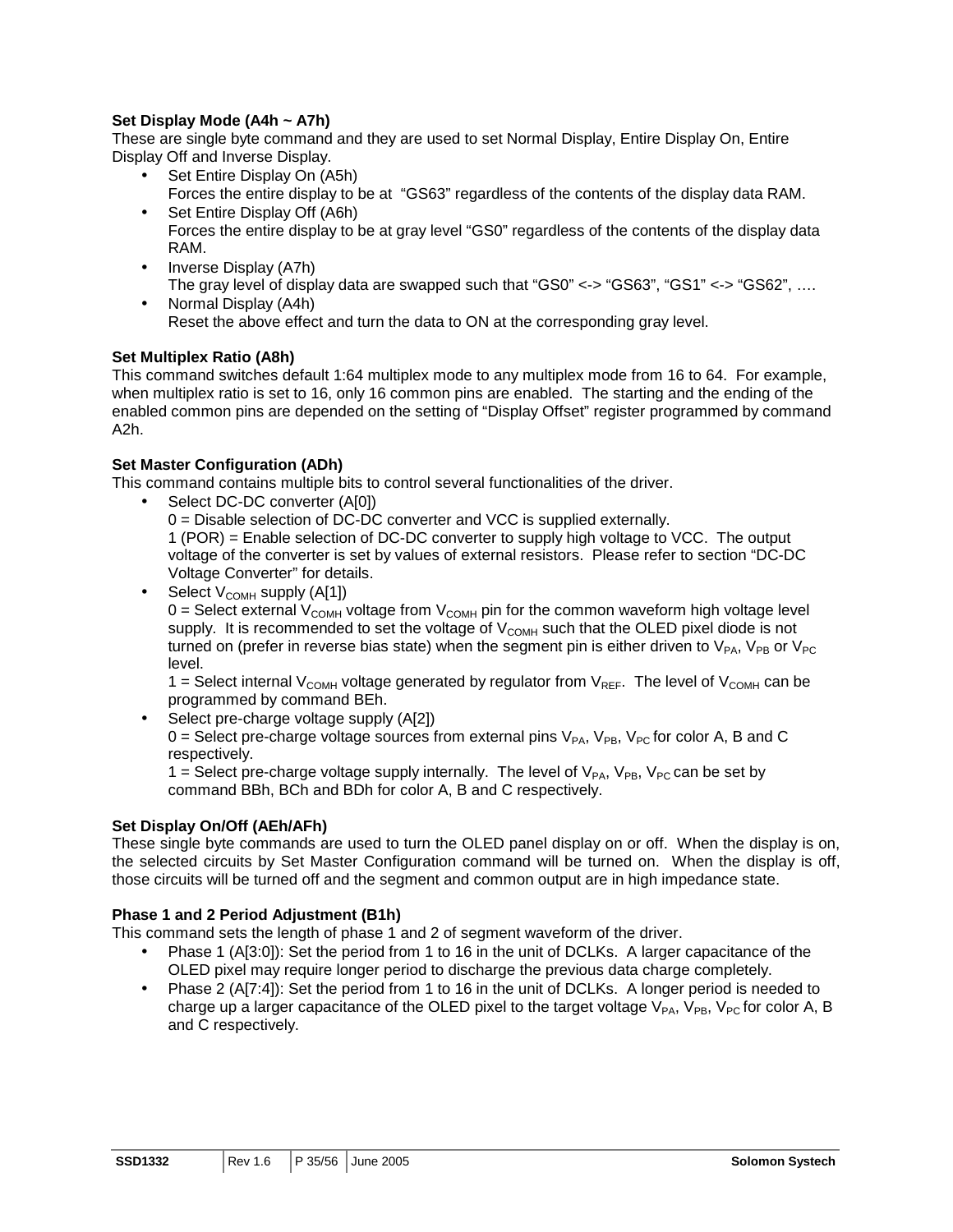### **Set Display Clock Divide Ratio/ Oscillator Frequency (B3h)**

This command consists of two functions:

- Display Clock Divide Ratio (A[3:0]) Set the divide ratio to generate DCLK (Display Clock) from CLK. The divide ratio is from 1 to 16, with power on reset value = 1. Please refer to section "Oscillator Circuit and Display Time Generator" for the details of DCLK and CLK.
- Oscillator Frequency (A[7:4]) Program the oscillator frequency Fosc which is the source of CLK if CLS pin is pulled high. The 4-bit value results in 16 different frequency setting available as shown below. The default value is 1101b which represents 0.97MHz Fosc.

### **Set Gray Scale Table (B8h)**

This command is used to set the gray scale table for the display. Except gray scale entry 0, which is zero as it has no pre-charge and current drive, each odd entry gray scale level is programmed in the length of current drive stage pulse width with unit of DCLK. The longer the length of the pulse width, the brighter is the OLED pixel when it's turned on. Please refer to section "Graphic Display Data RAM (GDDRAM)" for more detailed explanation of relation of display data RAM, gray scale table and the pixel brightness.

Following the command B8h, the user has to set the pulse width from PW1, PW3, PW5, …, PW59, PW61, PW63 one by one in sequence and complies the following conditions.

$$
PW1 > 0; PW3 > PW1 + 1; PW5 > PW3 + 1; \ldots
$$

Afterwards, the driver automatically derives the pulse width of even entry of gray scale table PW2, PW4, …, PW62 with the formula like below.

$$
PWn = (PWn-1 + PWn+1)/2
$$

For example, if PW1 = 3 DCLKs and PW3 = 7 DCLKs, PW2 =  $(3+7)/2$  = 5 DCLKs

The setting of gray scale table entry can perform gamma correction on OLED panel display. Normally, it is desired that the brightness response of the panel is linearly proportional to the image data value in display data RAM. However, the OLED panel is somehow responded in non-linear way. Appropriate gray scale table setting like example below can compensate this effect.



**Figure 22 – Example of gamma correction by gray scale table setting**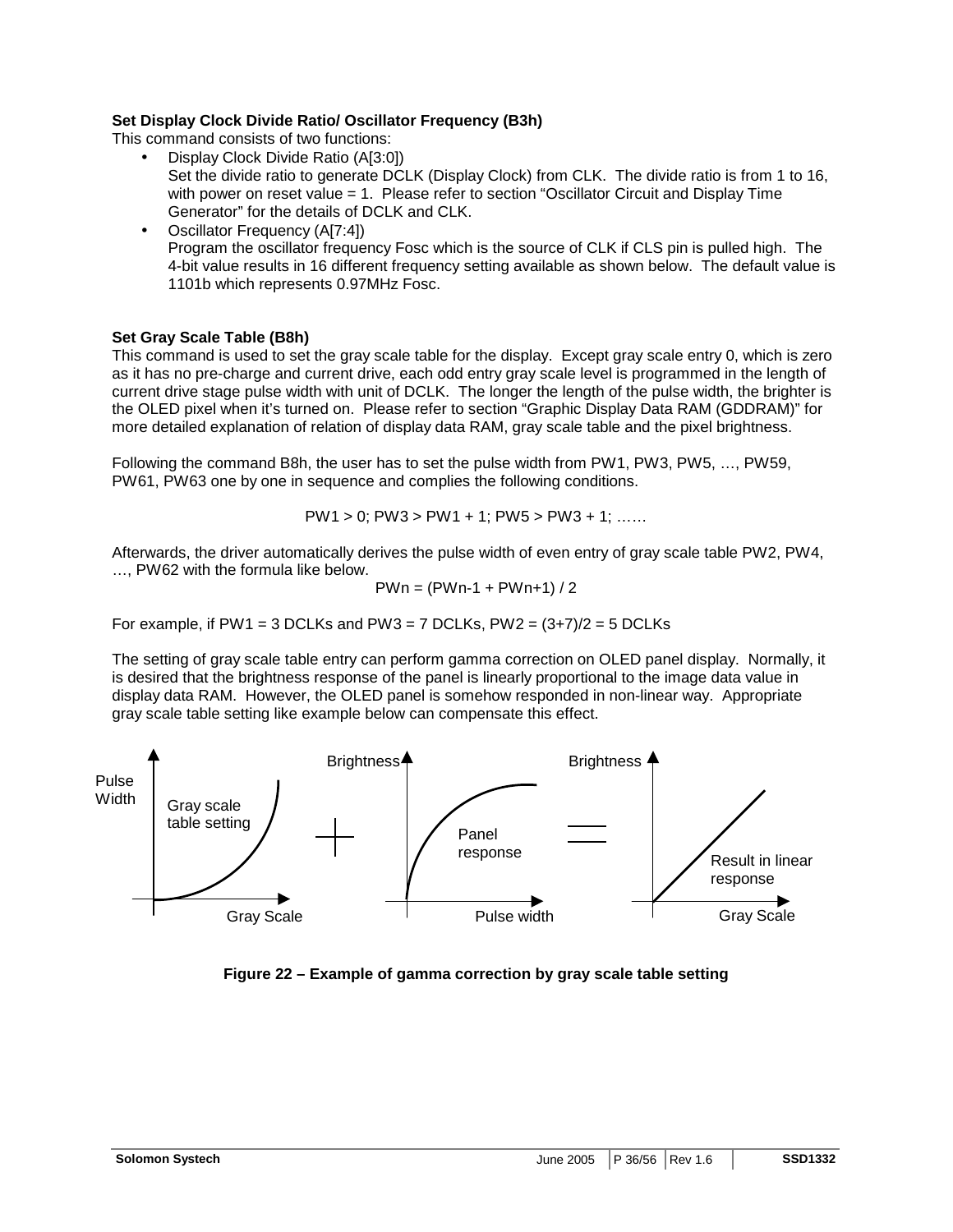#### **Enable Linear Gray Scale Table (B9h)**

This command reloads the preset linear gray scale table as PW1 = 1, PW2 = 3, PW3 = 5, ..., PW62 = 123, PW63 = 125 DCLKs.

### Set V<sub>PA</sub>, V<sub>PB</sub> and V<sub>PC</sub> Voltage for Color A, B and C (BBh, BCh and BDh)

These three commands are used to set  $V_{PA}$ ,  $V_{PB}$  and  $V_{PC}$  phase 2 voltage level for color A, B and C respectively. The commands are valid in condition that these voltages are selected to generate internally by command ADh. It can be programmed to set the pre-charge voltage reference to  $V_{REF}$  or  $V_{COMH}$ .

### **Set V<sub>COMH</sub> Voltage (BEh)**

This command sets the high voltage level of common pins,  $V_{COMH}$ , when it is selected to generate internally by command ADn. The level of  $V_{COMH}$  is programmed with reference to  $V_{REF}$ .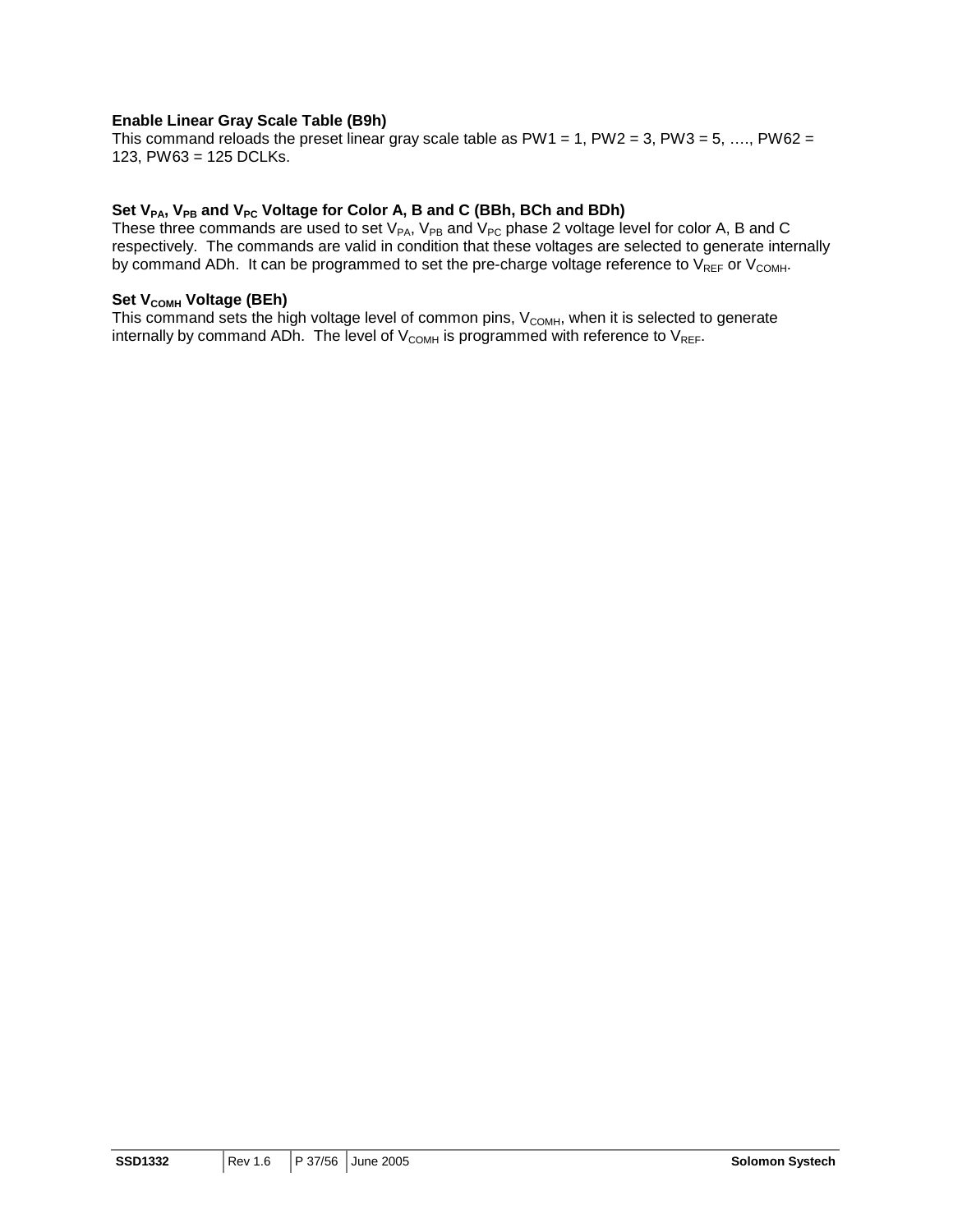### **10 GRAPHIC ACCELERATION COMMAND SET DESCRIPTION**

#### **Draw Line (21h)**

This command draws a line by the given start, end column and row coordinates and the color of the line.



**Figure 23 – Example of Draw Line Command** 

For example, the line above can be drawn by the following command sequence.

- 1. Enter into draw line mode by command 21h
- 2. Send column start address of line, column1, for example = 1h
- 3. Send row start address of line, row 1, for example = 10h
- 4. Send column end address of line, column 2, for example = 28h
- 5. Send row end address of line, row 2, for example = 4h
- 6. Send color C, B and A of line, for example = 35d, 0d, 0d for blue color

#### **Draw Rectangle (22h)**

Given the starting point (Row 1, Column 1) and the ending point (Row 2, Column 2), specify the outline and fill area colors, a rectangle that will be drawn with the color specified. Remarks: If fill color option is disabled, the enclosed area will not be filled.



#### **Figure 24 – Example of Draw Rectangle Command**

The following example illustrates the rectangle drawing command sequence.

- 1. Enter the "draw rectangle mode" by execute the command 22h
- 2. Set the starting column coordinates, Column 1. e.g., 03h.
- 3. Set the starting row coordinates, Row 1. e.g., 02h.
- 4. Set the finishing column coordinates, Column 2. e.g., 12h
- 5. Set the finishing row coordinates, Row 2. e.g., 15h
- 6. Set the outline color C, B and A. e.g., (28d, 0d, 0d) for blue color
- 7. Set the filled color C, B and A. e.g., (0d, 0d, 40d) for red color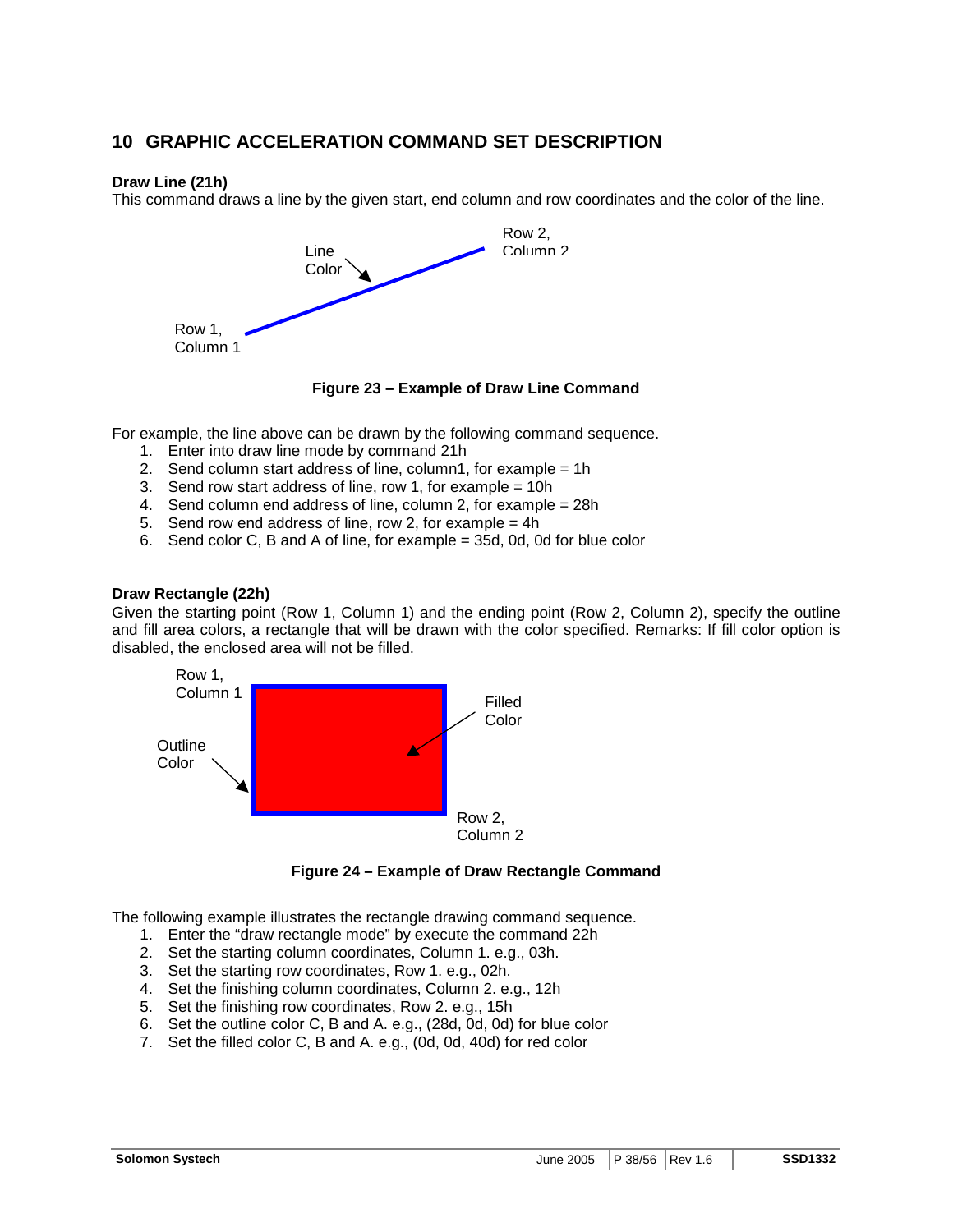### **Copy (23h)**

Copy the rectangular region defined by the starting point (Row 1, Column 1) and the ending point (Row 2, Column 2) to location (Row 3, Column 3). If the new coordinates are smaller than the ending points, the new image will overlap the original one.

The following example illustrates the copy procedure.

- 1. Enter the "copy mode" by execute the command 23h
- 2. Set the starting column coordinates, Column 1. E.g., 00h.
- 3. Set the starting row coordinates, Row 1. E.g., 00h.
- 4. Set the finishing column coordinates, Column 2. E.g., 05h
- 5. Set the finishing row coordinates, Row 2. E.g., 05h
- 6. Set the new column coordinates, Column 3. E.g., 03h
- 7. Set the new row coordinates, Row 3. E.g., 03h





#### **Dim Window (24h)**

This command will dim the window area specify by starting point (Row 1, Column 1) and the ending point (Row 2, Column 2). After the execution of this command, the selected window area will become darker as follow.

| Original gray scale | New gray scale after dim window command |
|---------------------|-----------------------------------------|
| $GS0 - GS15$        | No change                               |
| $GS16 - GS19$       | GS4                                     |
| $GS20 - GS23$       | GS5                                     |
|                     |                                         |
| $GS60 - GS63$       | GS <sub>15</sub>                        |

#### **Table 9 – Result of Change of Brightness by Dim Window Command**

Additional execution of this command over the same window area will not change the data content.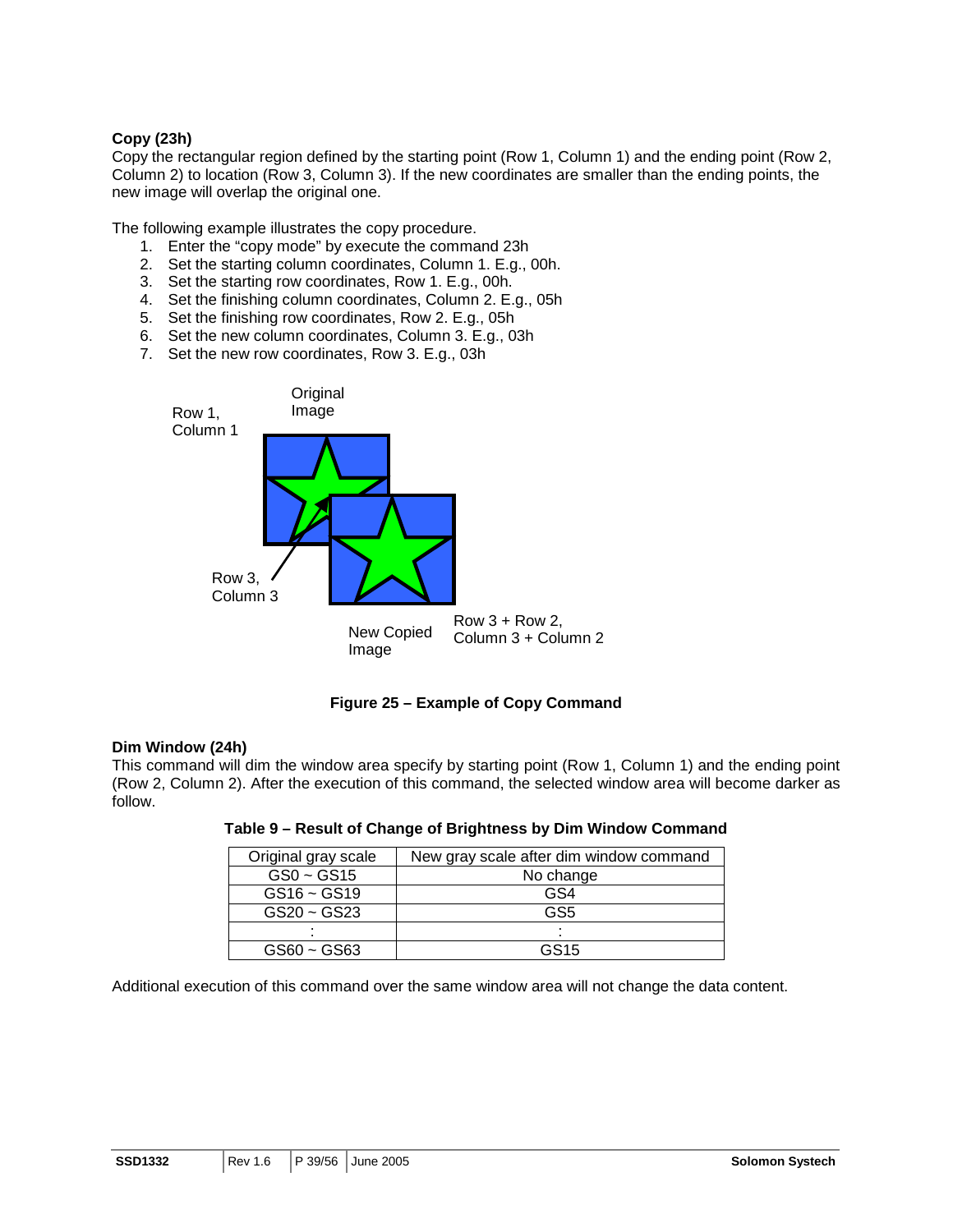#### **Clear Window (25h)**

This command sets the window area specify by starting point (Row 1, Column 1) and the ending point (Row 2, Column 2) to clear the window display. The graphic display data RAM content of the specified window area will be set to zero.

This command can be combined with Copy command to make as a "move" result. The following example illustrates the copy plus clear procedure and results in moving the window object.

- 1. Enter the "copy mode" by execute the command 23h
- 2. Set the starting column coordinates, Column 1. E.g., 00h.
- 3. Set the starting row coordinates, Row 1. E.g., 00h.
- 4. Set the finishing column coordinates, Column 2. E.g., 05h
- 5. Set the finishing row coordinates, Row 2. E.g., 05h
- 6. Set the new column coordinates, Column 3. E.g., 06h
- 7. Set the new row coordinates, Row 3. E.g., 06h
- 8. Enter the "clear mode" by execute the command 24h
- 9. Set the starting column coordinates, Column 1. E.g., 00h.
- 10. Set the starting row coordinates, Row 1. E.g., 00h.
- 11. Set the finishing column coordinates, Column 2. E.g., 05h
- 12. Set the finishing row coordinates, Row 2. E.g., 05h



### **Figure 26 – Example of Copy + Clear = Move Command**

### **Fill Enable/Disable (26h)**

This command has two functions.

- Enable/Disable fill (A[0])  $0 =$  Disable filling of color into rectangle in draw rectangle command. (POR) 1 = Enable filling of color into rectangle in draw rectangle command.
- Enable/Disable reverse copy (A[4]) 0 = Disable reverse copy (POR) 1 = During copy command, the new image colors are swapped such that "GS0" <-> "GS63", "GS1" <-> "GS62", ….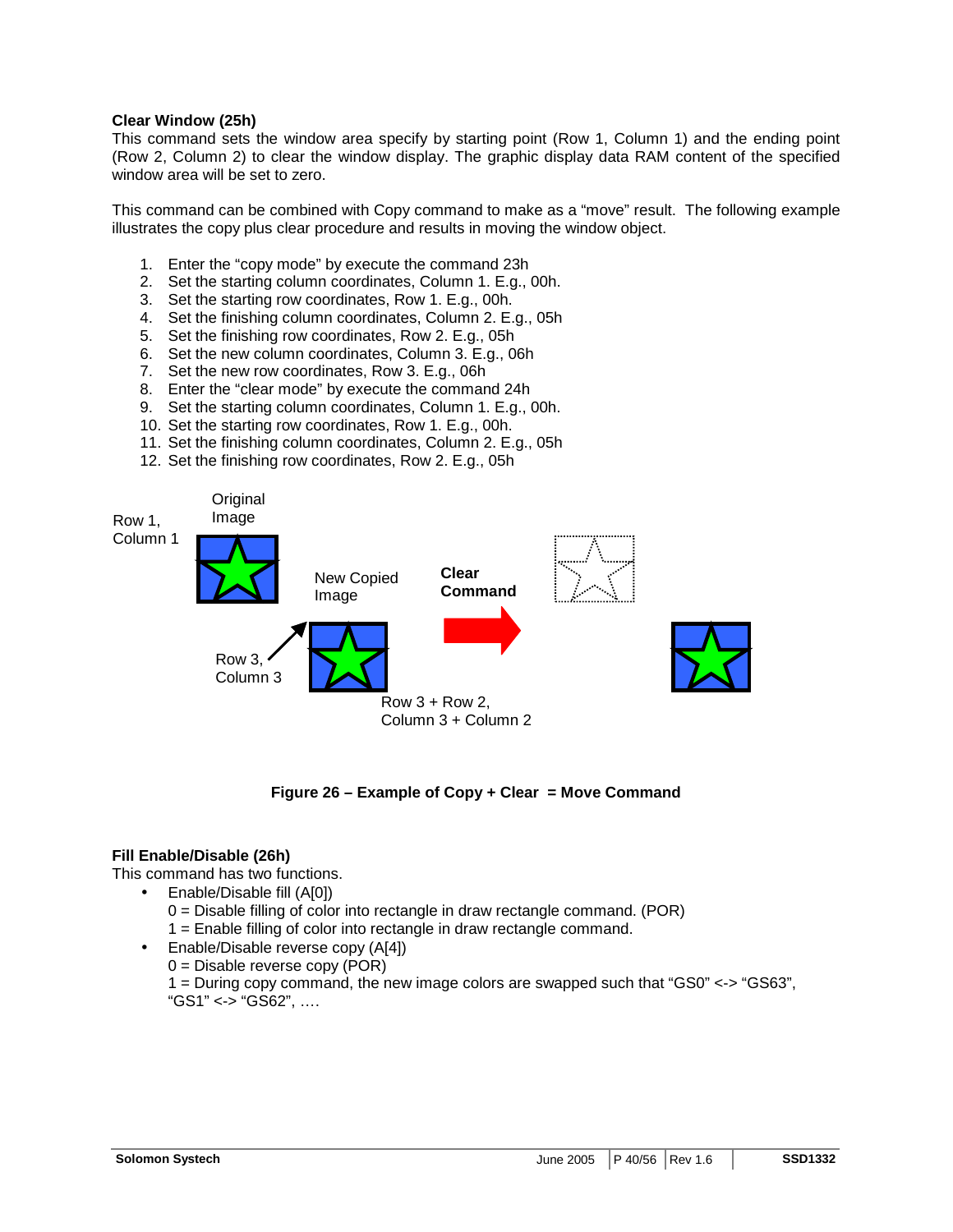### **11 MAXIMUM RATINGS**

| (Voltage Reference to V <sub>SS</sub> ) |                               |                    |      |
|-----------------------------------------|-------------------------------|--------------------|------|
| Symbol                                  | <b>Parameter</b>              | Value              | Unit |
| V <sub>DD</sub>                         |                               | $-0.3$ to $+4$     |      |
| $\rm V_{CC}$                            | Supply Voltage                | 0 to 18            |      |
| V <sub>REF</sub>                        |                               | 0 to 18            |      |
| Vсомн                                   | Supply Voltage/Output voltage | 0 to 16            |      |
|                                         | SEG/COM output voltage        | 0 to 16            |      |
| $V_{\text{in}}$                         | Input voltage                 | Vss-0.3 to Vdd+0.3 |      |
|                                         | <b>Operating Temperature</b>  | $-40$ to $+85$     | °C   |
| I sta                                   | Storage Temperature Range     | $-65$ to $+150$    | ٥C   |

### **Table 10 - Maximum Ratings**

\*Maximum Ratings are those values beyond which damage to the device may occur. Functional operation should be restricted to the limits in the Electrical Characteristics tables or Pin Description.

### **12 DC CHARACTERISTICS**

### **Table 11 - DC Characteristics**

(Unless otherwise specified, Voltage Referenced to  $V_{SS}$ ,  $V_{DD} = 2.4$  to 3.5V,  $T_A = 25^{\circ}C$ )

| <b>Symbol</b>    | <b>Parameter</b>                                                                                                  | שטי וטטי<br><b>Test Condition</b>                                                        | Min                      | <b>Typ</b>  | <b>Max</b>               | Unit          |
|------------------|-------------------------------------------------------------------------------------------------------------------|------------------------------------------------------------------------------------------|--------------------------|-------------|--------------------------|---------------|
| $V_{cc}$         | <b>Operating Voltage</b>                                                                                          |                                                                                          | 7                        | 11          | 18                       | V             |
| $V_{DD}$         | Logic Supply Voltage                                                                                              |                                                                                          | 2.4                      | 2.7         | 3.5                      | $\vee$        |
| $V_{OH}$         | <b>High Logic Output Level</b>                                                                                    | lout $=100uA$ , 3.3MHz                                                                   | $0.9*V$<br>DD            |             | <b>V<sub>DD</sub></b>    | V             |
| $V_{OL}$         | Low Logic Output Level                                                                                            | lout $=100uA$ , 3.3MHz                                                                   | $\Omega$                 |             | $0.1*V$<br>DD            | $\vee$        |
| V <sub>H</sub>   | High Logic Input Level                                                                                            | lout $=100uA$ , 3.3MHz                                                                   | $0.8*V$<br>DD            |             | <b>V<sub>DD</sub></b>    | V             |
| $V_{IL}$         | Low Logic Input Level                                                                                             | lout = $100uA$ , $3.3MHz$                                                                | $\Omega$                 |             | $0.2*V$<br>DD            | $\vee$        |
| <b>I</b> SLEEP   | Sleep mode Current                                                                                                | VDD=2.7V, Display OFF, No panel<br>attached                                              | $\blacksquare$           |             | 5                        | uA            |
| $I_{\rm CC}$     | Vcc Supply Current                                                                                                | V <sub>pp</sub> =2.7V, VCC=11V, Display ON<br>Contrast = FF, No panel attached           |                          | 770         |                          | uA            |
| $I_{DD}$         | V <sub>DD</sub> Supply Current                                                                                    | V <sub>DD</sub> =2.7V, VCC=11V, Display ON<br>Contrast =FF, No panel attached            |                          | 170         | ÷                        | uA            |
|                  | <b>Segment Output Current</b>                                                                                     | Contrast $= FF$                                                                          | $\overline{\phantom{a}}$ | 160         | $\overline{\phantom{a}}$ | uA            |
|                  | Setting                                                                                                           | Contrast $= AF$                                                                          |                          | 110         |                          | uA            |
| $I_{\text{SEG}}$ | $V_{DD} = 2.7V$ , $V_{CC} = 11V$ , $I_{REF} = 10uA$ ,                                                             | Contrast $= 5F$                                                                          | $\overline{\phantom{a}}$ | 60          | $\overline{\phantom{a}}$ | uA            |
|                  | All one pattern, Display on,<br>Segment pin under test is connected<br>with a 33K $\Omega$ resistive load to Vcc. | Contrast = $00$                                                                          |                          | $\mathbf 0$ |                          | uA            |
|                  | Segment output current uniformity                                                                                 | $Dev = (ISEG - IMD)/IMD$                                                                 |                          |             |                          |               |
| Dev              |                                                                                                                   | $I_{MID} = (I_{MAX} + I_{MIN})/2$                                                        |                          |             | 3                        | %             |
|                  |                                                                                                                   | $ISEG[0:287] = Segment current at$<br>$contrast = FF$                                    |                          |             |                          |               |
| Adj. Dev         | Adjacent pin output current uniformity<br>$(contrast = FF)$                                                       | Adj Dev = $(I[n]-I[n+1]) / (I[n]+I[n+1])$                                                |                          | ±2.0        |                          | $\frac{0}{0}$ |
| <b>Vcc</b>       | Booster output voltage (Vcc)                                                                                      | Vin=3V, L=22uH; R1=450Kohm;<br>R2=50Kohm;<br>$\text{lcc} = 30 \text{mA}(\text{soaking})$ | 11                       | ä,          | 13                       | V             |
| Pwr              | Booster output power                                                                                              | Vin=3V, L=22uH;<br>$Vcc = 10 V - 16V$                                                    |                          |             | 400                      | mW            |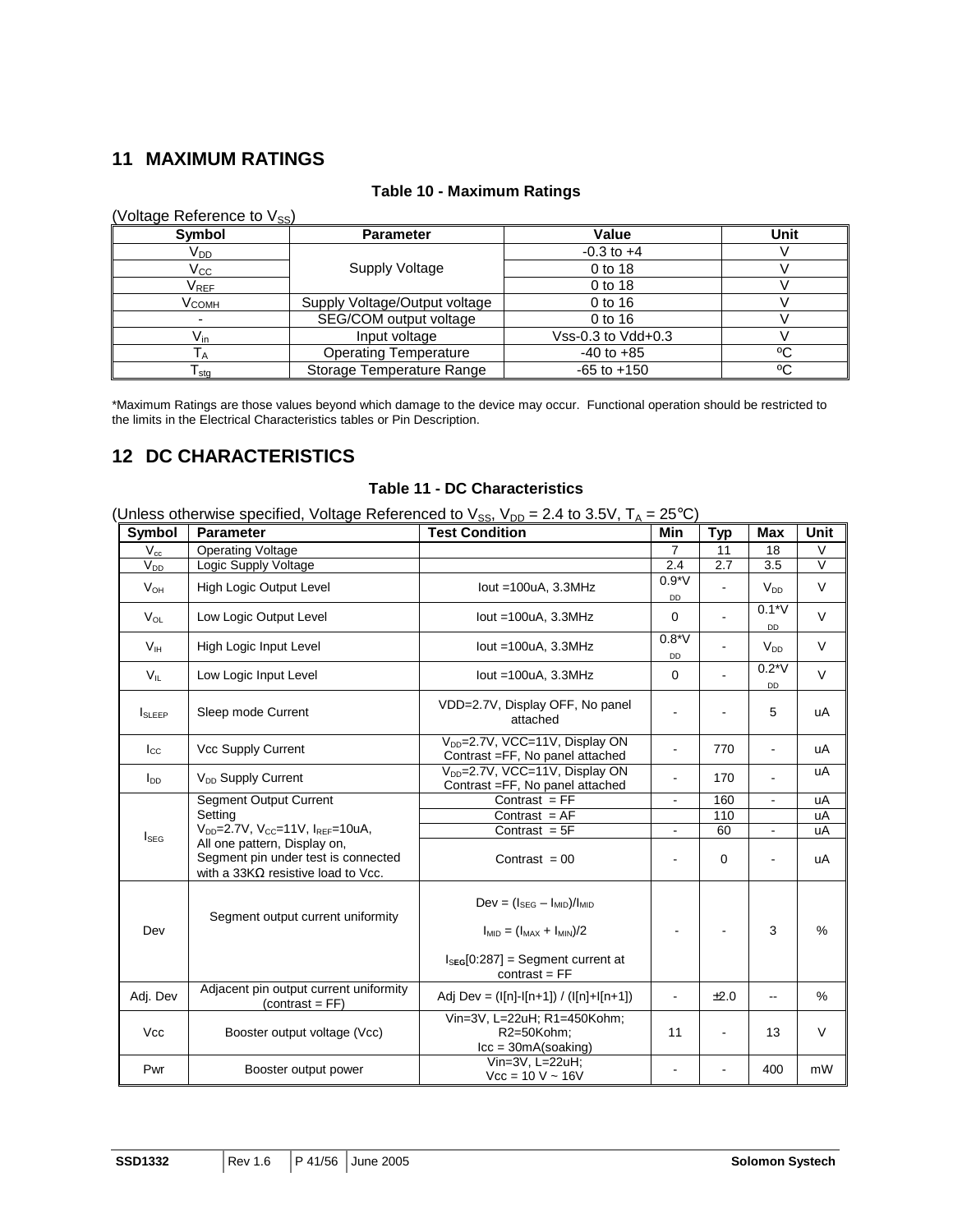### **13 AC CHARACTERISTICS**

### **Table 12 - AC Characteristics**

(Unless otherwise specified, Voltage Referenced to  $V_{SS}$ ,  $V_{DD} = 2.4$  to 3.5V,  $T_A = 25^{\circ}C$ .)

| <b>Symbol</b>    | <b>Parameter</b>                                            | <b>Test Condition</b>                                                                 | Min | Tvp                             | Max | Unit |
|------------------|-------------------------------------------------------------|---------------------------------------------------------------------------------------|-----|---------------------------------|-----|------|
| $F_{\rm osc}$    | Oscillation Frequency of Display<br><b>Timing Generator</b> | $V_{DD} = 2.7V$                                                                       |     | 0.97                            |     | MHz  |
| F <sub>FRM</sub> | Frame Frequency for 64 MUX<br>Mode                          | 96RGB x 64 Graphic Display<br>Mode, Display ON, Internal<br><b>Oscillator Enabled</b> |     | $F_{\rm osc} X$<br>$1/(D*K*64)$ |     | Hz   |

D: divide ratio (POR=1)

K: number of display clocks (POR=136, i.e. phase1 dclk+phase2 dclk+ phase3 dclk=4+7+125)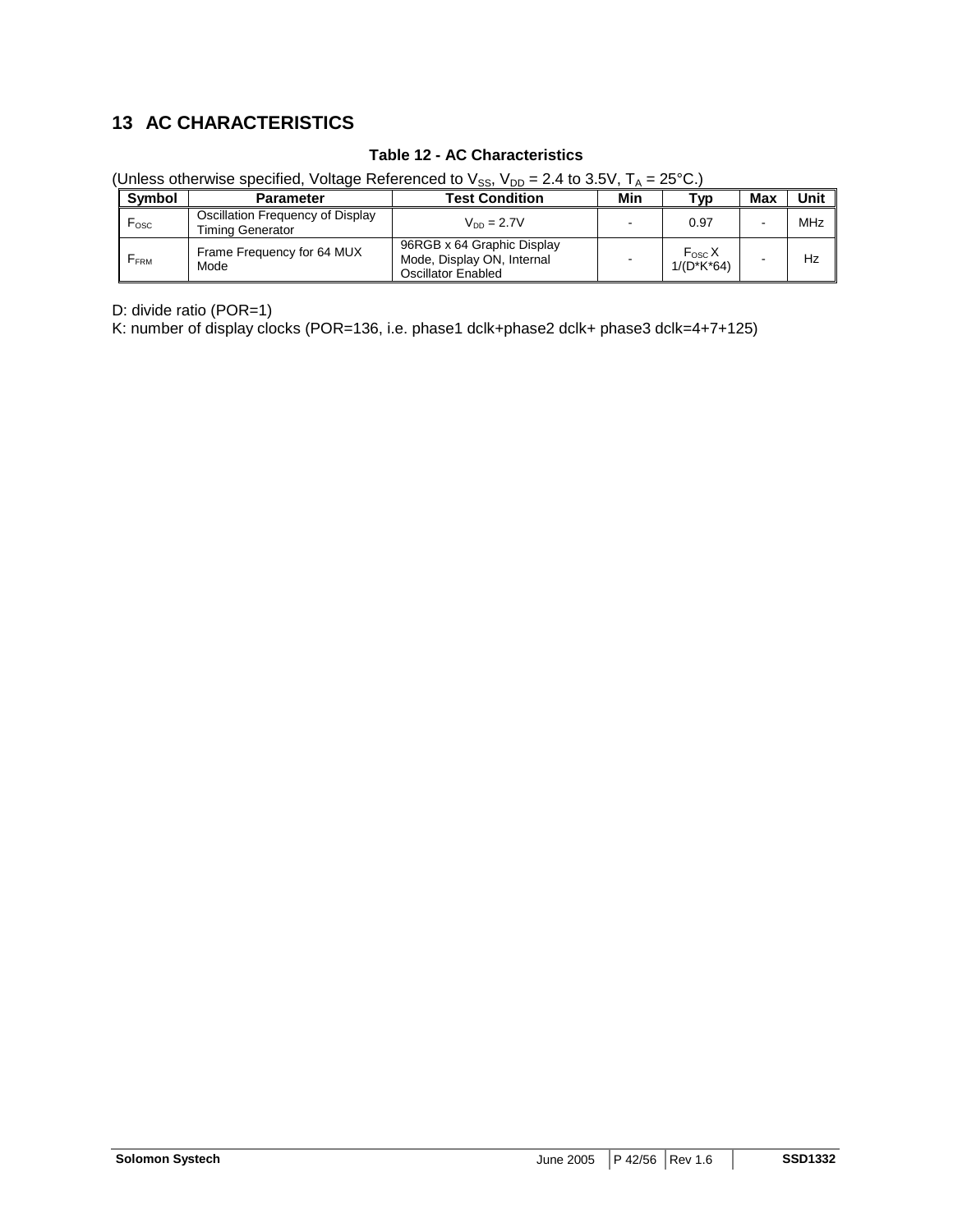### **Table 13 - 6800-Series MPU Parallel Interface Timing Characteristics**

( $V_{DD}$  -  $V_{SS}$  = 2.4 to 3.5V,  $T_A$  = -40 to 85°C)

| Symbol                                                | <b>Parameter</b>                     | Min            | Typ                      | <b>Max</b>               | Unit |
|-------------------------------------------------------|--------------------------------------|----------------|--------------------------|--------------------------|------|
| $\mathfrak{r}_{\text{c} \text{v} \text{c} \text{le}}$ | Clock Cycle Time                     | 300            | -                        |                          | ns   |
| $t_{AS}$                                              | Address Setup Time                   | 0              | -                        | $\blacksquare$           | ns   |
| t <sub>АН</sub>                                       | Address Hold Time                    | 0              | -                        | $\overline{\phantom{0}}$ | ns   |
| t <sub>DSW</sub>                                      | Write Data Setup Time                | 40             | -                        | $\overline{\phantom{0}}$ | ns   |
| t <sub>DHW</sub>                                      | Write Data Hold Time                 | 15             | -                        |                          | ns   |
| $\mathrm{t}_{\mathsf{DHR}}$                           | Read Data Hold Time                  | 20             | -                        |                          | ns   |
| $t_{\text{OH}}$                                       | Output Disable Time                  | $\blacksquare$ | -                        | 70                       | ns   |
| $t_{\rm ACC}$                                         | Access Time                          | -              | $\overline{\phantom{0}}$ | 140                      | ns   |
| $PW_{CSL}$                                            | Chip Select Low Pulse Width (read)   | 120            |                          |                          | ns   |
|                                                       | Chip Select Low Pulse Width (write)  | 60             |                          |                          |      |
| <b>PW<sub>CSH</sub></b>                               | Chip Select High Pulse Width (read)  | 60             |                          |                          | ns   |
|                                                       | Chip Select High Pulse Width (write) | 60             |                          |                          |      |
| t <sub>R</sub>                                        | <b>Rise Time</b>                     | $\blacksquare$ | -                        | 15                       | ns   |
| tF                                                    | <b>Fall Time</b>                     | $\blacksquare$ | -                        | 15                       | ns   |



**Figure 27 - 6800-series MPU parallel interface characteristics**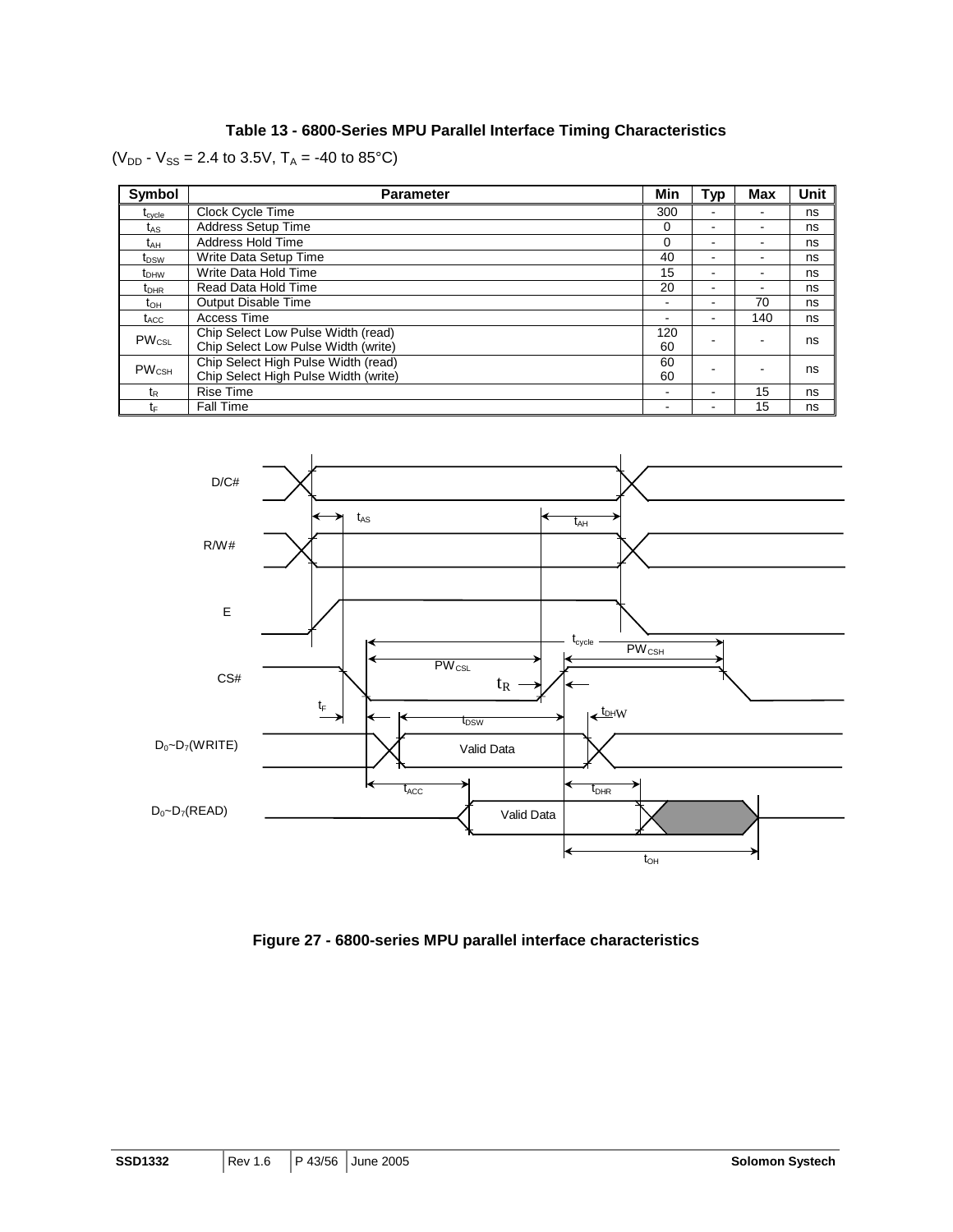| Table 14 - 8080-Series MPU Parallel Interface Timing Characteristics |  |  |  |
|----------------------------------------------------------------------|--|--|--|
|----------------------------------------------------------------------|--|--|--|

 $(V_{DD} - V_{SS} = 2.4$  to 3.5V,  $T_A = -40$  to 85°C)

| <b>Symbol</b>    | $\sqrt{ }$<br>Parameter              | Min      | Typ                      | <b>Max</b>               | <b>Unit</b> |
|------------------|--------------------------------------|----------|--------------------------|--------------------------|-------------|
| $t_{\rm cycle}$  | Clock Cycle Time                     | 300      |                          |                          | ns          |
| t <sub>AS</sub>  | <b>Address Setup Time</b>            | $\Omega$ | $\overline{\phantom{0}}$ | $\blacksquare$           | ns          |
| t <sub>АН</sub>  | Address Hold Time                    | 0        |                          |                          | ns          |
| t <sub>DSW</sub> | Write Data Setup Time                | 40       | $\overline{\phantom{a}}$ | -                        | ns          |
| $t_{DHW}$        | Write Data Hold Time                 | 15       |                          |                          | ns          |
| $t_{DHR}$        | Read Data Hold Time                  | 20       | $\blacksquare$           | $\overline{\phantom{a}}$ | ns          |
| t <sub>он</sub>  | <b>Output Disable Time</b>           |          |                          | 70                       | ns          |
| $t_{\rm ACC}$    | Access Time                          |          |                          | 140                      | ns          |
| $PW_{CSL}$       | Chip Select Low Pulse Width (read)   | 120      | $\overline{\phantom{0}}$ | -                        | ns          |
|                  | Chip Select Low Pulse Width (write)  | 60       |                          |                          |             |
| $PW_{CSH}$       | Chip Select High Pulse Width (read)  | 60       |                          |                          | ns          |
|                  | Chip Select High Pulse Width (write) | 60       |                          |                          |             |
| $t_{\mathsf{R}}$ | <b>Rise Time</b>                     | -        |                          | 15                       | ns          |
| tF               | <b>Fall Time</b>                     | -        |                          | 15                       | ns          |



**Figure 28 - 8080-series MPU parallel interface characteristics**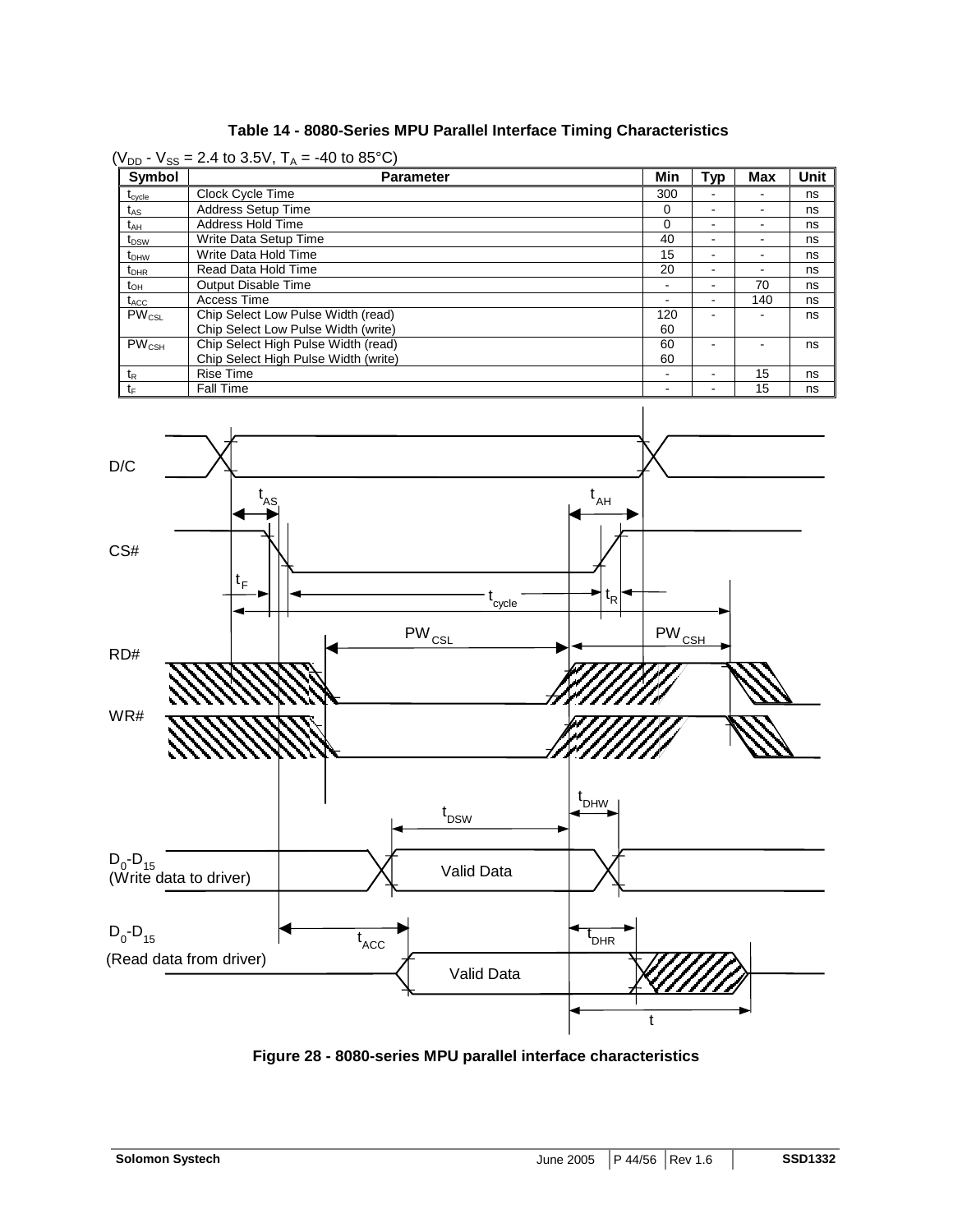| <b>Table 15 - Serial Interface Timing Characteristics</b> |  |
|-----------------------------------------------------------|--|
|-----------------------------------------------------------|--|

| ( $V_{DD}$ - $V_{SS}$ = 2.4 to 3.5V, T <sub>A</sub> = -40 to 85°C) |                           |                          |                          |                          |             |  |  |  |
|--------------------------------------------------------------------|---------------------------|--------------------------|--------------------------|--------------------------|-------------|--|--|--|
| Symbol                                                             | <b>Parameter</b>          | Min                      | <b>Typ</b>               | Max                      | <b>Unit</b> |  |  |  |
| t <sub>cycle</sub>                                                 | Clock Cycle Time          | 250                      |                          |                          | ns          |  |  |  |
| t <sub>AS</sub>                                                    | <b>Address Setup Time</b> | 150                      | $\blacksquare$           | $\blacksquare$           | ns          |  |  |  |
| tдн                                                                | Address Hold Time         | 150                      | $\blacksquare$           | -                        | ns          |  |  |  |
| t <sub>css</sub>                                                   | Chip Select Setup Time    | 120                      | $\blacksquare$           | ۰                        | ns          |  |  |  |
| $\rm t_{\scriptstyle CSH}$                                         | Chip Select Hold Time     | 60                       | $\blacksquare$           | -                        | ns          |  |  |  |
| $t_{DSW}$                                                          | Write Data Setup Time     | 100                      | $\blacksquare$           | -                        | ns          |  |  |  |
| $t_{DHW}$                                                          | Write Data Hold Time      | 100                      | $\overline{\phantom{a}}$ |                          | ns          |  |  |  |
| <b>t</b> CLKL                                                      | Clock Low Time            | 100                      | $\blacksquare$           | $\overline{\phantom{a}}$ | ns          |  |  |  |
| t <sub>CLKH</sub>                                                  | Clock High Time           | 100                      | $\blacksquare$           | -                        | ns          |  |  |  |
| t <sub>R</sub>                                                     | <b>Rise Time</b>          | $\,$                     | $\overline{\phantom{a}}$ | 15                       | ns          |  |  |  |
| t⊧                                                                 | <b>Fall Time</b>          | $\overline{\phantom{0}}$ | $\overline{\phantom{a}}$ | 15                       | ns          |  |  |  |



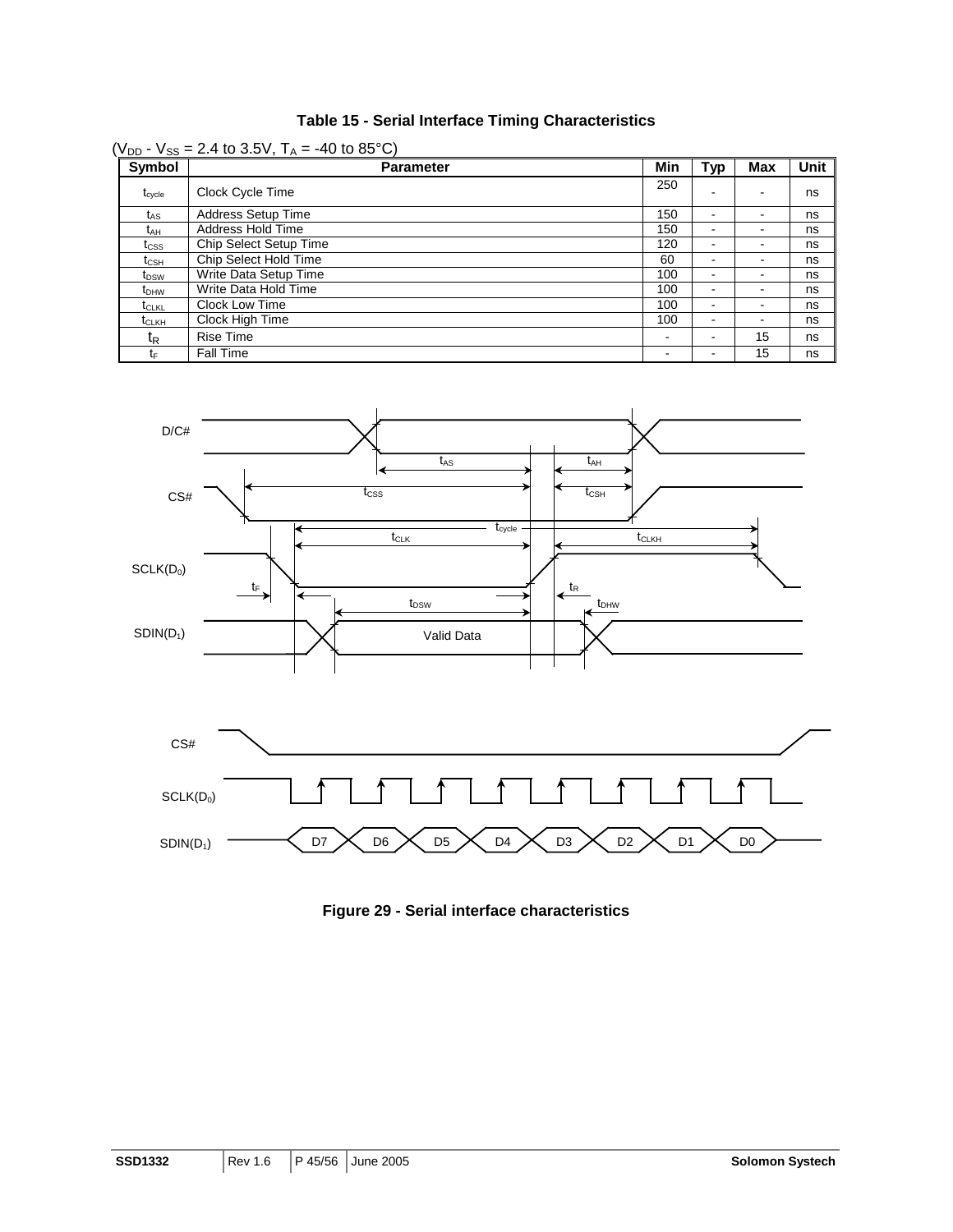### **14 APPLICATION EXAMPLE**



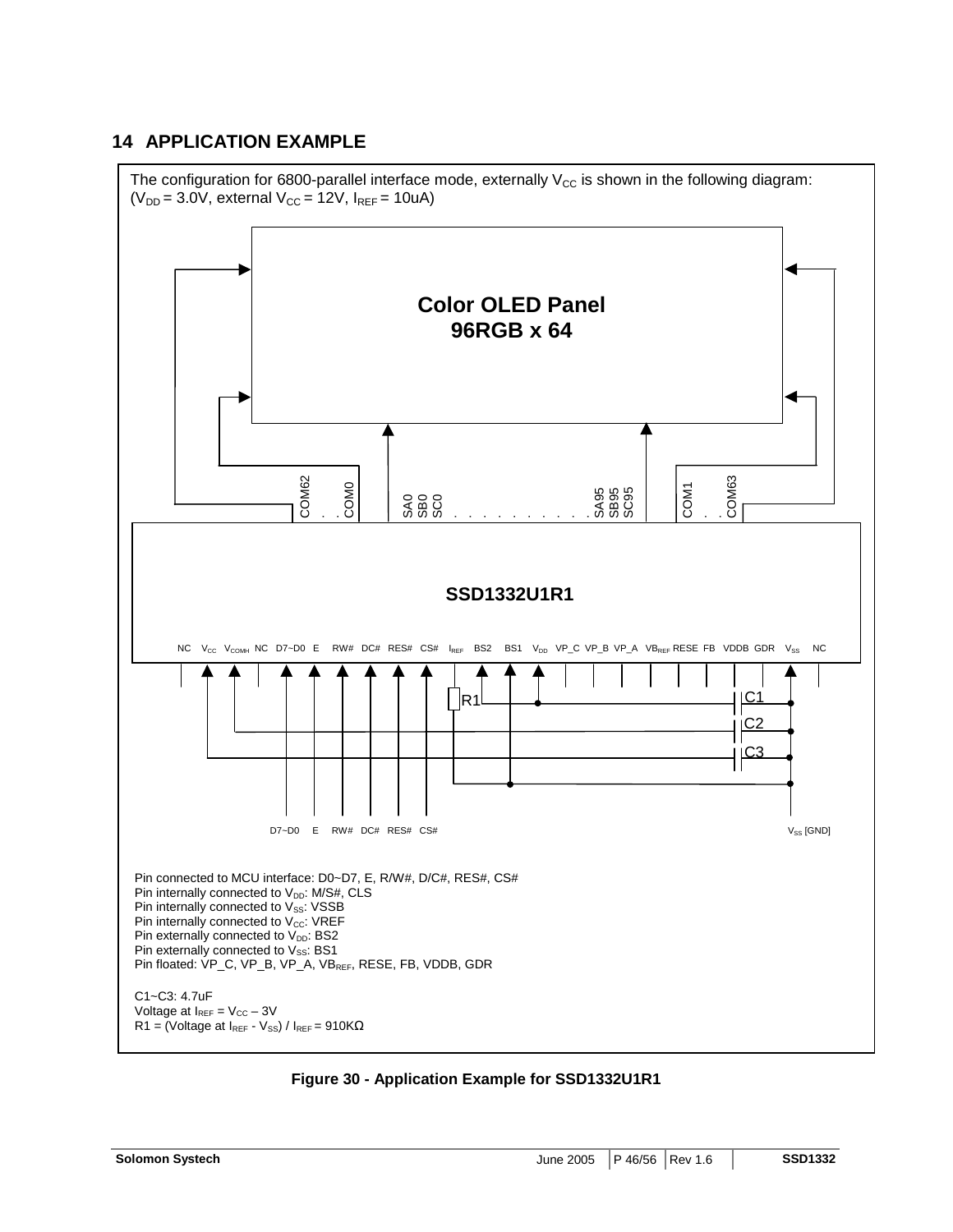### **15 SSD1332U1R1 COF PACKAGE DIMENSIONS**

**TAPE** UN-WNDING **DIRECTION** 



#### NOTE:

- 1. GENERAL TOLERANCE: ±0.05mm 2. MATERIAL PI: KAPTON (150EN) 38±4um CU: 8±2um SR: SN9000 15±10um (OTHER TOLERANCE: ±0.200)
- 3. SN PLATING: 0.15±0.05um
- 4. TAPSITE: 5 SPH, 23.75mm

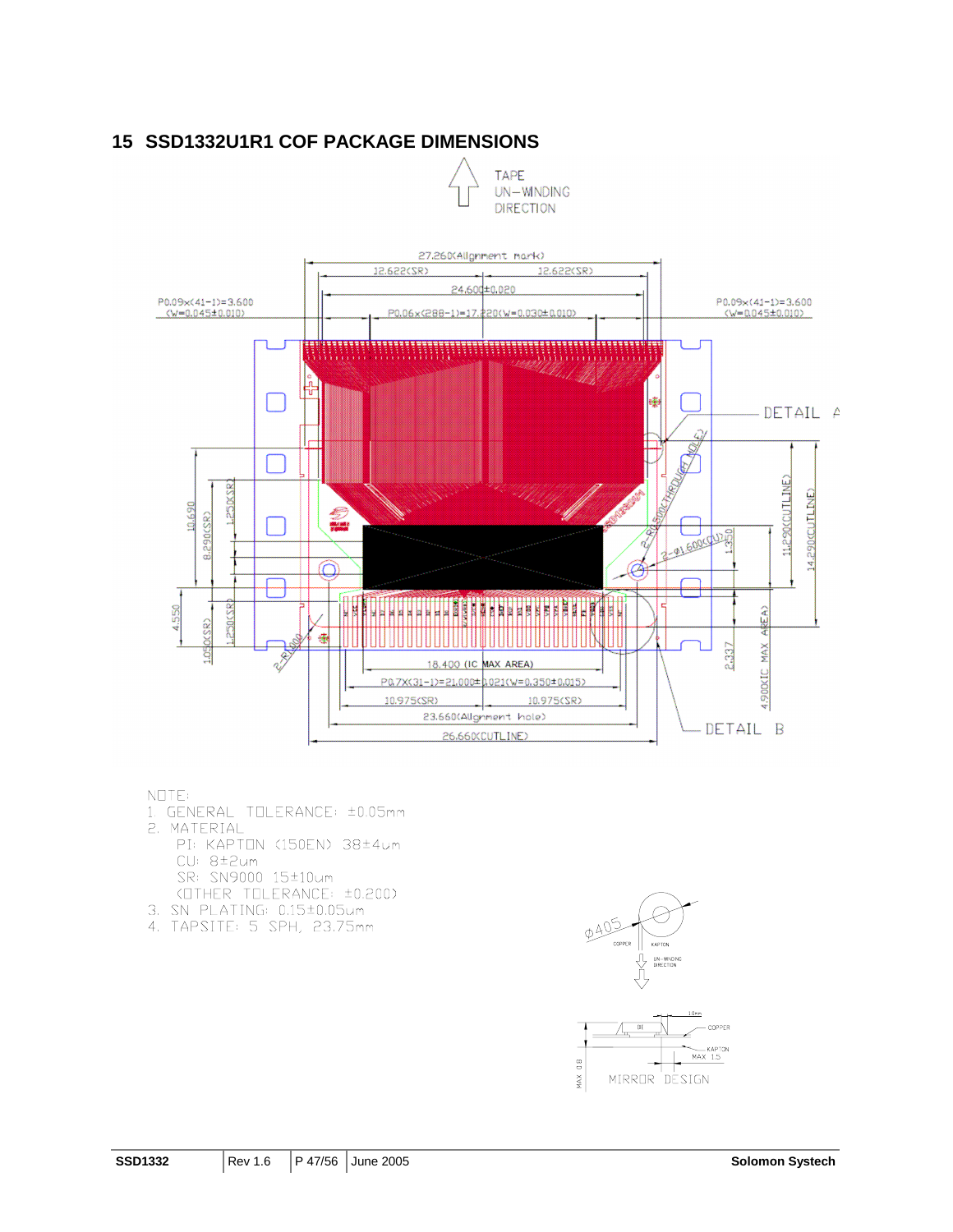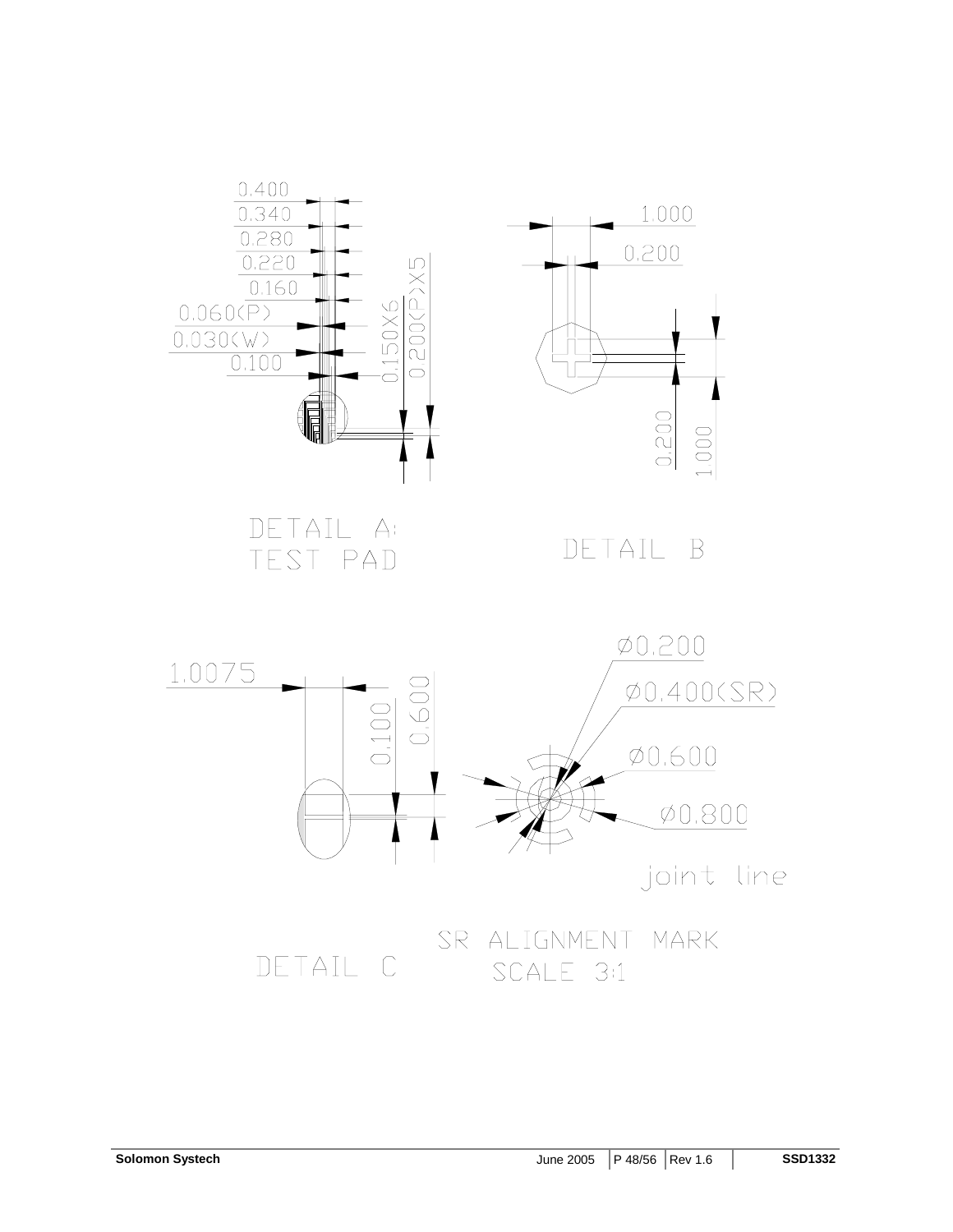

### **16 SSD1332U1R1 COF PIN ASSIGNMENT**

**Figure 31 - SSD1332U1R1 COF pin assignment**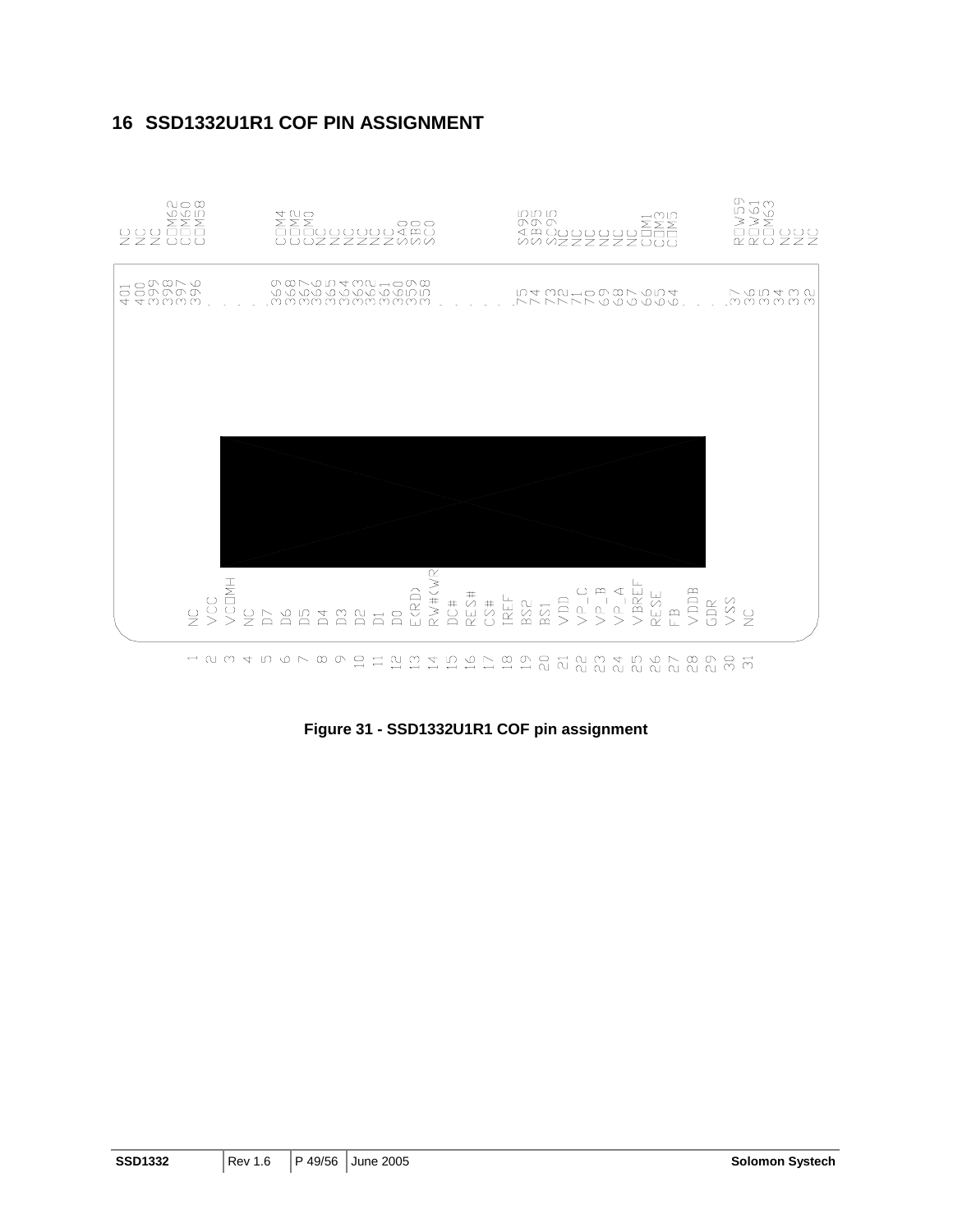| Pin #               | Pin name                               | Pin #      | Pin name                 | Pin #      | Pin name                   | Pin#       | Pin name                        | Pin#       | Pin name                           |
|---------------------|----------------------------------------|------------|--------------------------|------------|----------------------------|------------|---------------------------------|------------|------------------------------------|
| 1                   | <b>NC</b>                              | 81         | SA93                     | 161        | <b>SB66</b>                | 241        | SC39                            | 321        | SA13                               |
| $\overline{c}$      | VCC                                    | 82         | SC <sub>92</sub>         | 162        | <b>SA66</b>                | 242        | SB39                            | 322        | <b>SC12</b>                        |
| 3                   | <b>VCOMH</b>                           | 83         | SB92                     | 163        | SC65                       | 243        | SA39                            | 323        | <b>SB12</b>                        |
| 4                   | <b>NC</b>                              | 84         | SA92                     | 164        | <b>SB65</b>                | 244        | SC <sub>38</sub>                | 324        | <b>SA12</b>                        |
| 5                   | D7                                     | 85         | SC <sub>91</sub>         | 165        | <b>SA65</b>                | 245        | <b>SB38</b>                     | 325        | <b>SC11</b>                        |
| 6                   | D <sub>6</sub>                         | 86         | SB91                     | 166        | SC64                       | 246        | SA38                            | 326        | <b>SB11</b>                        |
| $\overline{7}$<br>8 | D <sub>5</sub><br>D <sub>4</sub>       | 87<br>88   | SA91<br>SC <sub>90</sub> | 167<br>168 | SB64<br><b>SA64</b>        | 247<br>248 | SC <sub>37</sub><br><b>SB37</b> | 327<br>328 | <b>SA11</b><br><b>SC10</b>         |
| 9                   | D <sub>3</sub>                         | 89         | <b>SB90</b>              | 169        | SC63                       | 249        | SA37                            | 329        | <b>SB10</b>                        |
| 10                  | D <sub>2</sub>                         | 90         | <b>SA90</b>              | 170        | SB63                       | 250        | SC <sub>36</sub>                | 330        | <b>SA10</b>                        |
| 11                  | D <sub>1</sub>                         | 91         | SC89                     | 171        | SA63                       | 251        | <b>SB36</b>                     | 331        | SC <sub>9</sub>                    |
| 12                  | D <sub>0</sub>                         | 92         | <b>SB89</b>              | 172        | SC62                       | 252        | SA36                            | 332        | SB <sub>9</sub>                    |
| 13                  | E(RD#)                                 | 93         | SA89                     | 173        | <b>SB62</b>                | 253        | SC <sub>35</sub>                | 333        | SA9                                |
| 14                  | R/W#(WR#)                              | 94         | SC88                     | 174        | SA62                       | 254        | SB <sub>35</sub>                | 334        | SC <sub>8</sub>                    |
| 15                  | D/C#                                   | 95         | <b>SB88</b>              | 175        | <b>SC61</b>                | 255        | SA35                            | 335        | SB <sub>8</sub>                    |
| 16                  | <b>RES</b>                             | 96         | <b>SA88</b>              | 176        | <b>SB61</b>                | 256        | <b>SC34</b>                     | 336        | SA <sub>8</sub>                    |
| 17                  | CS#                                    | 97         | <b>SC87</b>              | 177        | SA61                       | 257        | SB34                            | 337        | SC7                                |
| 18                  | <b>IREF</b>                            | 98         | <b>SB87</b>              | 178        | <b>SC60</b>                | 258        | SA34                            | 338        | SB7                                |
| 19                  | BS <sub>2</sub>                        | 99         | <b>SA87</b>              | 179        | <b>SB60</b>                | 259        | SC <sub>33</sub>                | 339        | SA7                                |
| 20                  | BS <sub>1</sub>                        | 100        | SC86                     | 180        | <b>SA60</b>                | 260        | SB33                            | 340        | SC <sub>6</sub>                    |
| 21                  | VDD                                    | 101        | <b>SB86</b>              | 181        | <b>SC59</b>                | 261        | SA33                            | 341        | SB <sub>6</sub>                    |
| 22                  | $\overline{\vee}$ P C                  | 102        | SA86                     | 182        | SB59                       | 262        | SC <sub>32</sub>                | 342        | SA6                                |
| 23                  | VP<br>в                                | 103        | <b>SC85</b>              | 183        | <b>SA59</b>                | 263        | SB32                            | 343        | SC <sub>5</sub>                    |
| 24                  | VP<br>$\overline{A}$                   | 104        | <b>SB85</b>              | 184        | SC <sub>58</sub>           | 264        | SA32                            | 344        | SB <sub>5</sub>                    |
| 25                  | VBREF                                  | 105        | SA85                     | 185        | <b>SB58</b>                | 265        | SC31                            | 345        | SA <sub>5</sub>                    |
| 26                  | <b>RESE</b>                            | 106        | <b>SC84</b>              | 186        | <b>SA58</b>                | 266        | SB31                            | 346        | SC <sub>4</sub>                    |
| 27                  | FB                                     | 107        | SB84                     | 187        | SC <sub>57</sub>           | 267        | SA31                            | 347        | SB4                                |
| 28                  | <b>VDDB</b>                            | 108        | SA84                     | 188        | <b>SB57</b>                | 268        | <b>SC30</b>                     | 348        | SA4                                |
| 29                  | GDR                                    | 109        | SC83                     | 189        | <b>SA57</b>                | 269        | <b>SB30</b>                     | 349        | SC <sub>3</sub>                    |
| 30                  | vss                                    | 110        | SB83                     | 190        | SC <sub>56</sub>           | 270        | SA30                            | 350        | SB <sub>3</sub>                    |
| 31                  | NC                                     | 111        | SA83                     | 191        | <b>SB56</b>                | 271        | <b>SC29</b>                     | 351        | SA <sub>3</sub>                    |
| 32                  | <b>NC</b>                              | 112        | SC82                     | 192        | <b>SA56</b>                | 272        | <b>SB29</b>                     | 352        | SC <sub>2</sub>                    |
| 33                  | <b>NC</b>                              | 113        | SB82                     | 193        | <b>SC55</b>                | 273        | <b>SA29</b>                     | 353        | SB <sub>2</sub>                    |
| 34                  | <b>NC</b>                              | 114        | SA82                     | 194        | <b>SB55</b>                | 274        | <b>SC28</b>                     | 354        | SA <sub>2</sub>                    |
| 35                  | COM63<br>COM61                         | 115<br>116 | SC81                     | 195<br>196 | <b>SA55</b>                | 275        | <b>SB28</b>                     | 355        | SC <sub>1</sub>                    |
| 36<br>37            | COM59                                  | 117        | SB81<br>SA81             | 197        | <b>SC54</b><br><b>SB54</b> | 276<br>277 | <b>SA28</b><br><b>SC27</b>      | 356<br>357 | SB <sub>1</sub><br>SA <sub>1</sub> |
| 38                  | COM <sub>57</sub>                      | 118        | <b>SC80</b>              | 198        | <b>SA54</b>                | 278        | <b>SB27</b>                     | 358        | SC <sub>0</sub>                    |
| 39                  | COM <sub>55</sub>                      | 119        | <b>SB80</b>              | 199        | SC <sub>53</sub>           | 279        | <b>SA27</b>                     | 359        | SB <sub>0</sub>                    |
| 40                  | COM <sub>53</sub>                      | 120        | <b>SA80</b>              | 200        | SB53                       | 280        | SC <sub>26</sub>                | 360        | SA <sub>0</sub>                    |
| 41                  | COM <sub>51</sub>                      | 121        | SC79                     | 201        | SA53                       | 281        | SB <sub>26</sub>                | 361        | NC                                 |
| 42                  | COM49                                  | 122        | <b>SB79</b>              | 202        | SC <sub>52</sub>           | 282        | SA26                            | 362        | ΝC                                 |
| 43                  | COM47                                  | 123        | <b>SA79</b>              | 203        | SB52                       | 283        | <b>SC25</b>                     | 363        | <b>NC</b>                          |
| 44                  | COM45                                  | 124        | SC78                     | 204        | <b>SA52</b>                | 284        | <b>SB25</b>                     | 364        | NC                                 |
| 45                  | COM43                                  | 125        | SB78                     | 205        | SC51                       | 285        | <b>SA25</b>                     | 365        | <b>NC</b>                          |
| 46                  | COM41                                  | 126        | <b>SA78</b>              | 206        | SB51                       | 286        | <b>SC24</b>                     | 366        | NC                                 |
| 47                  | COM39                                  | 127        | SC77                     | 207        | SA51                       | 287        | <b>SB24</b>                     | 367        | COM <sub>0</sub>                   |
| 48                  | COM37                                  | 128        | <b>SB77</b>              | 208        | <b>SC50</b>                | 288        | <b>SA24</b>                     | 368        | COM <sub>2</sub>                   |
| 49                  | COM35                                  | 129        | SA77                     | 209        | <b>SB50</b>                | 289        | <b>SC23</b>                     | 369        | COM <sub>4</sub>                   |
| 50                  | COM33                                  | 130        | <b>SC76</b>              | 210        | <b>SA50</b>                | 290        | <b>SB23</b>                     | 370        | COM <sub>6</sub>                   |
| 51                  | COM31                                  | 131        | SB76                     | 211        | <b>SC49</b>                | 291        | SA23                            | 371        | COM <sub>8</sub>                   |
| 52                  | COM29                                  | 132        | <b>SA76</b>              | 212        | <b>SB49</b>                | 292        | <b>SC22</b>                     | 372        | COM <sub>10</sub>                  |
| 53                  | COM <sub>27</sub>                      | 133        | SC75                     | 213        | <b>SA49</b>                | 293        | SB22                            | 373        | COM <sub>12</sub>                  |
| 54                  | COM <sub>25</sub>                      | 134        | <b>SB75</b>              | 214        | SC <sub>48</sub>           | 294        | <b>SA22</b>                     | 374        | COM14                              |
| 55                  | COM <sub>23</sub>                      | 135        | SA75                     | 215        | <b>SB48</b>                | 295        | SC21                            | 375        | COM <sub>16</sub>                  |
| 56                  | COM <sub>21</sub>                      | 136        | <b>SC74</b>              | 216        | <b>SA48</b>                | 296        | SB21                            | 376        | COM <sub>18</sub>                  |
| 57                  | COM19                                  | 137        | SB74                     | 217        | <b>SC47</b>                | 297        | SA21                            | 377        | COM <sub>20</sub>                  |
| 58<br>59            | COM <sub>17</sub><br>COM <sub>15</sub> | 138<br>139 | SA74<br><b>SC73</b>      | 218<br>219 | SB47<br>SA47               | 298<br>299 | SC20<br><b>SB20</b>             | 378<br>379 | COM22<br>COM24                     |
| 60                  | COM <sub>13</sub>                      | 140        | SB73                     | 220        | <b>SC46</b>                | 300        | <b>SA20</b>                     | 380        | COM26                              |
| 61                  | COM11                                  | 141        | SA73                     | 221        | <b>SB46</b>                | 301        | <b>SC19</b>                     | 381        | COM28                              |
| 62                  | COM <sub>9</sub>                       | 142        | <b>SC72</b>              | 222        | <b>SA46</b>                | 302        | <b>SB19</b>                     | 382        | COM30                              |
| 63                  | COM7                                   | 143        | SB72                     | 223        | <b>SC45</b>                | 303        | <b>SA19</b>                     | 383        | COM32                              |
| 64                  | COM <sub>5</sub>                       | 144        | <b>SA72</b>              | 224        | <b>SB45</b>                | 304        | <b>SC18</b>                     | 384        | COM34                              |
| 65                  | COM3                                   | 145        | SC71                     | 225        | SA45                       | 305        | <b>SB18</b>                     | 385        | COM36                              |
| 66                  | COM1                                   | 146        | SB71                     | 226        | <b>SC44</b>                | 306        | <b>SA18</b>                     | 386        | COM38                              |
| 67                  | <b>NC</b>                              | 147        | SA71                     | 227        | <b>SB44</b>                | 307        | <b>SC17</b>                     | 387        | COM40                              |
| 68                  | NC                                     | 148        | <b>SC70</b>              | 228        | <b>SA44</b>                | 308        | <b>SB17</b>                     | 388        | COM42                              |
| 69                  | <b>NC</b>                              | 149        | <b>SB70</b>              | 229        | SC43                       | 309        | <b>SA17</b>                     | 389        | COM44                              |
| 70                  | <b>NC</b>                              | 150        | <b>SA70</b>              | 230        | SB43                       | 310        | SC <sub>16</sub>                | 390        | COM46                              |
| 71                  | <b>NC</b>                              | 151        | SC69                     | 231        | SA43                       | 311        | SB16                            | 391        | COM48                              |
| 72                  | NC                                     | 152        | <b>SB69</b>              | 232        | <b>SC42</b>                | 312        | SA16                            | 392        | COM50                              |
| 73                  | SC95                                   | 153        | <b>SA69</b>              | 233        | <b>SB42</b>                | 313        | <b>SC15</b>                     | 393        | COM52                              |
| 74                  | <b>SB95</b>                            | 154        | SC68                     | 234        | SA42                       | 314        | <b>SB15</b>                     | 394        | COM54                              |
| 75                  | <b>SA95</b>                            | 155        | <b>SB68</b>              | 235        | <b>SC41</b>                | 315        | SA15                            | 395        | COM56                              |
| 76                  | SC <sub>94</sub>                       | 156        | SA68                     | 236        | SB41                       | 316        | <b>SC14</b>                     | 396        | COM58                              |
| 77                  | SB94                                   | 157        | SC67                     | 237        | SA41                       | 317        | SB14                            | 397        | COM60                              |
| 78                  | SA94                                   | 158        | SB67                     | 238        | <b>SC40</b>                | 318        | <b>SA14</b>                     | 398        | COM62                              |
| 79                  | SC93                                   | 159        | <b>SA67</b>              | 239        | SB40                       | 319        | <b>SC13</b>                     | 399        | <b>NC</b>                          |
| 80                  | SB93                                   | 160        | SC66                     | 240        | <b>SA40</b>                | 320        | SB13                            | 400        | <b>NC</b>                          |
|                     |                                        |            |                          |            |                            |            |                                 | 401        | <b>NC</b>                          |

### **Table 16 - SSD1332U1R1 COF pin assignment**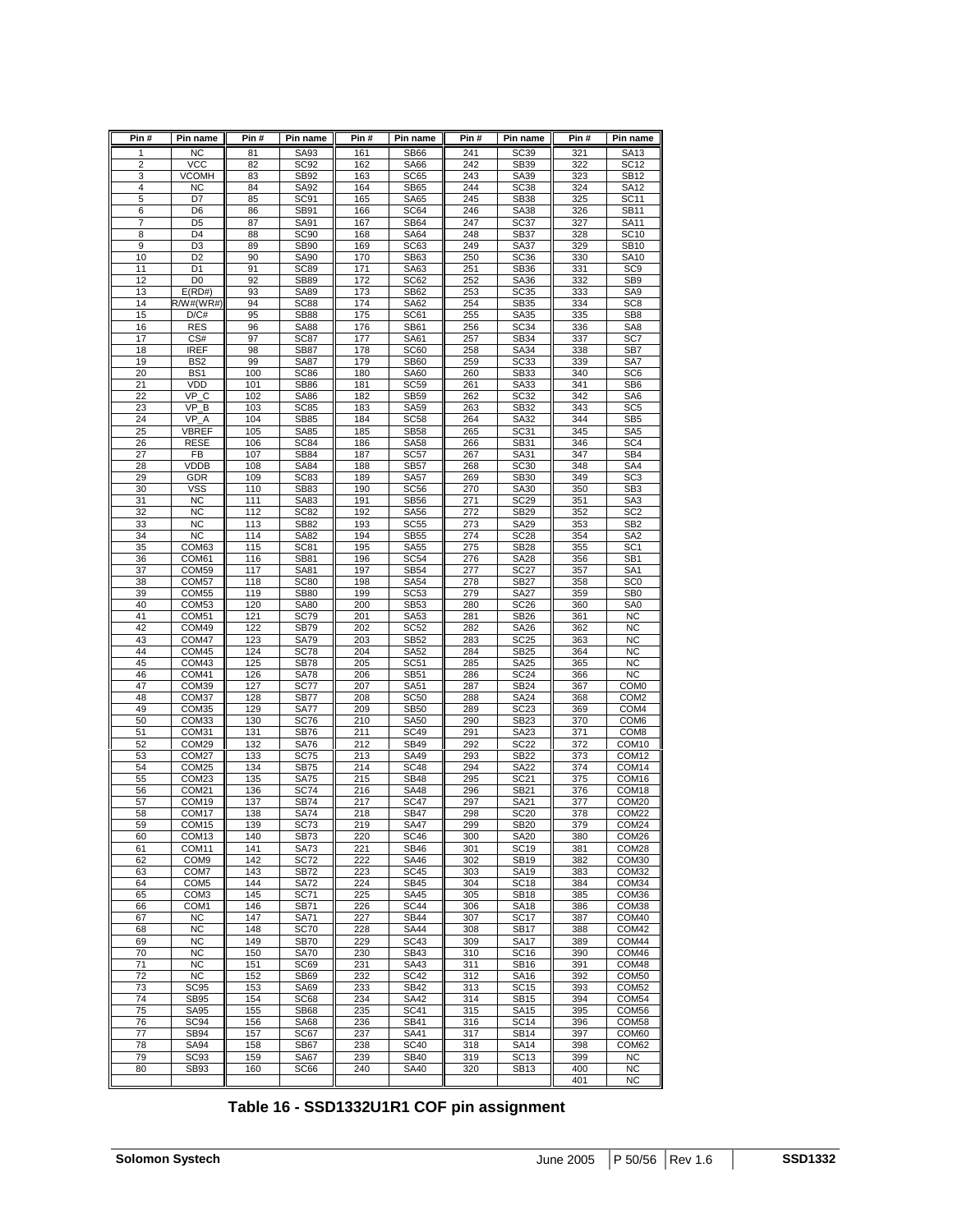### **17 SSD1332T1R1 TAB PACKAGE DIMENSIONS**

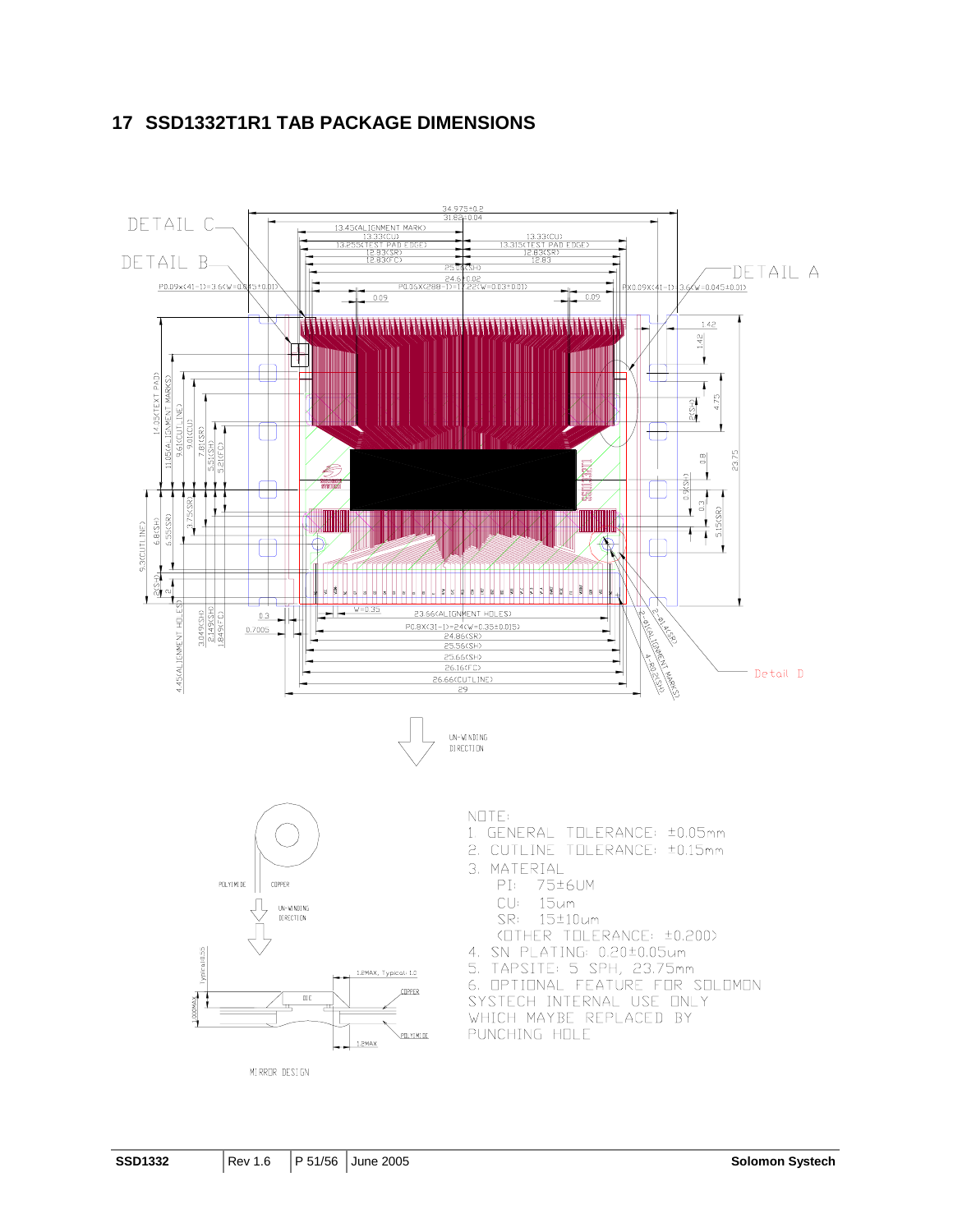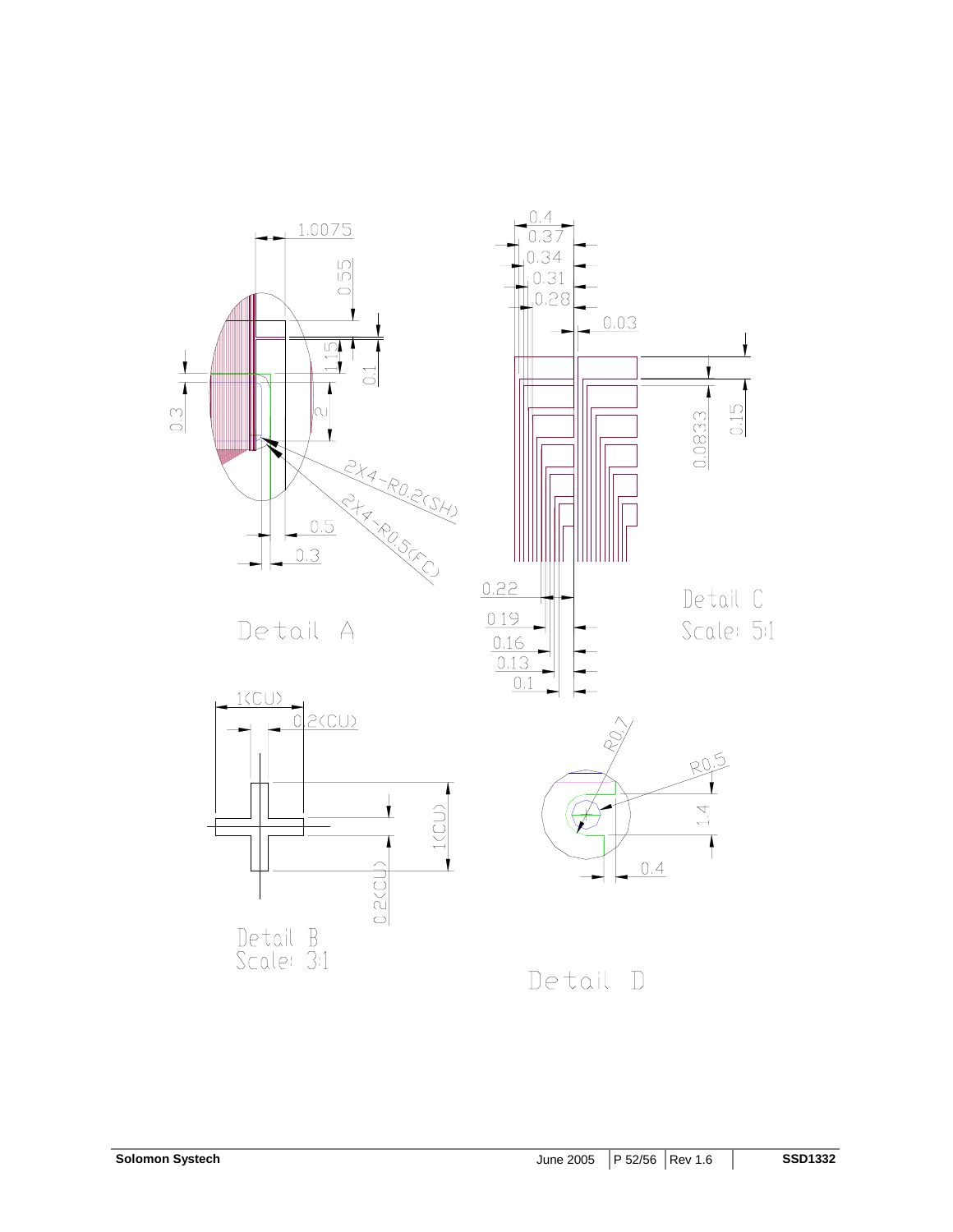### **18 SSD1332T1R1 TAB PIN ASSIGNMENT**



#### **Figure 32 - SSD1332T1R1 TAB pin assignment**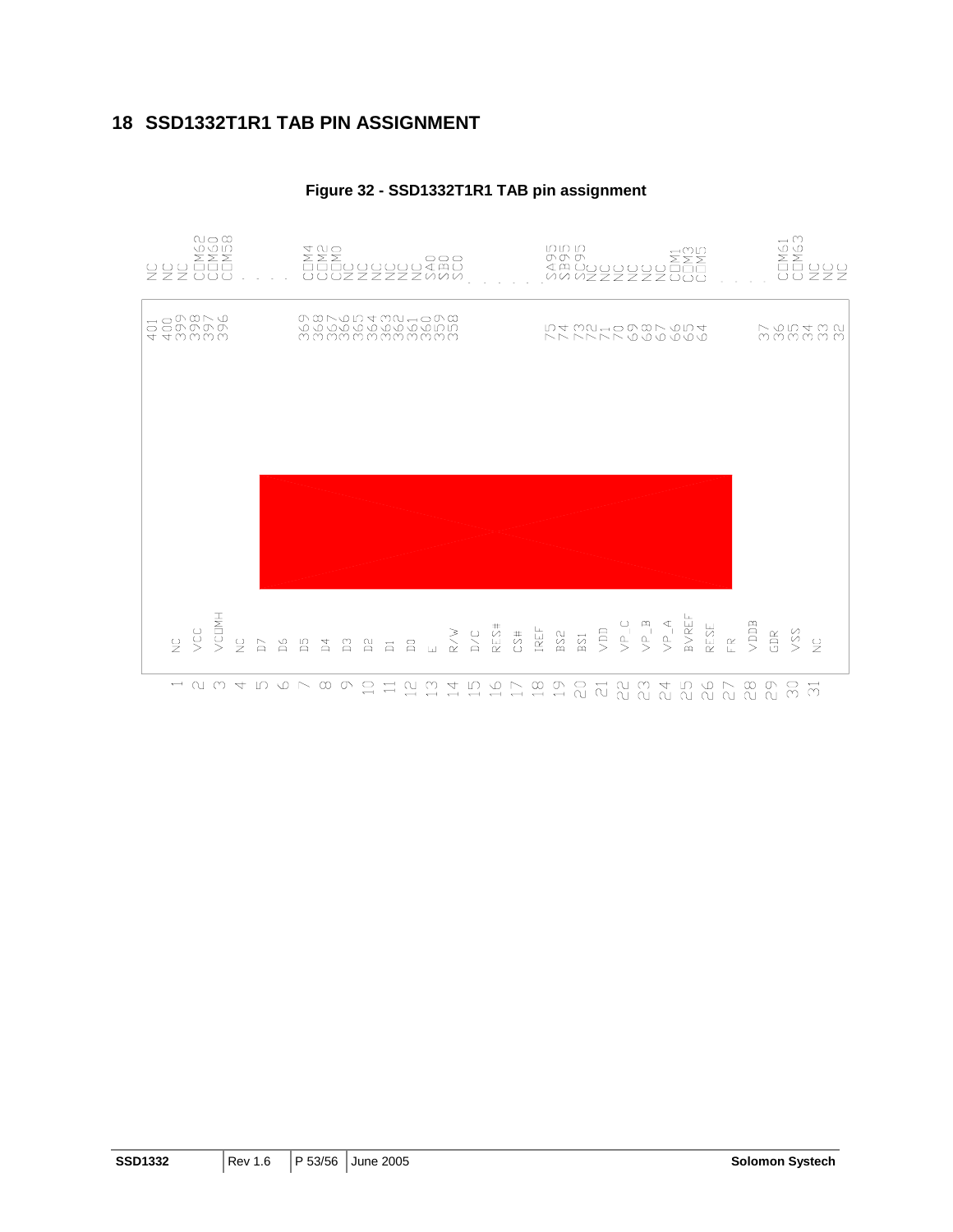| Pad.no         | Pad.name           |          | Pad.no Pad.name            |            | Pad.no Pad.name            | Pad.no     | Pad.name                   |            | Pad.no Pad.name            |            | Pad.no Pad.name            | Pad.no     | Pad.name          |
|----------------|--------------------|----------|----------------------------|------------|----------------------------|------------|----------------------------|------------|----------------------------|------------|----------------------------|------------|-------------------|
| 1              | ΝC                 | 61       | COM <sub>11</sub>          | 121        | <b>SC79</b>                | 181        | <b>SC59</b>                | 241        | SC <sub>39</sub>           | 301        | <b>SC19</b>                | 361        | <b>NC</b>         |
| $\overline{2}$ | <b>VCC</b>         | 62       | COM <sub>9</sub>           | 122        | <b>SB79</b>                | 182        | <b>SB59</b>                | 242        | SB39                       | 302        | <b>SB19</b>                | 362        | <b>NC</b>         |
| 3              | <b>VCOMH</b>       | 63       | COM7                       | 123        | <b>SA79</b>                | 183        | <b>SA59</b>                | 243        | SA39                       | 303        | <b>SA19</b>                | 363        | <b>NC</b>         |
| 4              | NC                 | 64       | COM <sub>5</sub>           | 124        | <b>SC78</b>                | 184        | <b>SC58</b>                | 244        | <b>SC38</b>                | 304        | <b>SC18</b>                | 364        | <b>NC</b>         |
| 5              | D7                 | 65       | COM3                       | 125        | <b>SB78</b>                | 185        | <b>SB58</b>                | 245        | <b>SB38</b>                | 305        | <b>SB18</b>                | 365        | <b>NC</b>         |
| 6              | D <sub>6</sub>     | 66       | COM <sub>1</sub>           | 126        | <b>SA78</b>                | 186        | <b>SA58</b>                | 246        | <b>SA38</b>                | 306        | <b>SA18</b>                | 366        | <b>NC</b>         |
| 7              | D <sub>5</sub>     | 67       | <b>NC</b>                  | 127        | SC77                       | 187        | SC <sub>57</sub>           | 247        | SC <sub>37</sub>           | 307        | <b>SC17</b>                | 367        | COM <sub>0</sub>  |
| 8              | D <sub>4</sub>     | 68       | <b>NC</b>                  | 128        | <b>SB77</b>                | 188        | <b>SB57</b>                | 248        | <b>SB37</b>                | 308        | <b>SB17</b>                | 368        | COM <sub>2</sub>  |
| 9              | D <sub>3</sub>     | 69       | <b>NC</b>                  | 129        | <b>SA77</b>                | 189        | <b>SA57</b>                | 249        | <b>SA37</b>                | 309        | SA17                       | 369        | COM <sub>4</sub>  |
| 10             | D <sub>2</sub>     | 70       | <b>NC</b>                  | 130        | <b>SC76</b>                | 190        | <b>SC56</b>                | 250        | SC <sub>36</sub>           | 310        | <b>SC16</b>                | 370        | COM <sub>6</sub>  |
| 11             | D <sub>1</sub>     | 71       | <b>NC</b>                  | 131        | <b>SB76</b>                | 191        | <b>SB56</b>                | 251        | <b>SB36</b>                | 311        | <b>SB16</b>                | 371        | COM <sub>8</sub>  |
| 12             | D <sub>0</sub>     | 72       | <b>NC</b>                  | 132        | <b>SA76</b>                | 192        | <b>SA56</b>                | 252        | <b>SA36</b>                | 312        | <b>SA16</b>                | 372        | COM <sub>10</sub> |
| 13             | Е                  | 73       | SC <sub>95</sub>           | 133        | SC75                       | 193        | <b>SC55</b>                | 253        | SC <sub>35</sub>           | 313        | <b>SC15</b>                | 373        | COM12             |
| 14             | R/W                | 74       | <b>SB95</b>                | 134        | <b>SB75</b>                | 194        | <b>SB55</b>                | 254        | <b>SB35</b>                | 314        | <b>SB15</b>                | 374        | COM14             |
| 15             | D/C                | 75       | <b>SA95</b>                | 135        | <b>SA75</b>                | 195        | <b>SA55</b>                | 255        | SA35                       | 315        | <b>SA15</b>                | 375        | COM16             |
| 16             | RES#               | 76       | <b>SC94</b>                | 136        | <b>SC74</b>                | 196        | <b>SC54</b>                | 256        | SC <sub>34</sub>           | 316        | <b>SC14</b>                | 376        | COM18             |
| 17             | CS#                | 77       | <b>SB94</b>                | 137        | <b>SB74</b>                | 197        | <b>SB54</b>                | 257        | <b>SB34</b>                | 317        | <b>SB14</b>                | 377        | COM20             |
| 18             | <b>IREF</b>        | 78       | <b>SA94</b>                | 138        | <b>SA74</b>                | 198        | <b>SA54</b>                | 258        | <b>SA34</b>                | 318        | <b>SA14</b>                | 378        | COM22             |
| 19             | BS <sub>2</sub>    | 79       | SC <sub>93</sub>           | 139        | <b>SC73</b>                | 199        | SC <sub>53</sub>           | 259        | <b>SC33</b>                | 319        | <b>SC13</b>                | 379        | COM24             |
| 20             | BS <sub>1</sub>    | 80       | SB93                       | 140        | <b>SB73</b>                | 200        | <b>SB53</b>                | 260        | <b>SB33</b>                | 320        | <b>SB13</b>                | 380        | COM26             |
| 21             | <b>VDD</b>         | 81       | SA93                       | 141        | SA73                       | 201        | SA53                       | 261        | SA33                       | 321        | SA13                       | 381        | COM28             |
| 22             | VP C               | 82       | <b>SC92</b>                | 142        | <b>SC72</b>                | 202        | <b>SC52</b>                | 262        | <b>SC32</b>                | 322        | <b>SC12</b>                | 382        | COM30             |
| 23             | VP_B               | 83       | <b>SB92</b>                | 143        | <b>SB72</b>                | 203        | <b>SB52</b>                | 263        | SB32                       | 323        | <b>SB12</b>                | 383        | COM32             |
| 24             | VP A               | 84       | SA92                       | 144        | <b>SA72</b>                | 204        | <b>SA52</b>                | 264        | SA32                       | 324        | <b>SA12</b>                | 384        | COM34             |
| 25             | <b>BVREF</b>       | 85       | SC91                       | 145        | <b>SC71</b>                | 205        | <b>SC51</b>                | 265        | SC <sub>31</sub>           | 325        | <b>SC11</b>                | 385        | COM36             |
| 26             | <b>RESE</b>        | 86       | <b>SB91</b>                | 146        | <b>SB71</b>                | 206        | <b>SB51</b>                | 266        | SB31                       | 326        | <b>SB11</b>                | 386        | COM38             |
| 27             | FR                 | 87       | SA91                       | 147        | <b>SA71</b>                | 207        | <b>SA51</b>                | 267        | SA31                       | 327        | <b>SA11</b>                | 387        | COM40<br>COM42    |
| 28<br>29       | <b>VDDB</b><br>GDR | 88<br>89 | <b>SC90</b><br><b>SB90</b> | 148<br>149 | <b>SC70</b>                | 208<br>209 | <b>SC50</b><br><b>SB50</b> | 268<br>269 | <b>SC30</b><br><b>SB30</b> | 328<br>329 | <b>SC10</b><br><b>SB10</b> | 388<br>389 | COM44             |
| 30             | VSS                | 90       | SA90                       | 150        | <b>SB70</b><br><b>SA70</b> | 210        | <b>SA50</b>                | 270        | <b>SA30</b>                | 330        | <b>SA10</b>                | 390        | COM46             |
| 31             | <b>NC</b>          | 91       | SC89                       | 151        | SC69                       | 211        | <b>SC49</b>                | 271        | <b>SC29</b>                | 331        | SC <sub>9</sub>            | 391        | COM48             |
| 32             | <b>NC</b>          | 92       | <b>SB89</b>                | 152        | <b>SB69</b>                | 212        | <b>SB49</b>                | 272        | <b>SB29</b>                | 332        | SB <sub>9</sub>            | 392        | COM50             |
| 33             | <b>NC</b>          | 93       | <b>SA89</b>                | 153        | SA69                       | 213        | <b>SA49</b>                | 273        | <b>SA29</b>                | 333        | SA <sub>9</sub>            | 393        | COM52             |
| 34             | ΝC                 | 94       | <b>SC88</b>                | 154        | SC68                       | 214        | <b>SC48</b>                | 274        | <b>SC28</b>                | 334        | SC <sub>8</sub>            | 394        | COM54             |
| 35             | COM63              | 95       | <b>SB88</b>                | 155        | <b>SB68</b>                | 215        | <b>SB48</b>                | 275        | <b>SB28</b>                | 335        | SB <sub>8</sub>            | 395        | COM56             |
| 36             | COM61              | 96       | <b>SA88</b>                | 156        | <b>SA68</b>                | 216        | <b>SA48</b>                | 276        | <b>SA28</b>                | 336        | SA <sub>8</sub>            | 396        | COM58             |
| 37             | COM59              | 97       | SC87                       | 157        | SC67                       | 217        | <b>SC47</b>                | 277        | SC <sub>27</sub>           | 337        | SC7                        | 397        | COM60             |
| 38             | COM57              | 98       | <b>SB87</b>                | 158        | SB67                       | 218        | <b>SB47</b>                | 278        | <b>SB27</b>                | 338        | SB7                        | 398        | COM62             |
| 39             | COM <sub>55</sub>  | 99       | <b>SA87</b>                | 159        | <b>SA67</b>                | 219        | <b>SA47</b>                | 279        | <b>SA27</b>                | 339        | SA7                        | 399        | <b>NC</b>         |
| 40             | COM53              | 100      | <b>SC86</b>                | 160        | SC66                       | 220        | <b>SC46</b>                | 280        | <b>SC26</b>                | 340        | SC <sub>6</sub>            | 400        | <b>NC</b>         |
| 41             | COM <sub>51</sub>  | 101      | <b>SB86</b>                | 161        | SB66                       | 221        | <b>SB46</b>                | 281        | <b>SB26</b>                | 341        | SB <sub>6</sub>            | 401        | <b>NC</b>         |
| 42             | COM49              | 102      | <b>SA86</b>                | 162        | <b>SA66</b>                | 222        | <b>SA46</b>                | 282        | <b>SA26</b>                | 342        | SA6                        |            |                   |
| 43             | COM47              | 103      | SC85                       | 163        | SC65                       | 223        | <b>SC45</b>                | 283        | <b>SC25</b>                | 343        | SC <sub>5</sub>            |            |                   |
| 44             | COM45              | 104      | <b>SB85</b>                | 164        | <b>SB65</b>                | 224        | <b>SB45</b>                | 284        | <b>SB25</b>                | 344        | SB <sub>5</sub>            |            |                   |
| 45             | COM43              | 105      | SA85                       | 165        | <b>SA65</b>                | 225        | <b>SA45</b>                | 285        | <b>SA25</b>                | 345        | SA <sub>5</sub>            |            |                   |
| 46             | COM41              | 106      | <b>SC84</b>                | 166        | SC64                       | 226        | <b>SC44</b>                | 286        | <b>SC24</b>                | 346        | SC <sub>4</sub>            |            |                   |
| 47             | COM39              | 107      | <b>SB84</b>                | 167        | <b>SB64</b>                | 227        | <b>SB44</b>                | 287        | SB24                       | 347        | SB <sub>4</sub>            |            |                   |
| 48             | COM37              | 108      | <b>SA84</b>                | 168        | SA64                       | 228        | <b>SA44</b>                | 288        | SA24                       | 348        | SA4                        |            |                   |
| 49             | COM35              | 109      | SC83                       | 169        | SC63                       | 229        | SC43                       | 289        | SC23                       | 349        | SC3                        |            |                   |
| 50             | COM33              | 110      | SB83                       | 170        | SB63                       | 230        | <b>SB43</b>                | 290        | <b>SB23</b>                | 350        | SB <sub>3</sub>            |            |                   |
| 51             | COM31              | 111      | SA83                       | 171        | SA63                       | 231        | <b>SA43</b>                | 291        | <b>SA23</b>                | 351        | SA <sub>3</sub>            |            |                   |
| 52             | COM29              | 112      | <b>SC82</b>                | 172        | SC62                       | 232        | <b>SC42</b>                | 292        | <b>SC22</b>                | 352        | SC <sub>2</sub>            |            |                   |
| 53             | COM27              | 113      | <b>SB82</b>                | 173        | <b>SB62</b>                | 233        | <b>SB42</b>                | 293        | <b>SB22</b>                | 353        | SB <sub>2</sub>            |            |                   |
| 54             | COM25              | 114      | SA82                       | 174        | <b>SA62</b>                | 234        | <b>SA42</b>                | 294        | <b>SA22</b>                | 354        | SA <sub>2</sub>            |            |                   |
| 55             | COM23              | 115      | <b>SC81</b>                | 175        | SC61                       | 235        | <b>SC41</b>                | 295        | <b>SC21</b>                | 355        | SC <sub>1</sub>            |            |                   |
| 56             | COM21              | 116      | SB81                       | 176        | <b>SB61</b>                | 236        | <b>SB41</b>                | 296        | <b>SB21</b>                | 356        | SB <sub>1</sub>            |            |                   |
| 57             | COM19              | 117      | SA81                       | 177        | SA61                       | 237        | <b>SA41</b>                | 297        | <b>SA21</b>                | 357        | SA <sub>1</sub>            |            |                   |
| 58             | COM17              | 118      | <b>SC80</b>                | 178        | <b>SC60</b>                | 238        | <b>SC40</b>                | 298        | <b>SC20</b>                | 358        | SC <sub>0</sub>            |            |                   |
| 59             | COM <sub>15</sub>  | 119      | <b>SB80</b>                | 179        | <b>SB60</b>                | 239        | <b>SB40</b>                | 299        | <b>SB20</b>                | 359        | SB <sub>0</sub>            |            |                   |
| 60             | COM <sub>13</sub>  | 120      | <b>SA80</b>                | 180        | <b>SA60</b>                | 240        | <b>SA40</b>                | 300        | <b>SA20</b>                | 360        | SA0                        |            |                   |

### **Table 17 - SSD1332T1R1 TAB pin assignment**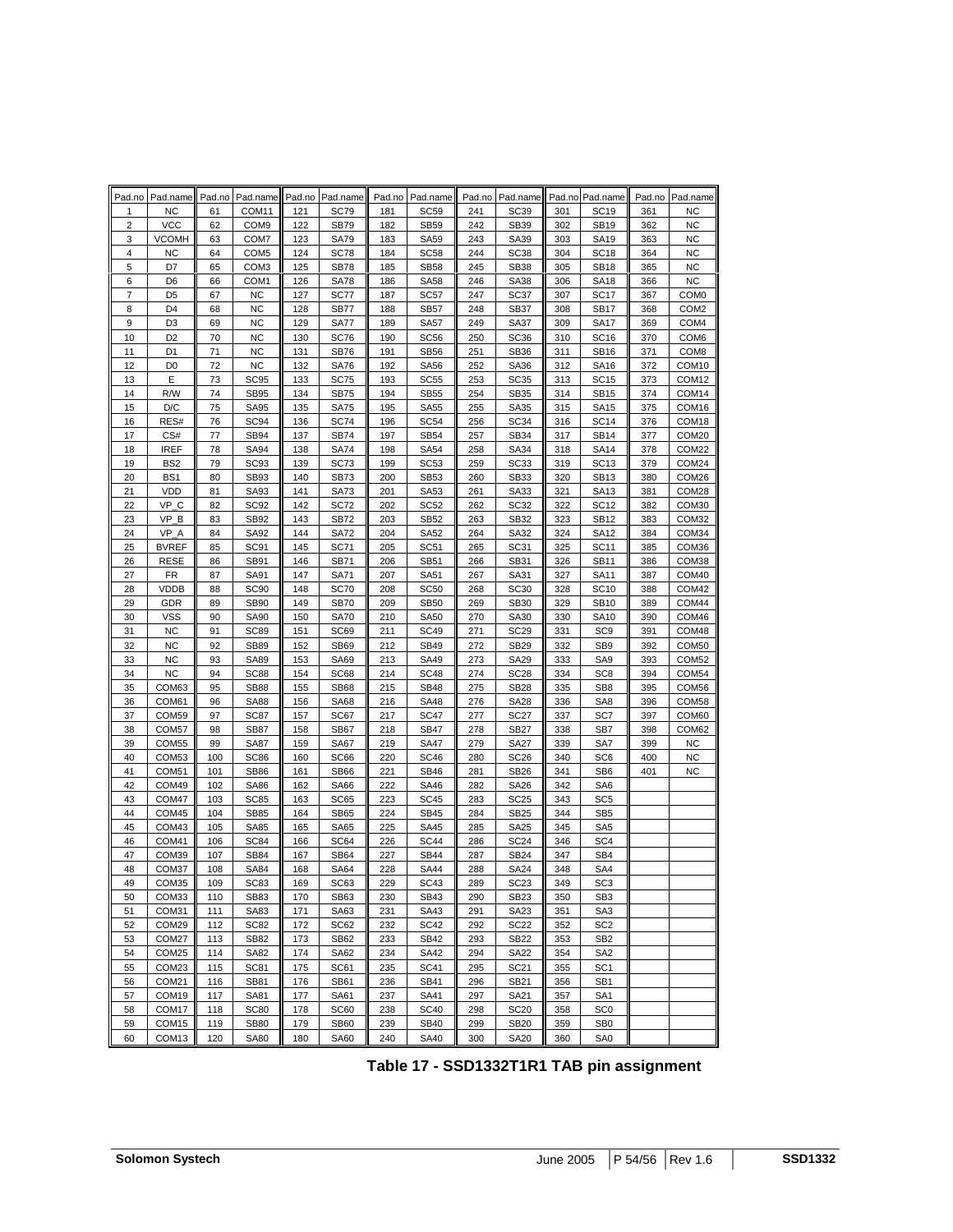## **19 SSD1332Z PACKAGE DETAILS**





SECTION A-A

|    | Spec              |        |  |  |  |  |  |  |
|----|-------------------|--------|--|--|--|--|--|--|
|    | mm                | (mil)  |  |  |  |  |  |  |
| W1 | $76.0 + 0.2/-0.1$ | (2992) |  |  |  |  |  |  |
| W2 | $68.0 + 0.2/-0.1$ | (2677) |  |  |  |  |  |  |
| н  | $4.20 + -0.1$     | (165)  |  |  |  |  |  |  |
| Рx | $20.36 + -0.1$    | (802)  |  |  |  |  |  |  |
| Py | $3.23 + -0.1$     | (127)  |  |  |  |  |  |  |
| X  | $15.60 +/-$       | (614)  |  |  |  |  |  |  |
| Y  | $2.10 +/-$        | (83)   |  |  |  |  |  |  |
| z  | $0.61 + (-0.05)$  | (24)   |  |  |  |  |  |  |
| N  | 80                |        |  |  |  |  |  |  |